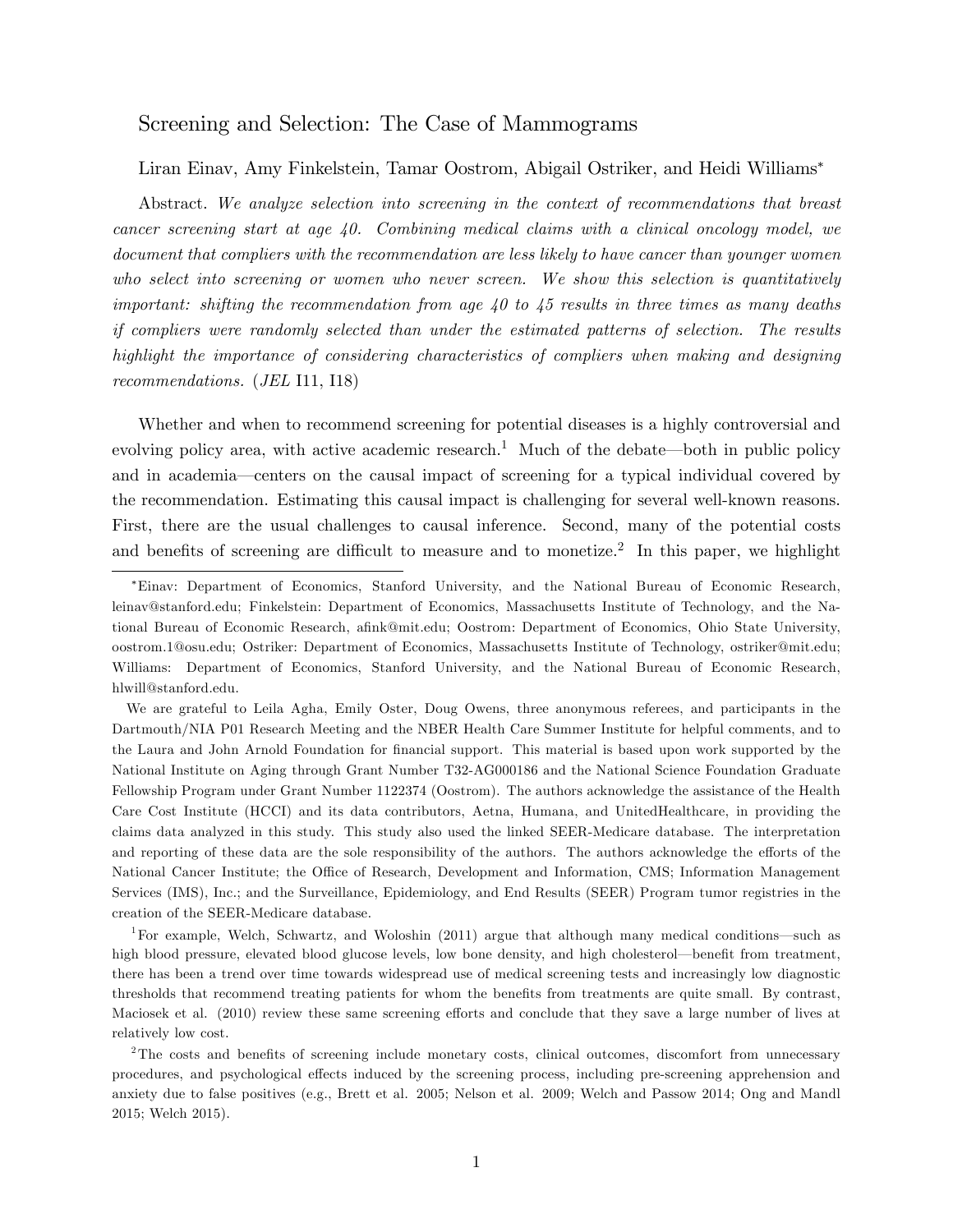another important—and, we believe, overlooked—challenge in analyzing and designing screening recommendations: the typical individual covered by a recommendation may be very different from the typical individual who responds to the recommendation. As a result, the estimated impact of screening for a randomly-selected individual may be quite different from the impact for an affected individual.

We explore this distinction in the context of the current controversy over whether to recommend annual mammograms for women starting at age 40. Results from randomized trials have consistently failed to show statistically significant mortality benefits of mammograms for women in their 40s. In 2009, these results prompted the US Preventive Services Task Force (USPTF) to change its recommendation for routine mammograms to begin at age 50 rather than at age 40. This change generated substantial public controversy (Kolata 2009; Saad 2009; Berry 2013).

This debate has focused on the costs and benefits of mammograms for typical ("average-risk") 40-year-old women, with little attention paid to what types of women respond to a screening recommendation and whether the costs and benefits for them may differ from the average woman. To investigate the type of women who respond, we draw on two primary data sources. The first is insurance claims data on mammogram choices and their results (negative, false positive, or true positive) for privately-insured women aged 35-50 from the Health Care Cost Institute (HCCI). The second is cancer registry data, from the National Cancer Institute's Surveillance, Epidemiology, and End Results (SEER) database, on the size and stage of detected tumors for women aged 35-50 who were diagnosed with breast cancer. We supplement some of the descriptive analyses with additional information from the Behavioral Risk Factor Surveillance System Survey (BRFSS), which allows us to observe additional health behaviors and demographics of women who do and do not receive mammograms at various ages.

The visual evidence shows sharp and pronounced changes in behavior and outcomes at age 40. There is a 25-percentage-point jump in the annual mammogram rate at age 40, from 10 percent to 35 percent of women. We then compare characteristics of the women who respond to the recommendation for a mammogram (i.e. "compliers" in the terminology of Angrist, Imbens, and Rubin 1996) to characteristics of always-takers (i.e. women who choose mammograms even in the absence of the recommendation, which is before age 40). We find that compliers have a lower incidence of cancer than always-takers: there is a roughly 30 percent decline (from  $0.84\%$  to 0.56%) in the share of screened women diagnosed with cancer (i.e. true positives) at age 40. Given the high rate of false positives—about 90 percent of initial positive mammograms turn out to be false positives—the sharp increase in the mammogram rate at age 40 translates into a substantial increase in the number of women experiencing false positives, from about 10 per thousand women to about 40 per thousand women. This is consistent with false positives being a key concern that motivated moving the recommended age of beginning mammography from 40 to 50 (Nelson et al. 2009). Moreover, among those diagnosed with cancer, the registry data show a sharp decline in the average tumor's stage and size starting at age 40, compared to earlier ages. For example, the share of detected tumors that are in a late stage (invasive tumors) as opposed to early stage (in-situ tumors) falls by about 6 percentage points (or 7 percent) at age 40.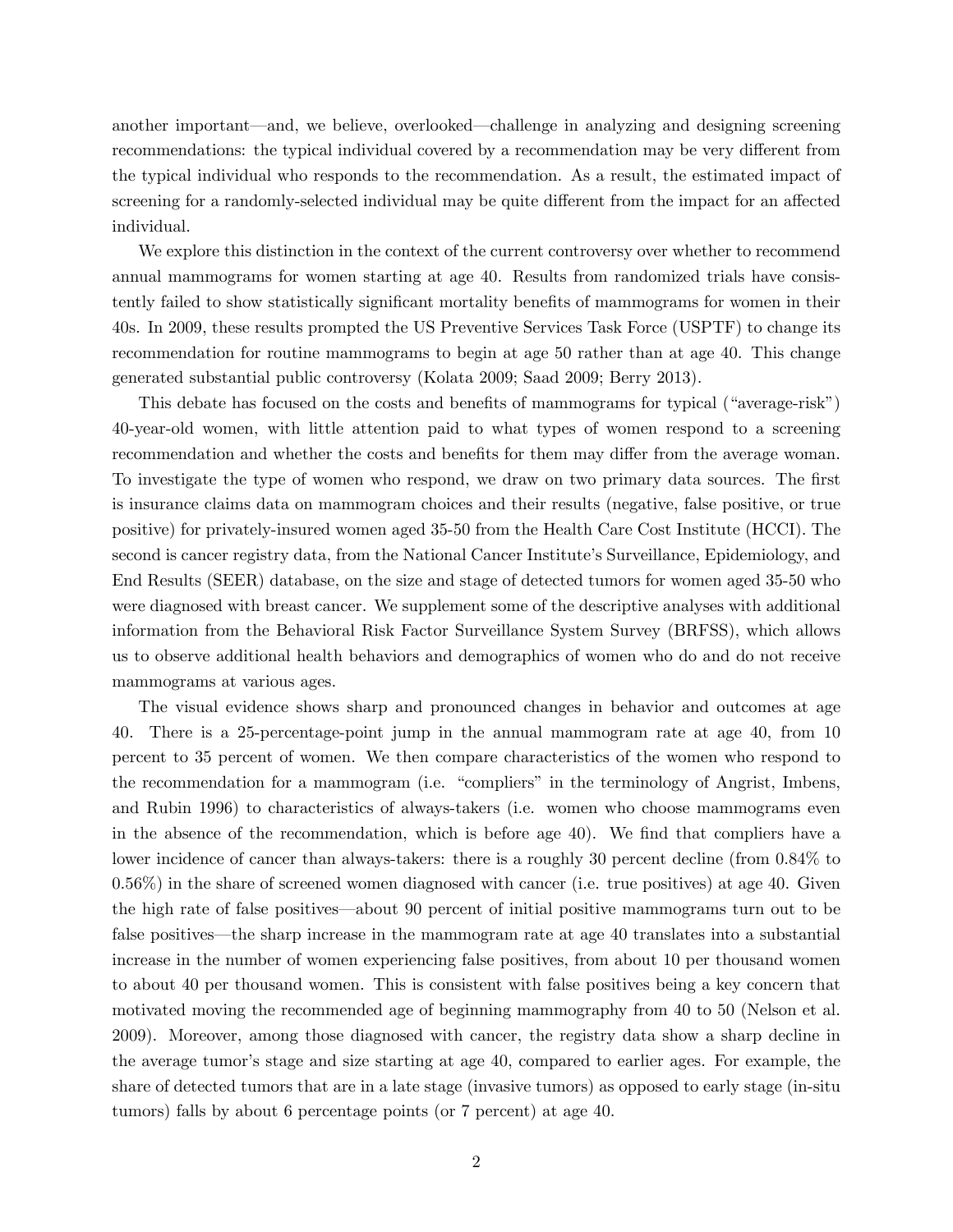These descriptive results indicate that women who respond to the recommendation for a mammogram have lower risk of cancer than those who seek mammograms in the absence of the recommendation. For non-cancer characteristics, we can also compare compliers to never-takers (women who do not get mammograms even once the recommendation is in effect). We find that, relative to never-takers, compliers are more likely to undertake other types of recommended preventive care, such as cervical cancer screening tests and flu shots. This pattern is consistent with findings that when a health behavior is recommended, those who comply with the recommendation tend to exhibit other positive health behaviors (Oster 2020). It also echoes the observation that women who comply with assignment to mammograms in an RCT setting are healthier than never-takers (Kowalski 2019).<sup>3</sup>

To assess the implications of these Öndings and to quantify costs and health outcomes under various counterfactual selection scenarios, we specify a model of mammogram demand that is a function of a woman's age, her (undiagnosed) cancer type (no cancer, in-situ, or invasive), and whether or not a mammogram is recommended at her age. We estimate the model by method of moments, using two key inputs. First, we leverage our data on the observed patterns of mammogram decisions and mammogram outcomes (specifically, cancer type) for women by age. Second, we bring in a clinical oncology model of the underlying rate of onset of breast cancer by age, as well as the cancer's clinical progression in the absence of detection and treatment.

The clinical model allows us to estimate the cancer characteristics of never-takers. In the absence of a clinical model, these cancer characteristics are inherently difficult (or impossible) to observe: cancer incidence is not observed in the non-screened population, and almost all detected cancer is treated immediately upon detection. The clinical model of breast cancer incidence and progression is drawn from a large-scale, coordinated project funded by the National Cancer Institute (NCI) involving seven different research groups (Clarke et al.  $2006$ ); since there is naturally some uncertainty about the underlying model, we confirm that our main findings are not sensitive to a range of alternative assumptions about the onset and distribution of cancer type by age.

The estimates from our model indicate that women who would select into mammograms in the absence of the recommendation ("always-takers") have much higher rates of both in-situ and invasive cancer than the general population. We refer to this as "positive selection" into mammograms (positive with respect to cancer incidence). However, our estimates indicate that the women who select into mammograms due to the recommendation ( $\degree$ compliers $\degree$ ) are much less likely to have invasive cancer—and are no more likely to have in-situ cancer—than women who do not select into mammograms ("never-takers"). The relative degree of selection pre- and post- the age-40 recommendation is identified directly from our data; the clinical model of underlying cancer incidence is needed to assess whether the observed selection either pre- or post-age 40 is positive with respect to the underlying population, whose cancer incidence is not directly observed.

We apply our model and its estimates to illustrate how the nature of selection in response to the

<sup>&</sup>lt;sup>3</sup>Because the context is naturally quite different, one might expect selection into compliance with RCT assignment to be different than selection into compliance with a recommendation. Indeed, never-takers comprise only 5% of the population in the context of Kowalski (2019), but are approximately 60% in ours.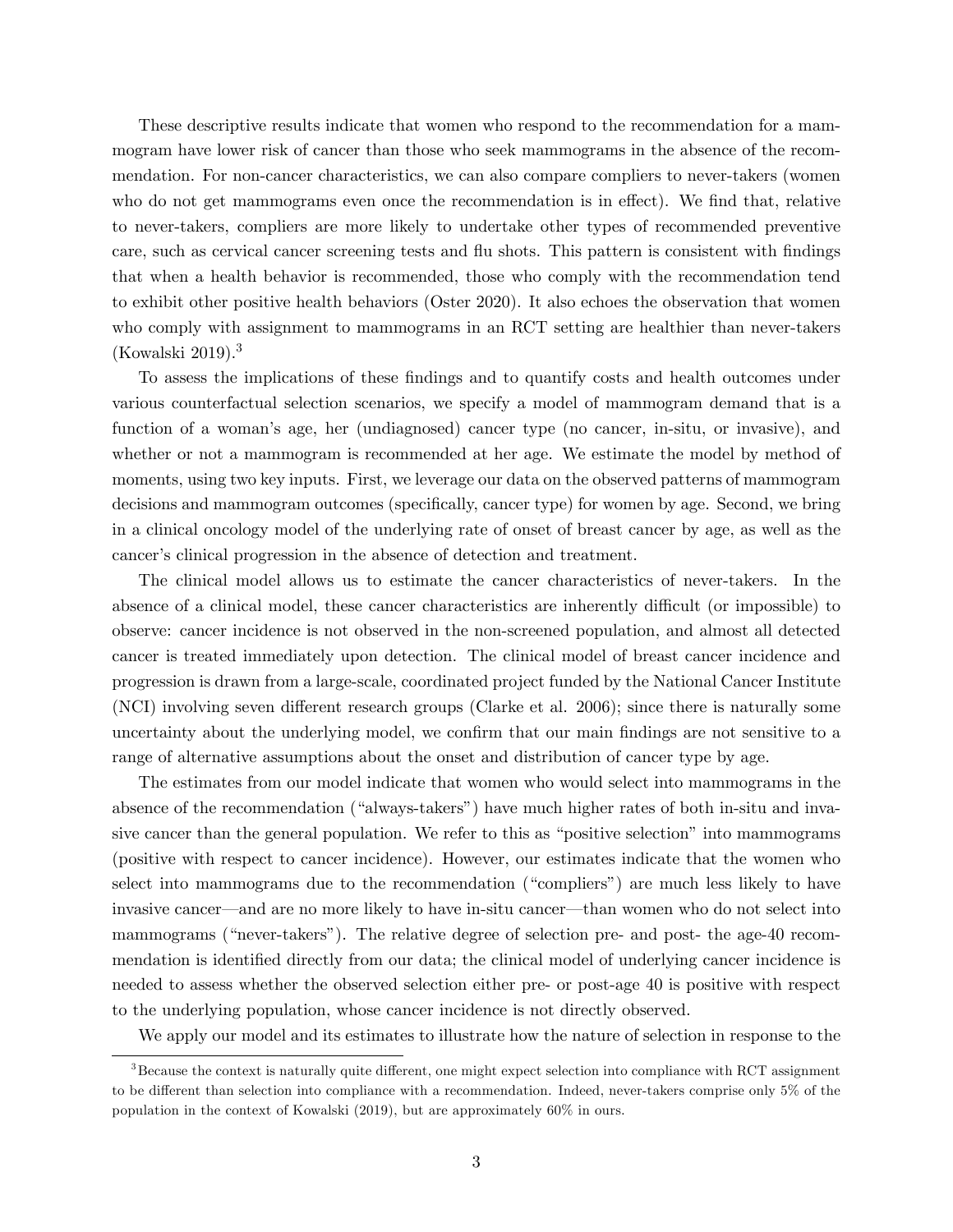recommendation affects the impact of the recommendation. Specifically, we estimate that shifting the recommendation from age  $40$  to age  $45$  results in more than three times as many deaths—at similar cost savings—if we assume that compliers with the recommendation are randomly drawn from the population rather than drawn based on the estimated selection patterns. We view this as a particularly instructive counterfactual, since assuming that the women who respond are randomly drawn from the population is conceptually similar to using estimates of the impact of mammography from randomized experiments (with full compliance). Because in practice those who respond to the recommendation have a much lower rate of invasive cancer than the underlying population, the mortality cost of moving the recommendation to age 45 is lower than under random selection. Conversely, our model also illustrates that if it were feasible to target the recommendations to those with higher rates of cancer, the mortality cost of moving the recommendation from age 40 to 45 could be substantially larger than even the random selection assumption would imply. This is consistent with recent interest in reducing over-diagnosis by developing targeted, precision screening for women at higher risk (Elmore 2016; Esserman, Shieh, and Thompson 2009).

Our paper relates to several distinct literatures. Most narrowly, it speaks to the large body of work on mammograms, which we describe in the next section. But beyond the specific application of mammograms, it speaks to a broader health policy debate about whether and when to recommend medical screening tests (e.g., Welch, Schwartz, and Woloshin 2011). A central challenge that has limited empirical research on this topic is that—in the datasets typically available to researchers the testing decision is observed but the outcome of the test is not. An attractive feature of our setting is that the outcome of the test (i.e. cancer incidence and type of cancer) is measurable both in claims data and in registry data. In this sense our analysis is similar in spirit to Abaluck et al. (2016), who are able to measure the outcome of imaging tests for pulmonary embolism in claims data, which they use to investigate whether and when that imaging test is being "overused." Both our paper and Abaluck et al.  $(2016)$  share a common feature with the racial profiling literature on stop and frisks (Anwar and Fang 2006; Persico 2009): the object of interest is only observed conditional on an action. This raises an empirical challenge for analyzing how the action (in our case, screening) relates to the underlying object of interest (in our case, the underlying incidence of cancer and cancer types). In our setting, we overcome this empirical challenge by combining two insights. First, the recommendation at age 40 serves as an exogenous source of variation in the screening rate, allowing us to estimate the cancer type of the marginal person affected by the recommendation. Second, the clinical oncology model of cancer incidence and growth allows us to use the observed moments (namely, outcomes conditional on screening under different regimes) to model outcomes under counterfactual regimes.

More broadly, our paper speaks to the value of complementing reduced-form estimates of causal effects with economic models of behavior, and particularly of selection. Reduced-form methods both quasi-experimental and randomized experiments—aim to estimate causal effects by shutting down any endogenous choices. In practice, however, most policies involve an element of choice, so that the ultimate impact of the policy depends not only on the distribution of causal treatment effects but also on which women select into treatment. In this sense, our paper relates broadly to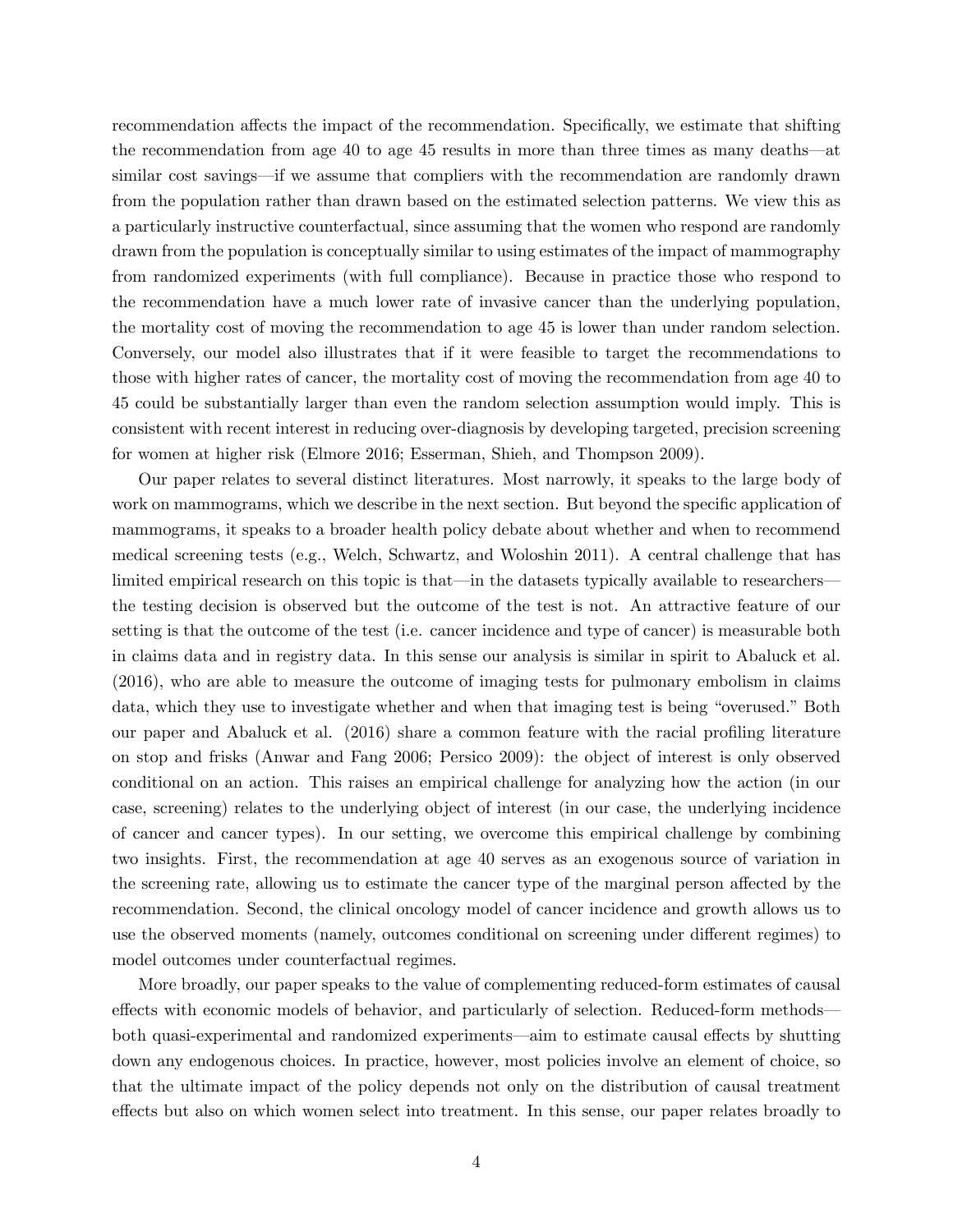the literature on Roy selection, or selection on gains. In the health care context specifically, Einav et al.  $(2013)$  emphasize that the impact on health care spending of offering a high-deductible health insurance plan may be very different than what would be estimated from random assignment of highdeductible plans across individuals, because the types of people who choose high-deductible plans can have very different health care utilization responses to cost sharing than a typical individual. Our analysis speaks to a similar issue, in the context of evaluating recommendations for disease screening.

The rest of the paper proceeds as follows. Section I summarizes the relevant institutional details of our empirical context (breast cancer and mammography), and describes the existing evidence regarding the effect of mammograms and of various policy interventions that are designed to increase mammography rates. Section II describes our data and presents descriptive results. Section III presents our model of mammogram choice and describes how we estimate it using the observed descriptive patterns together with a clinical oncology model. Section IV presents the model estimates and discusses their implications for the impact of changing the recommended age of beginning mammography under both observed and counterfactual selection patterns. The last section concludes by using our findings to speculate about possible policy implications more broadly.

# I. Empirical context

#### A. Breast cancer

The earliest stages of breast cancer typically produce no symptoms and are not detectable in the absence of screening technologies.<sup>4</sup> As breast cancer progresses, it can spread within the breast, to adjacent tissues, to adjacent lymph nodes, and to distant organs (known as metastases). In clinical settings, tumors are classified according to the size of the tumor, the extent to which it has spread to lymph nodes, and whether it has metastasized. Public health research typically relies on a standardized classification—namely, the SEER classification system—which includes four stages: in-situ, local, regional, and distant; the last three stages are collectively referred to as "invasive" tumors.

Our analysis focuses on the distinction between in-situ and invasive tumors, a distinction that has been a key focus of the policy debate around mammography recommendations. In-situ refers to abnormal cells that have not invaded nearby tissues, instead remaining confined to the ducts or glands in which they originated. Some but not all in-situ tumors will become invasive. Expected survival time varies greatly by stage at diagnosis: women who are diagnosed with localized breast cancer are 99% as likely as cancer-free women to survive to 5 years after diagnosis, compared to 85% for regional breast cancer, and 27% for distant-stage breast cancer.<sup>5</sup> Within a stage, survival also varies with tumor size. For example, among women with regional disease, 5-year survival

<sup>4</sup>Unless otherwise noted, the discussion in this section draws from the American Cancer Society (2017a).

<sup>&</sup>lt;sup>5</sup>These tabulations are drawn from US SEER cancer registry data from 2007-2013, as in American Cancer Society (2017a).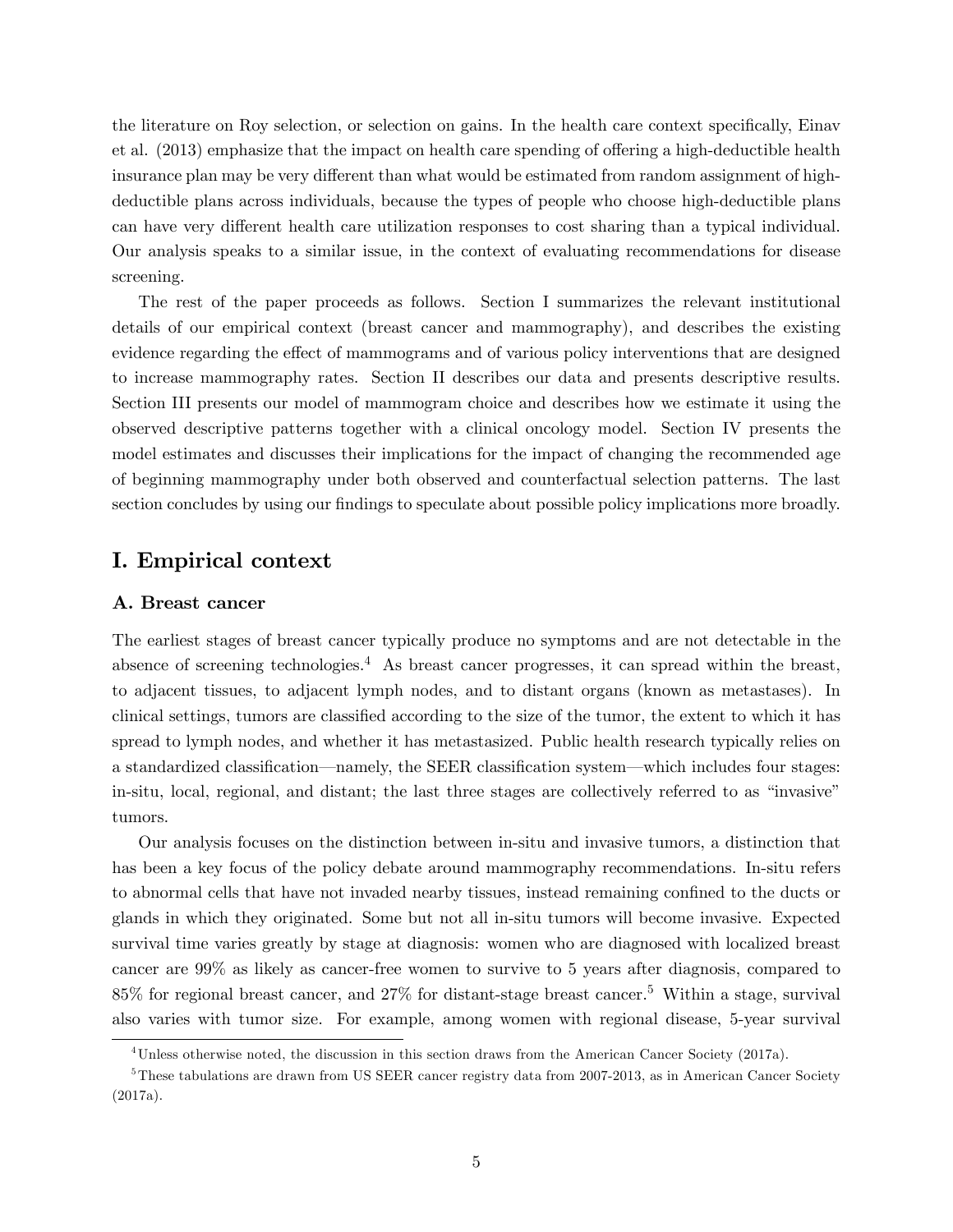(again, relative to comparable cancer-free women) is 95% for tumors smaller than 2 centimeters in diameter,  $85\%$  for tumors of 2-5 centimeters, and  $72\%$  for tumors greater than 5 centimeters.<sup>6</sup>

### B. Mammography

Asymptomatic breast cancer can be detected by a mammogram, which is a low-dose X-ray procedure that allows visualization of the internal structure of the breast. If an abnormality is detected on a routine screening mammogram, the woman is typically called back in for a diagnostic mammogram and—if needed—a confirmatory biopsy (Cutler 2008; Hubbard et al. 2011). Once a diagnosis has been confirmed, the woman may undergo surgery to remove the tumor, in addition to other treatments which aim to reduce the risk of recurrence, such as radiation therapy, chemotherapy, hormone therapy, and/or targeted therapy.

Mammography is based on the theory of early detection of invasive cancer, rather than detection and removal of precancerous lesions (Humphrey et al.  $2002$ ). The efficacy of mammography is the subject of considerable debate. Mechanically, mammography is most beneficial if machines can detect tumors in their earliest stages, and if tumors (on average) rapidly become more difficult to treat the longer they go undetected. The benefits from mammography will be lower if a tumor is slow to advance from stage to stage, if mortality when treatment begins at a later stage is similar to when tumors are treated earlier, or if mammogram machines are unlikely to correctly identify tumors. In practice, because most women diagnosed with breast cancer are treated immediately upon detection, there is little information about the natural history of breast cancer tumors, making it difficult to know how an individual tumor would have progressed had it not been treated (Zahl, Maehlen, and Welch 2008). This complicates attempts to quantify the benefits of mammography.

In principle, the major potential health benefit of mammography is reduced mortality. However, in practice, randomized trials of the impact of mammograms on mortality have documented mixed results (Habbema et al. 1986; Alexander et al. 1999; Miller et al. 2000, 2002; Nyström et al. 2002; Bjurstam et al. 2003; Moss et al. 2006). There have been nine trials in total, with the first one dating back to the 1960s (Welch and Black 2010). Their estimates of relative risk reduction in breast-cancer mortality due to invitation to mammography range from  $0\%$  to  $31\%$  (Welch and Passow 2014), but many of these studies have lacked the statistical power to separately determine effects in different age groups (Humphrey et al. 2002). In particular, while most studies indicate that mammography reduces mortality among average-risk women over age 50, recent trials specifically designed to study mammography in younger women (aged 40-49) have estimated statistically insignificant reductions in breast-cancer mortality in this age group (Bjurstam et al. 2003; Moss et al. 2006).

The potential costs of mammography include financial, physical, and psychological costs. These costs arise from the initial screening, the frequent Önding of false positives, and the treatment of cancers that would not have become clinically relevant in a woman's lifetime (often referred to as

 $6$ These tabulations are drawn from US SEER cancer registry data from 2000-2014, as in American Cancer Society (2017a).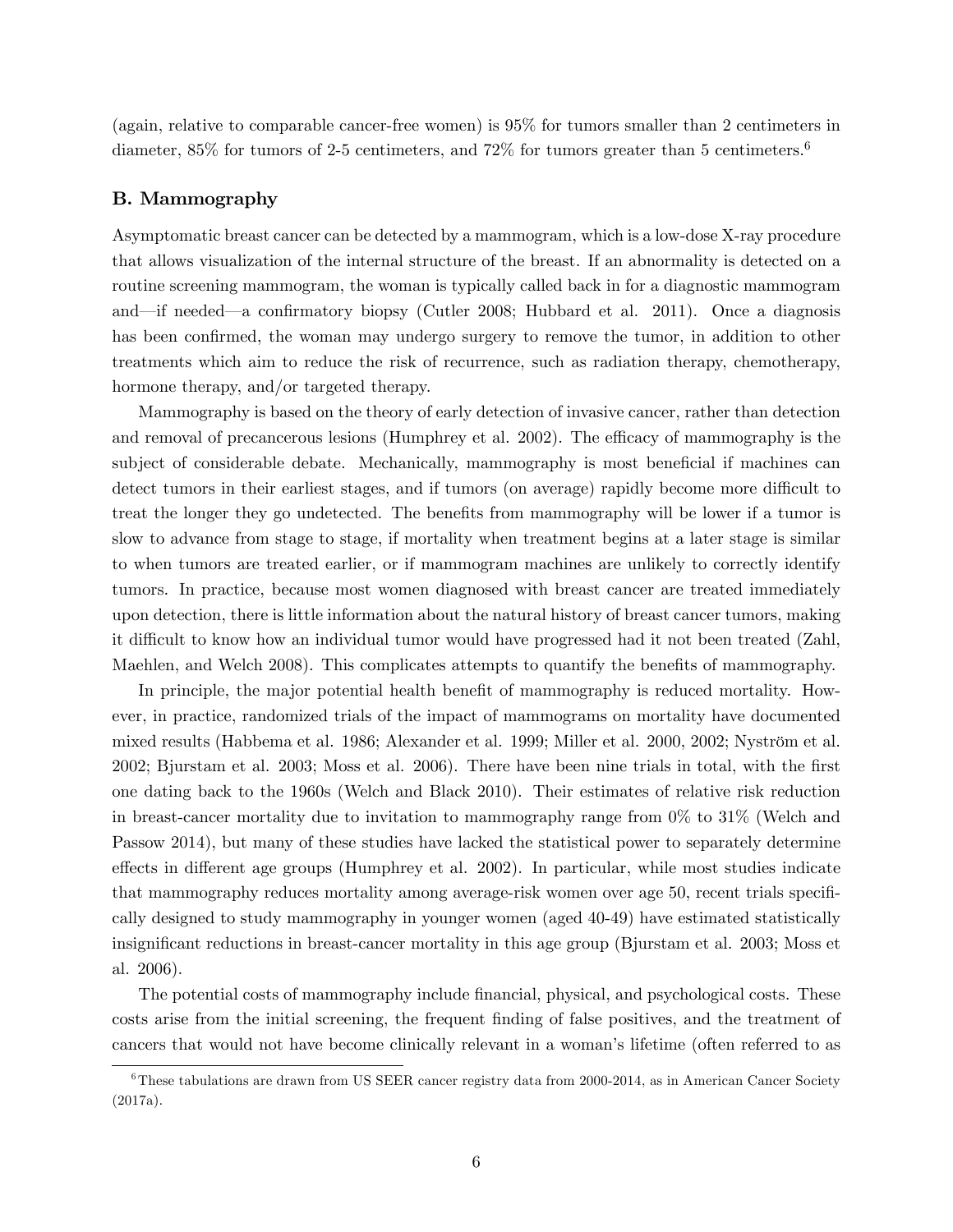"over-diagnosis") (Jørgensen and Gøtzsche 2009). Some of these costs, such as the financial cost of a screening, are easy to quantify, while others are much more difficult to estimate. Estimates of the rate of over-diagnosis of breast cancer (from both observational work and inferences from randomized control trials) range from less than 5% to more than 50% of diagnosed breast cancers (Zackrisson et al. 2006; Jørgensen and Gøtzsche 2009; Bleyer and Welch 2012; Oeffinger et al. 2015; Harding et al. 2015; Welch et al. 2016; Jørgensen et al. 2017).<sup>7</sup>

### C. Age-specific mammogram recommendation and its impact

Several studies have combined the existing evidence to quantify the costs and benefits of mammograms (e.g., Welch and Passow 2014; Ong and Mandl 2015). For example, Welch and Passow (2014) estimate that for every 1,000 women aged 40-49 who undergo annual mammography for 10 years, 0.1-1.6 women will avoid dying from breast cancer, while 510-690 will have at least one false-positive result and up to 11 women will be over-diagnosed and (unnecessarily) treated. As the estimates of the costs and benefits of mammography have evolved, so have the recommendations by medical associations regarding which groups of women should receive mammograms, and how often.

In the 1980s, following the first randomized trials of routine mammography, the National Institutes of Health (NIH), the National Cancer Institute (NCI), and eleven other health care organizations issued recommendations for routine screenings of women over age 40 (Kolata 2009). These recommendations became the subject of controversy over time as more trials were published, and the US federal government subsequently reconsidered its position. In 1997, an NIH panel concluded that there was insufficient evidence to recommend routine screening for women in their 40s, a finding that was controversial (one radiologist described the finding as a "death sentence" for women (Taubes 1997)). After public pressure, the Senate encouraged an advisory board to reject that conclusion (Kolata 2009). In 2009, following the publication of experimental data that failed to show statistically significant mortality benefits of mammograms for women in their 40s, the US Preventive Services Task Force (USPSTF) recommended that women begin screening at age 50. Again, this conclusion generated backlash from patient advocacy groups like the American Cancer Society, which at the time recommended annual screening for women aged 40 and above (American Cancer Society  $2018$ .<sup>8</sup> This negative reaction was exacerbated by fears that the Affordable Care Act (ACA, then being drafted) would allow insurers to refuse to cover mammograms for younger women. The USPSTF stood by its recommendation, but a poll found that 84% of women aged 35-49 did not plan to follow the new recommendations, and the ACA was modified to mandate that insurers reimburse mammograms for women aged 40 and over (Saad 2009). Although in the last few years most patient advocacy organizations have begun to moderate their stances, the question of whether mammography should be recommended in the 40-49 age group remains controversial.

<sup>&</sup>lt;sup>7</sup>Selection into screening potentially (partially) explains the phenomenon of over-diagnosis, since it results in more diagnoses of low-risk tumors.

<sup>&</sup>lt;sup>8</sup>The American Cancer Society currently recommends annual screening for women between ages 45-54 and screening every 2 years for women 55 years and older (American Cancer Society 2018).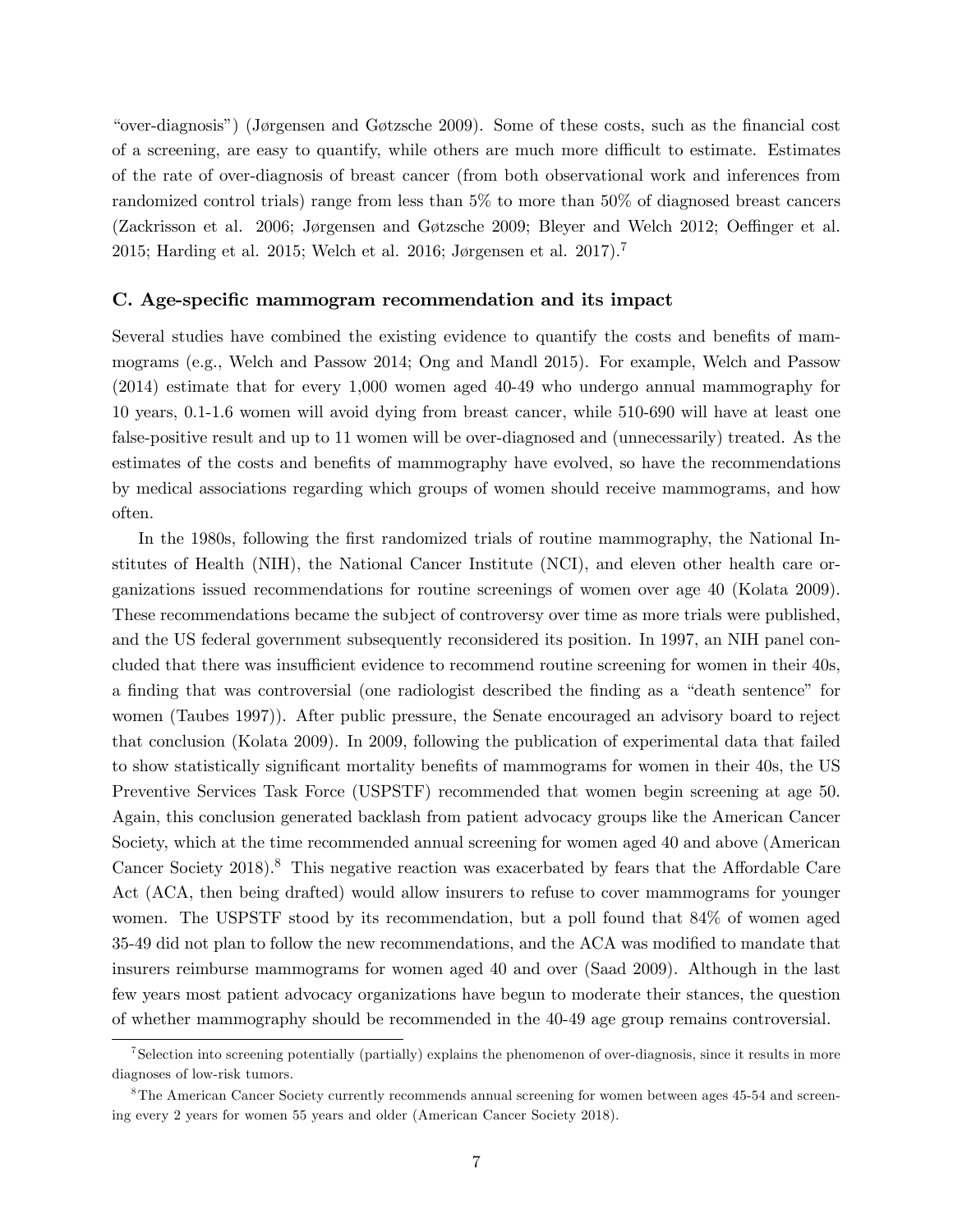Importantly, both the academic literature and the policy debate over the costs and benefits of mammograms have primarily focused on the average impacts of mammograms at specific ages. For example, Welch and Passow (2014) extrapolate results from mammography RCTs to the entire population without considering selection effects. In contrast, our focus is on the characteristics of women whose decision to get a mammogram is influenced by the mammogram recommendation, and how their underlying cancer incidence and characteristics may differ from that of a randomlyselected woman in the population.

Several papers have examined the mammogram response to recommendations (Kadiyala and Strumpf 2011, 2016; Jacobson and Kadiyala 2017). Most closely related to our work on the selected response to mammogram recommendations is Kadiyala and Strumpf (2016), who document a sharp increase in self-reported mammograms at age 40 and estimate that most of the "newly detected" cancers are early-stage cancers. Also closely related is the work of Kim and Lee (2017) and Bitler and Carpenter (2016), who document that women who elect to receive mammograms in response to price reductions are in better health than those who get the mammogram even without the price reduction or those who don't get the mammogram even with the price reduction. Finally, Kowalski (2019) shows that the compliers in a Canadian mammography RCT are healthier on both cancer dimensions (i.e., rates of breast cancer) and non-cancer dimensions (e.g. body mass and smoking) than the never-takers.

# II. Data and descriptive patterns

### A. Data and variable construction

Our analysis of mammogram choices and outcomes focuses on women aged 35-50 and draws on two primary data sources. The first is claim-level data provided by the Health Care Cost Institute (HCCI), consisting of all claims paid by three large commercial insurers (Aetna, Humana, and UnitedHealthcare) from January 2008 through December 2012. Together, these three insurers represented about one-quarter of individuals under age 65 with commercial insurance (HCCI 2012). The data capture the billing-related information contained in the claims that these insurers pay out to medical providers; this includes the exact date and purpose of each claim, as well as the amount paid by the insurer and the amount owed out of pocket. The data also include a (masked) person identifier as well as the individual's birth year and gender.

The claim-level information in the HCCI data allow us to construct variables measuring whether an individual had a screening mammogram, $9$  whether the result was positive or negative, and whether a positive result was a true positive or false positive. Our coding of screening mammograms (hereafter "mammograms")—as well as their outcomes—broadly follows the approach of Segel, Balkrishnan, and Hirth (2017), which we cross-validated using Medicare claims data linked to

 $9A$  "screening mammogram" is a routine test that is conceptually different – and coded differently in the data – from a "diagnostic mammogram," which would typically follow the emergence of a possible breast cancer symptom (such as a positive screening mammogram).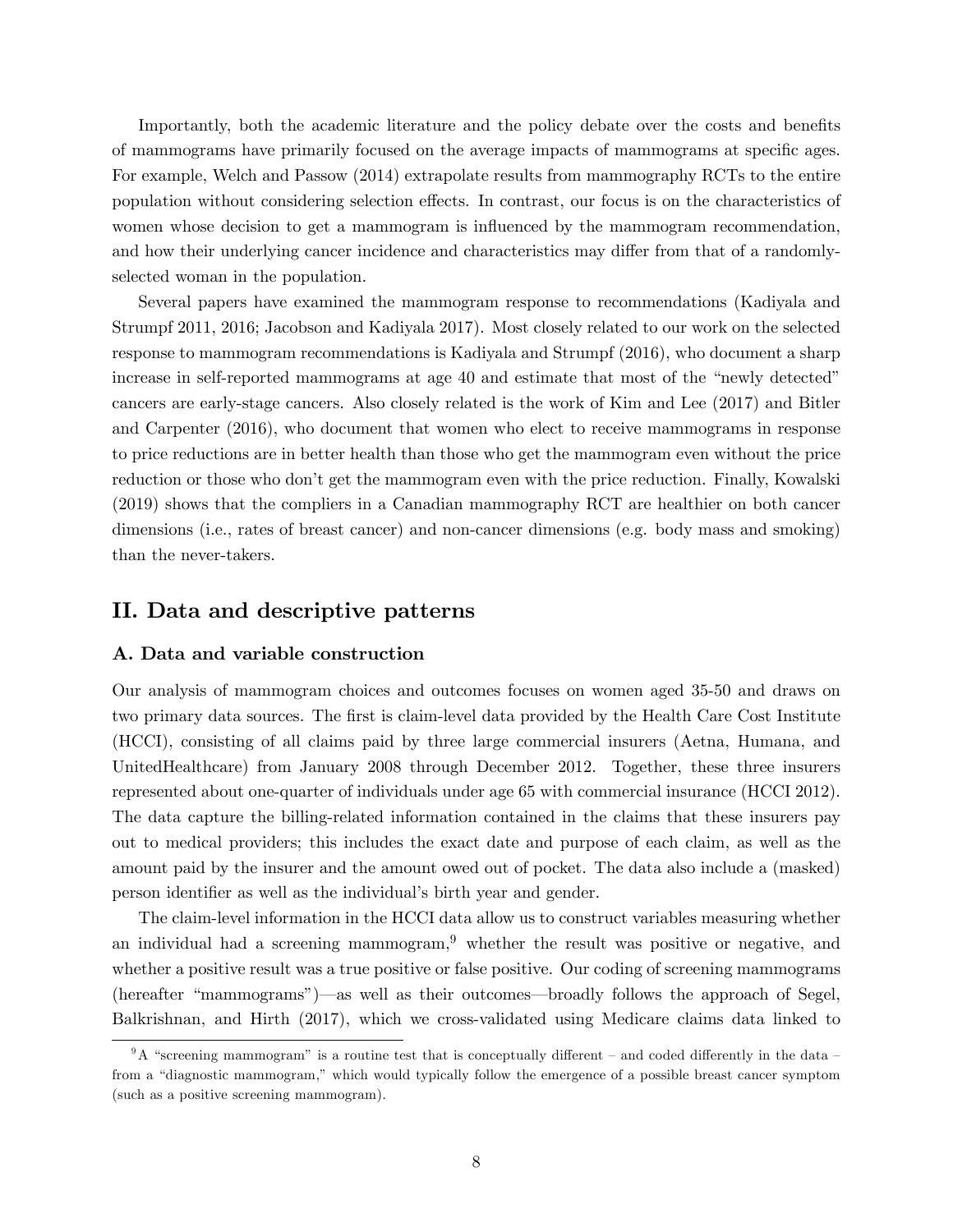cancer registry data (see Appendix A for more details).

The complete HCCI data contain about 28.7 million privately-insured women aged 25-64, and over 70 million woman-years. We limit the data to woman-years aged 35-50 who are covered continuously for at least three years between January 2008 and December 2012; we keep all the years of coverage except the first and last (since for every woman-year we need to observe the previous year to deÖne screening mammograms and the subsequent year to measure outcomes). This results in about 7.4 million woman-years, and 3.7 million distinct women over the years from January 2009 to December of 2011.

The primary drawback of the HCCI data is that we are not able to observe information on a breast cancer diagnosis beyond its detection. To overcome this limitation of the HCCI data, we also analyze the National Cancer Institute's (NCI) Surveillance, Epidemiology, and End Results (SEER) database. This is an administrative, patient-level cancer registry of all cancer diagnoses in 13 US states, covering about one quarter of the US population (SEER 2019). We analyze all the breast cancer diagnoses in the data between 2000 and 2014 for women aged 35-50 at the time of diagnosis; this covers about 212,000 diagnoses. All cancer diagnoses are required to be reported, with data collected directly from the cancer patients' medical records at the time of diagnosis (rather than self reports).<sup>10</sup> For each diagnosed cancer, the SEER data contain information about the size and stage of each tumor at diagnosis. They also contain basic demographics for the patient including age at time of diagnosis, race, and insurance coverage, as well as subsequent mortality information through December 2013.

In our HCCI sample, the average woman's age is 43 and  $27\%$  of woman-years are under 40. In the SEER data, because cancer risk increases with age, the average age at diagnosis is a bit higher (44.6) and only 13% of the SEER diagnoses occur in women under 40. In SEER, where we can observe race, slightly over three-quarters of the sample is white. And unlike the HCCI data where, by construction, everyone is privately insured, in the SEER data only 84% are privately insured, while 13% are on Medicaid.

Table 1 documents mammogram rates and test results in the HCCI data. About 30% of womanyears are associated with a mammogram. The vast majority (89.6%) of mammograms are negative, and another 9.7% are false positives. Only 0.7% are true positives. Among all woman-years with a mammogram, total (insurer plus out-of-pocket) health care spending in the 12 months starting from (and including) the mammogram averages \$5,000; while it is slightly higher (by about \$1,000) for those with a false positive, it is dramatically higher for those with true positives, averaging almost \$50,000. Out-of-pocket spending in the 12 months post-mammogram is about \$2,800 for women with a positive mammogram, compared to \$715 for women with a negative mammogram and \$950 for women with a false positive.

The SEER data provide more information on tumor stage and tumor size for the 212,000 true positives (i.e. diagnoses) we observe. Just over 15% are in-situ; the rest are invasive. Of the

<sup>10</sup>See https://seer.cancer.gov/manuals/2018/SPCSM\_2018\_maindoc.pdf for more information. SEER registries are required to collect data on persons who are diagnosed with cancer and who, at the time of diagnosis, are residents of the geographic area covered by the SEER registry.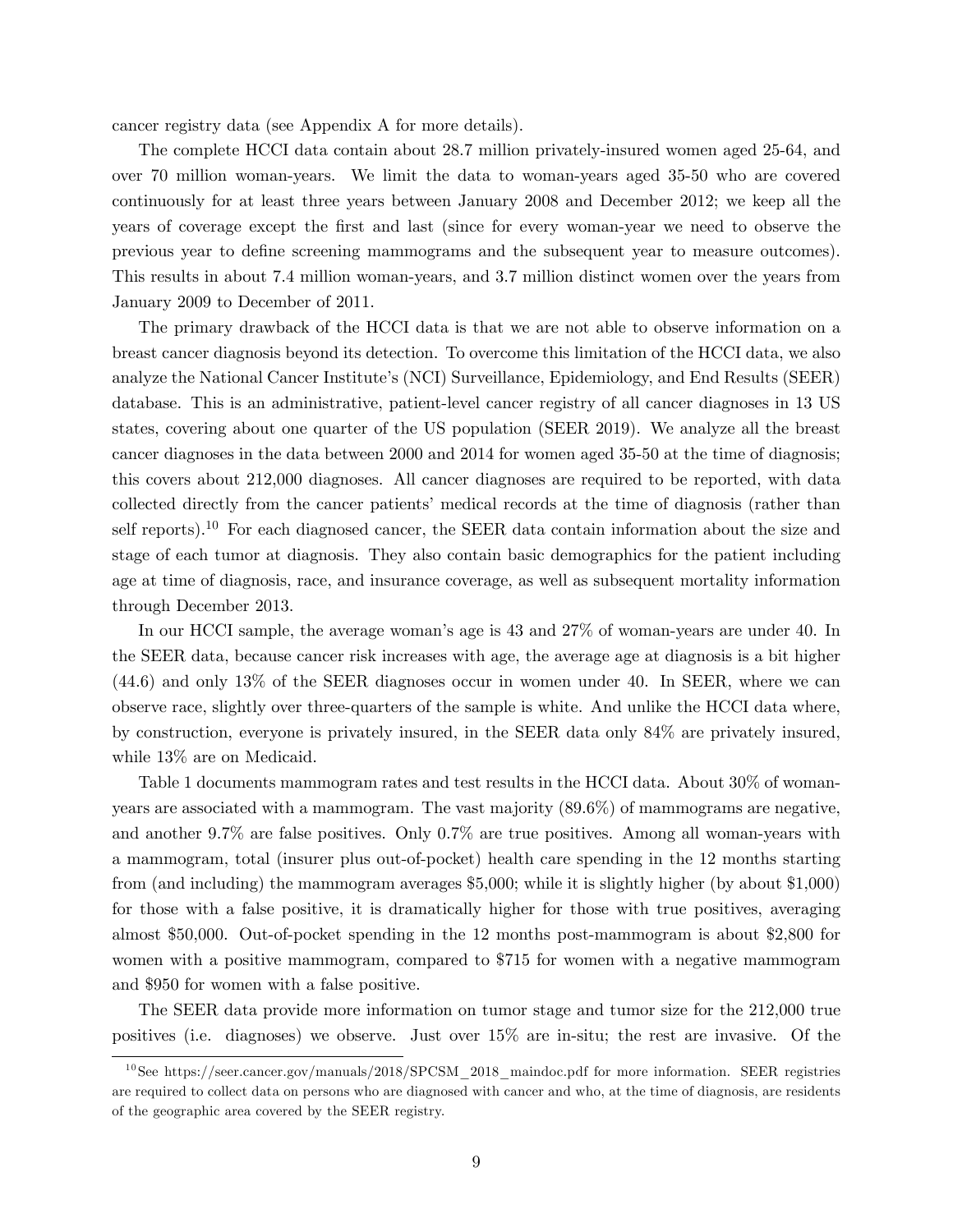invasive, about 57% are localized, 38% are regional, and the remaining 5% are distant.

### B. Mammograms and outcomes, by age

Figure 1 shows the age profile of annual mammogram rates in the HCCI data. Because we observe birth year, the mammogram rate at age, say, 40 is the share of women who got a mammogram in the year they turned 40. Between ages 39 and 41, the mammogram rate jumps by over 25 percentage points, from 8.9% to 35.2%. This pronounced jump in mammogram rates at age 40 has been previously documented in self-reported data (Kadiyala and Strumpf 2011, 2016).<sup>11</sup> One might be concerned that the existence of a recommendation for mammograms at age 40 could bias upward self-reports at that age. However, our analysis, which uses claims data, confirms a real change in mammogram behavior at 40. Indeed, as we show in Appendix Figure A.1, the increase in mammogram rates that we estimate at age 40 in the HCCI data is very similar to what we estimate using self-reported data (from the Behavioral Risk Factor Surveillance System Survey, or BRFSS), although—consistent with prior work (Blustein 1995; Cronin et al. 2009)—we estimate lower mammogram rates at every age in claims data compared to self-reported data.

We examine the outcomes of these mammograms—negative, false positive, and true positive by age in the HCCI data. As shown in Appendix Figure A.2, the vast majority (85 to 90 percent) of mammograms are negative, and almost all of the remainder are false positives; spending is much higher for true positives than false positives and negatives.

Figure 2a shows the share of mammograms that are true positive and false positive by age. Between ages 39 and 41, the share of true positives falls by one-third (from 0.84% to 0.56%). This indicates that the marginal women who choose to have a mammogram because of the screening recommendation at age 40 (i.e. "compliers") have lower underlying rates of cancer (i.e. true positive diagnoses) than those who choose to get screened at younger ages before the recommendation kicks in ("always-takers").

The share of mammograms that are false positive is generally declining smoothly in age because the probability of a false positive is higher for women with denser breast tissue, and density generally decreases with age (Susan G. Komen Foundation 2018). The exception is a small "spike" in false positives around age 40; this likely is attributable to the fact that the probability of a false positive mammogram is highest for a woman's first mammogram (American Cancer Society 2017b). Note, however, that while the share of mammograms that are false positive is trending fairly smoothly in age, the share of women experiencing a false positive rises considerably at age 40, since there is a 25-percentage-point increase in the share of women who have a mammogram. This is shown in Figure 2b: the share of women experiencing a false positive mammogram quadruples at age 40, from about 10 to 40 per thousand women.

<sup>&</sup>lt;sup>11</sup>Our data span the time period when the 2009 US Preventive Services Task Force changed its recommendation for routine mammograms to begin at age 50 rather than at age 40. Past analyses, such as Block et al. (2013), have documented that this appears to have had little affect on women's mammography behavior, which is not surprising given the substantial public controversy over this recommendation change.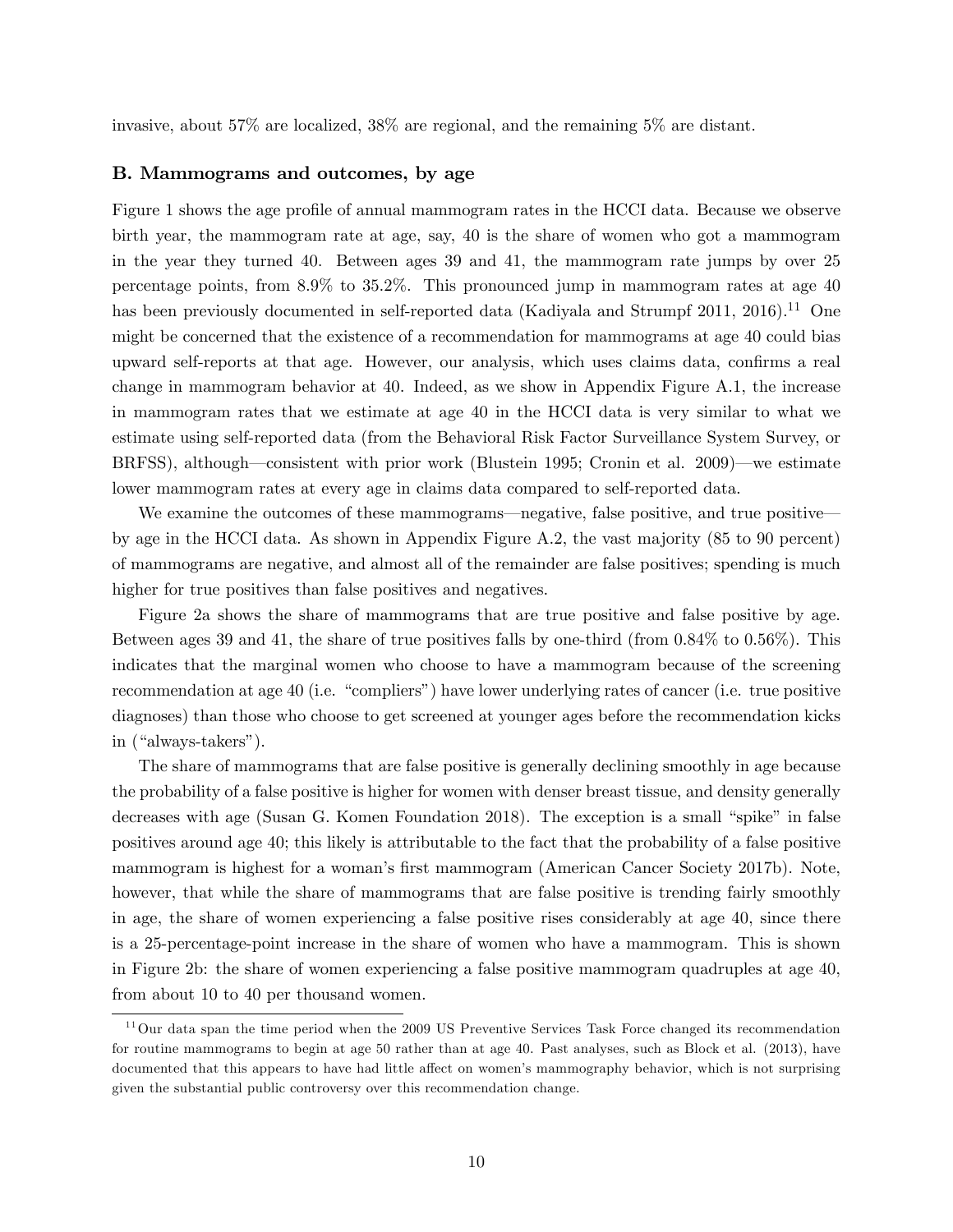Figure 3a documents the age profile of tumor type among all diagnoses in the SEER data. Between ages 39 and 41, the share of detected tumors that are in-situ (as opposed to invasive) rises by 6 percentage points, from 11.6 percent to 17.9 percent; this is consistent with prior findings from Kadiyala and Strumpf (2016). The average size of a detected tumor falls by over 10 percent, from 27.3mm at age 39 to 24.4mm at age 41, although the pattern is less dramatic since detected tumor size is also falling (albeit less rapidly) at earlier ages.

Finally, Figure 3b documents 5-year mortality post-diagnosis in the SEER data by age of diagnosis, separately for tumors initially diagnosed as in-situ and invasive tumors. Mortality is almost three times higher for invasive tumors compared to in-situ tumors. For example, at age 40, the five-year mortality rate is  $16.2\%$  for invasive tumors compared to  $4.5\%$  for in-situ tumors. However, the mortality rate is roughly flat by age within tumor type.

#### C. Who responds to the recommendation?

The preceding descriptive results from both the HCCI and SEER data suggest that the women brought into screening by the recommendation at age 40 have a lower cancer disease burden than those who sought screening prior to the age-40 recommendation. This manifests in lower rates of cancer, detection of cancer at earlier stages, and smaller tumors conditional on cancer detection among compliers compared to always-takers.

Naturally, we are also interested in comparing compliers to never-takers: those who do not get screened even after the age-40 recommendation is in effect. Since the cancer status of women who do not get screened is inherently difficult (or impossible) to observe, we will draw on a clinical model of breast cancer incidence and progression to estimate the cancer profile of never-takers. Before turning to this exercise in the next section, we can use the available data to compare compliers and never-takers on various non-cancer characteristics.

Specifically, we use the discrete onset of the recommendation at age 40 in a regression discontinuity framework to implement the Abadie (2002, 2003) approach to characterizing compliers and never-takers. Figure 4 shows the results. The left-hand panel compares various characteristics of compliers and never-takers; for completeness, the right-hand panel compares compliers to alwaystakers. The top panel examines preventive health behaviors and prior health care use in the HCCI data. The bottom two panels examine insured women in the BRFSS data; these data allows us to observe additional health behaviors and demographic characteristics. Appendix B contains more detail on the estimation approach and also shows the average characteristics of the population and the subset who receive a mammogram, by age.

Overall, Figure 4 suggests that women who receive a mammogram as a result of the recommendation are more likely to comply with other recommended preventive care than women who do not get a mammogram even in the presence of the recommendation. In particular, both data sets indicate that compliers are more likely to get áu shots and Papanicolaou tests (also known as Pap tests, which are used to screen for cervical cancer) than never-takers. The HCCI data also indicate that compliers have lower health care spending and have fewer emergency room visits than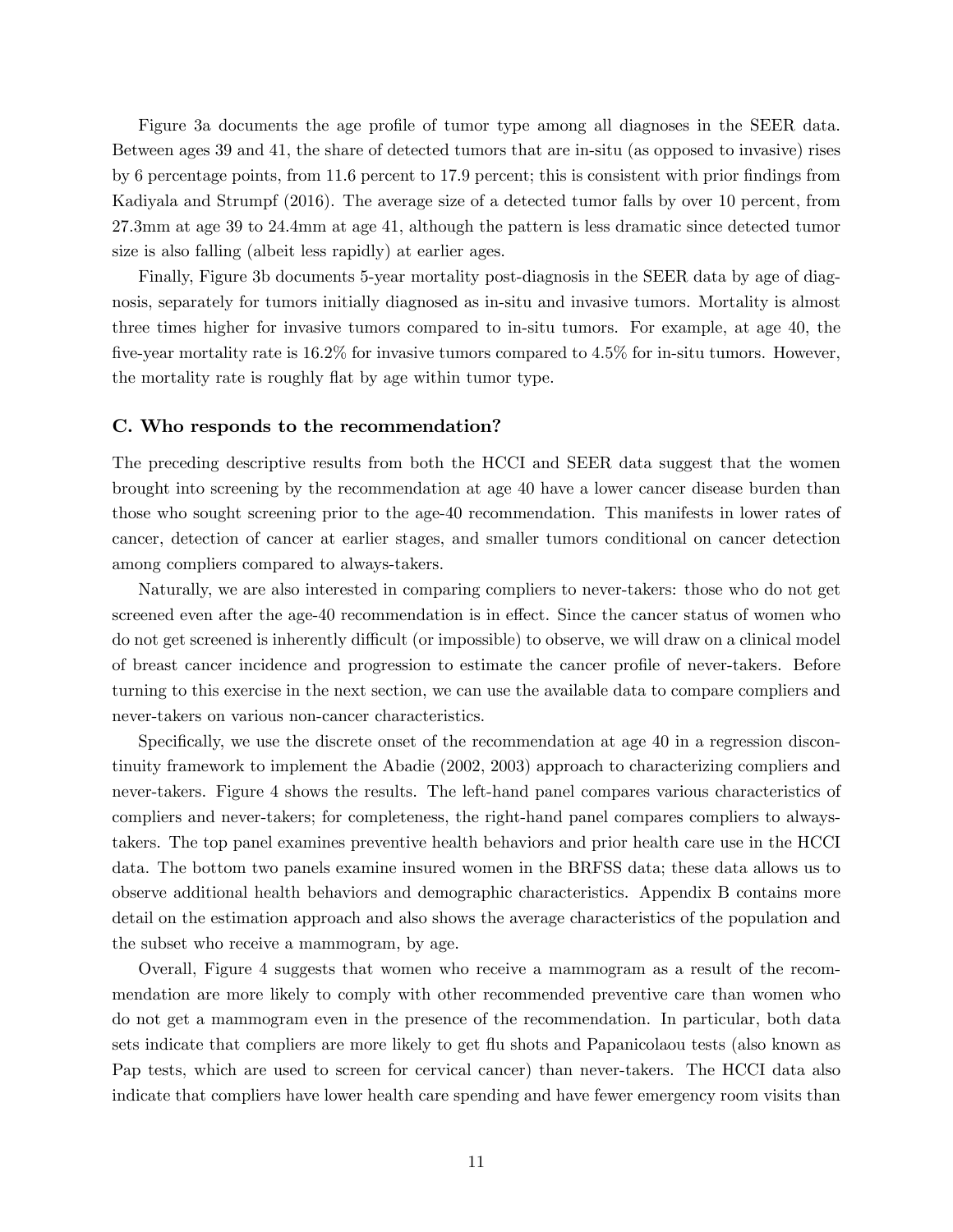never-takers. These results are consistent with Oster (2020)'s finding that when a health behavior is recommended, those who take it up also tend to exhibit other positive health behaviors. The results are also broadly consistent with related patterns reported by Kowalski (2019) in the context of selection into participation in clinical trials. Interestingly, however, we find no evidence of pronounced differences between compliers and never-takers on non-healthcare dimensions; they look similar on other health behaviors (such as seat belt use and alcohol consumption) as well as on basic demographics.

# III. Model and estimation

The empirical patterns documented in the preceding section indicate that the women who respond to the mammogram recommendation have a lower incidence of cancer than those who seek mammograms in the absence of a recommendation. To evaluate the implications of this selection for alternative, counterfactual timings of the screening recommendation (such as at age 45 instead of age 40), we write down a stylized model of mammogram decision making. We then estimate this model using the observed patterns shown in Section II combined with a clinical oncology model of the underlying cancer incidence in the population and tumor evolution in the absence of detection. The clinical oncology model provides the (hitherto absent) crucial information on the cancer disease burden of women who respond to the mammogram recommendation compared to women who do not. Naturally, we explore sensitivity to alternative clinical assumptions.

## A. A descriptive model of mammogram choice

Consider a woman i in a given year she is observed in the data.<sup>12</sup> We model the annual decision of whether or not to have a mammogram; annual decision frequency seems natural given that mammogram screening tends not to be done more frequently than once a year. Absent any recommendation to do so, we assume that the "organic" decision to have a mammogram follows a simple probit, so that

$$
\Pr\left(m_i^o = 1\right) = \Pr\left(\alpha^o + \gamma^o a_i + \delta_{in-situ}^o I(c_i^{in-situ}) + \delta_{invasive}^o I(c_i^{invasive}) + \varepsilon_i^o > 0\right),\tag{1}
$$

where  $m_i^o$  is an indicator for whether woman i had a mammogram in that observed year,  $a_i$  is woman *i*'s age that year,  $c_i = \{c_i^{in-situ}, c_i^{invasive}\}$  describes woman *i*'s undiagnosed cancer status that year, and  $\varepsilon_i^o$  is a (standard) Normally distributed error term. Following our discussion in Section II, our baseline specification summarizes cancer status  $c_i$  with two indicator variables, one that indicates an in-situ tumor and another that indicates an invasive tumor; the omitted category is no cancer.

If it is recommended that woman i obtain a mammogram, we model her response to the recommendation as a second, subsequent decision that is taken within the same year. That is, if a woman

 $12$ We observe women for one, two, or three years. As discussed below, this is a static model, which does not use the panel dimension, so we essentially treat the entire data as a cross-section of woman-years, each denoted by  $i$ .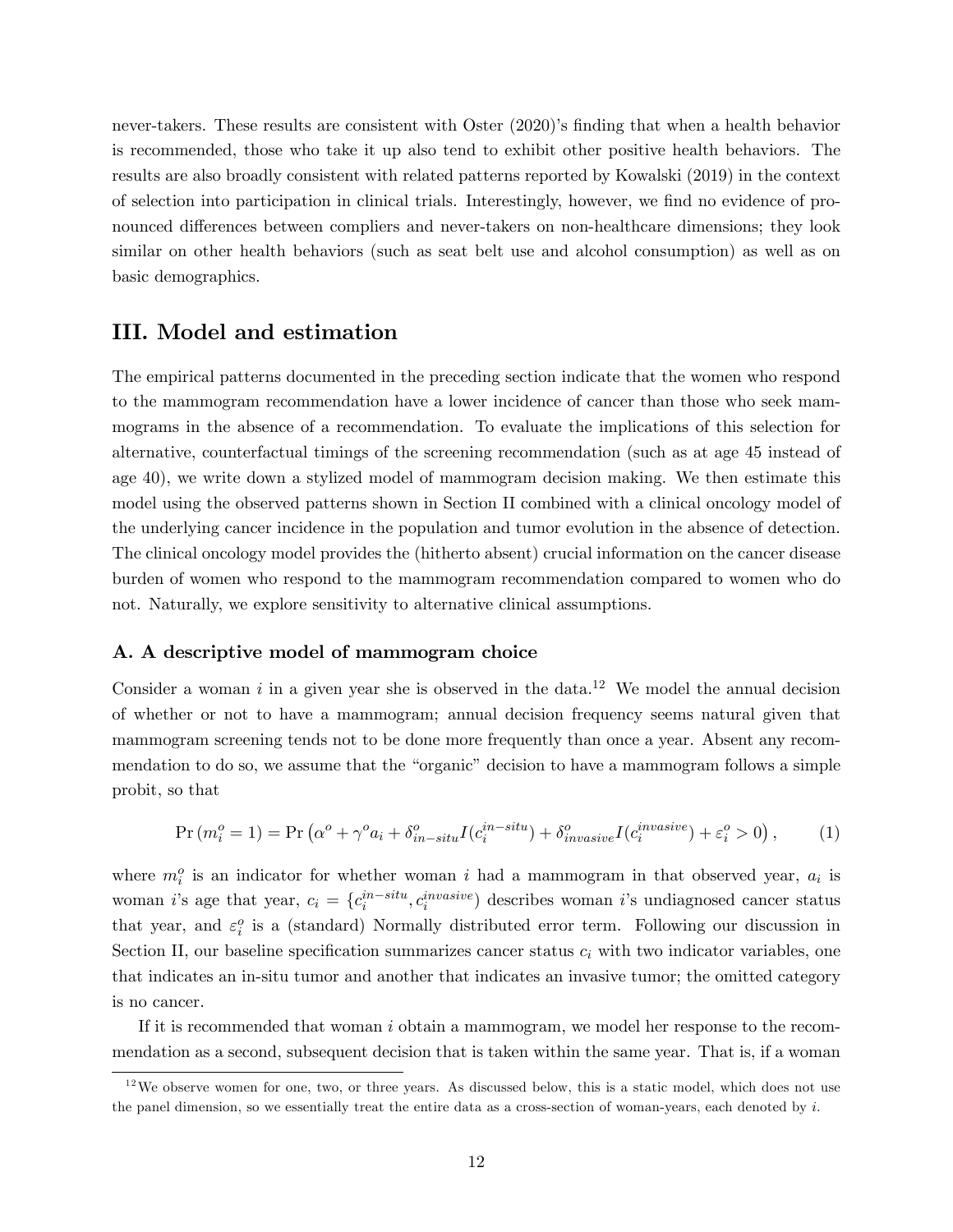has already decided to have a mammogram "organically" based on equation  $(1)$ , a recommendation has no additional impact. But for women who decided not to have a mammogram organically (that is,  $m_i^o = 0$ , a second decision point arises due to the recommendation, and we model this second decision point in a similar fashion, except that the parameters are allowed to be different:

$$
\Pr\left(m_i^r = 1 | m_i^o = 0\right) = \Pr\left(\alpha^r + \gamma^r a_i + \delta_{in-situ}^r I(c_i^{in-situ}) + \delta_{invasive}^r I(c_i^{invasive}) + \varepsilon_i^r > 0\right),\tag{2}
$$

where  $\varepsilon_i^r$  is a (standard) Normally distributed error term, drawn independently from  $\varepsilon_i^o$ .<sup>13</sup> This model assumes that the impact of the recommendation is (weakly) monotone for all women. For each woman, it only increases the probability that she has a mammogram, a feature that seems (to us) natural. $14$ 

Since we do not directly observe whether a mammogram was taken for organic reasons or in response to a recommendation, the probability that woman  $i$  obtains a mammogram in the year she is observed is given by

$$
Pr(m_i = 1) = \begin{cases} Pr(m_i^o = 1) & \text{if not recommended} \\ Pr(m_i^o = 1) + Pr(m_i^r = 1|m_i^o = 0) Pr(m_i^o = 0) & \text{if recommended} \end{cases}
$$

We use the model's results to quantify the degree of selection into mammograms in the presence and absence of a recommendation, and to examine how the nature of this selection affects the impact of recommendations. To do so, we use the model estimates to predict mammogram rates and mammogram outcomes under the current recommendation to begin mammograms at age 40 as well as under a counterfactual recommendation to begin at age 45. Consistent with our focus on selection, we also examine how alternative, counterfactual selection into mammograms in response to the recommendation would change the impact of changing the recommended age of beginning mammography from 40 to 45.

Discussion. Importantly, this is a descriptive, or statistical model of mammogram choice, rather than a behavioral one. This is most apparent from the fact that we use the cancer status  $c_i$  as an explanatory variable, when naturally this cancer status is unknown by undiagnosed women. Cancer status  $c_i$  is also unobserved by the econometrician; we describe below the clinical model of tumor evolution which we use to "fill in" these missing data, thus essentially integrating over the population distribution of this cancer status component.

We take this modeling approach for several reasons. First, many of the outcomes in this setting are difficult to assess or monetize, e.g. the stress and anxiety associated with false-positive test results or the non-monetary costs associated with the breast cancer treatment (even if successful). This makes it difficult to translate the rich set of outcomes into a single metric of utility. Second,

 $13$ While this independence assumption may appear restrictive, note that equation (2) only applies to those women who elected not to obtain an "organic" mammogram. It is therefore effectively restricted to women with "low enough"  $\varepsilon_i^o$ 's, so that much of the potential correlation is already conditioned out.

 $14$ That is, as in the analysis of Section II.C, we assume that there are no defiers. As will become clear later, other than appearing a natural assumption to us, it also simplifies the intuition of how counterfactual recommendation policies play out.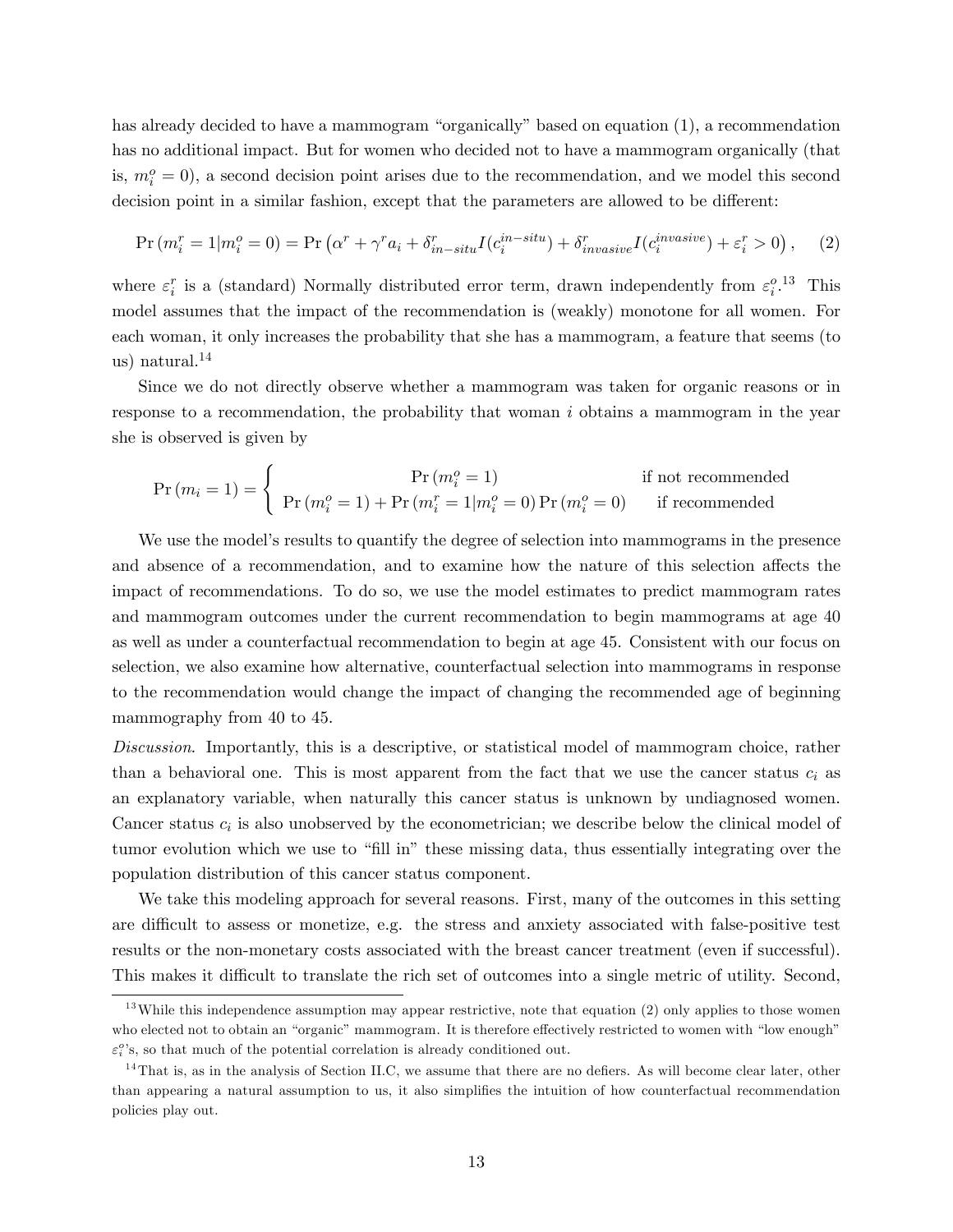our key focus is on the impact of the recommendation policy. With a perfectly informed population of women, recommendations should have no impact, yet the data in Section II show a clear increase in the mammogram rate in response to the age 40 recommendation. We could try to attribute this recommendation-induced increase in mammogram rate to improved information, but this would require us to make assumptions about what type of information is being revealed and how, or why women did not have such information to begin with. We prefer instead to remain agnostic about the behavioral channel by which the recommendation affects screening rates. Finally, a descriptive model of decision making does not require us to try to reconcile observed patterns of decisions with optimal behavior, or model deviations from optimality. The drawback is, of course, that we will not be able to engage with other policy changes or with the impact of changes in the recommendation policy on individual welfare directly, but rather will only evaluate changes in recommendation policies through their effect on observed outcomes.

Another key feature of our setup is that we model the mammogram decision to be a static—and perhaps naive—one. The decision is static in the sense that we assume that women do not take into account, for example, the time elapsed since their most recent mammogram (if any).<sup>15</sup> The decision is naive in the sense that we assume that women, when deciding to get a mammogram or not, do not explicitly take into account their propensity to get a mammogram in future years. This assumption seems not unrealistic, and simplifies the model. This assumption is particularly important in the context of our counterfactual exercise, which holds the estimated model as given while we change the age at which it is recommended to begin mammography. Specifically, in considering the changes that occur when the mammogram recommendation begins at age 45 instead of 40, our static model assumes that this would have no impact on women aged 39 or younger. In a dynamic model with forward-looking agents, however, it could increase the propensity of women under age 40 to get a mammogram. Our current model could in principle capture such dynamics implicitly by allowing serial correlation in  $\varepsilon_i^o$  and in  $\varepsilon_i^r$ . However, because we have a relatively short panel, and because we only use age to match the two main data sets, it would be hard to identify such a serial correlation structure. Consistent with this being a fairly inconsequential assumption, Figure 2 shows very low rates of pre-recommendation mammograms, and no evidence that mammogram rates decline in the year or two that are right before age 40 (when forward-looking women might anticipate their future mammogram).

## B. Implementation

A clinical model of tumor appearance and evolution. To complete the empirical specification, we specify a clinical oncology model of tumor appearance and tumor evolution. The oncology model

<sup>&</sup>lt;sup>15</sup>While restrictive, there is no strong evidence of such dynamic patterns in the data. We only have a short panel of at most three years for each woman, so it is difficult to apply any formal statistical testing. However, conditional on having two mammograms during the three years of mammogram claims we observe (2009-2011), the frequency of getting a mammogram "every other year" (that is, getting mammograms in 2009 and 2011 but not in 2010) is not more likely than getting a mammogram in consecutive years (34%, relative to 39% for 2009 and 2010, and 27% for 2010 and 2011).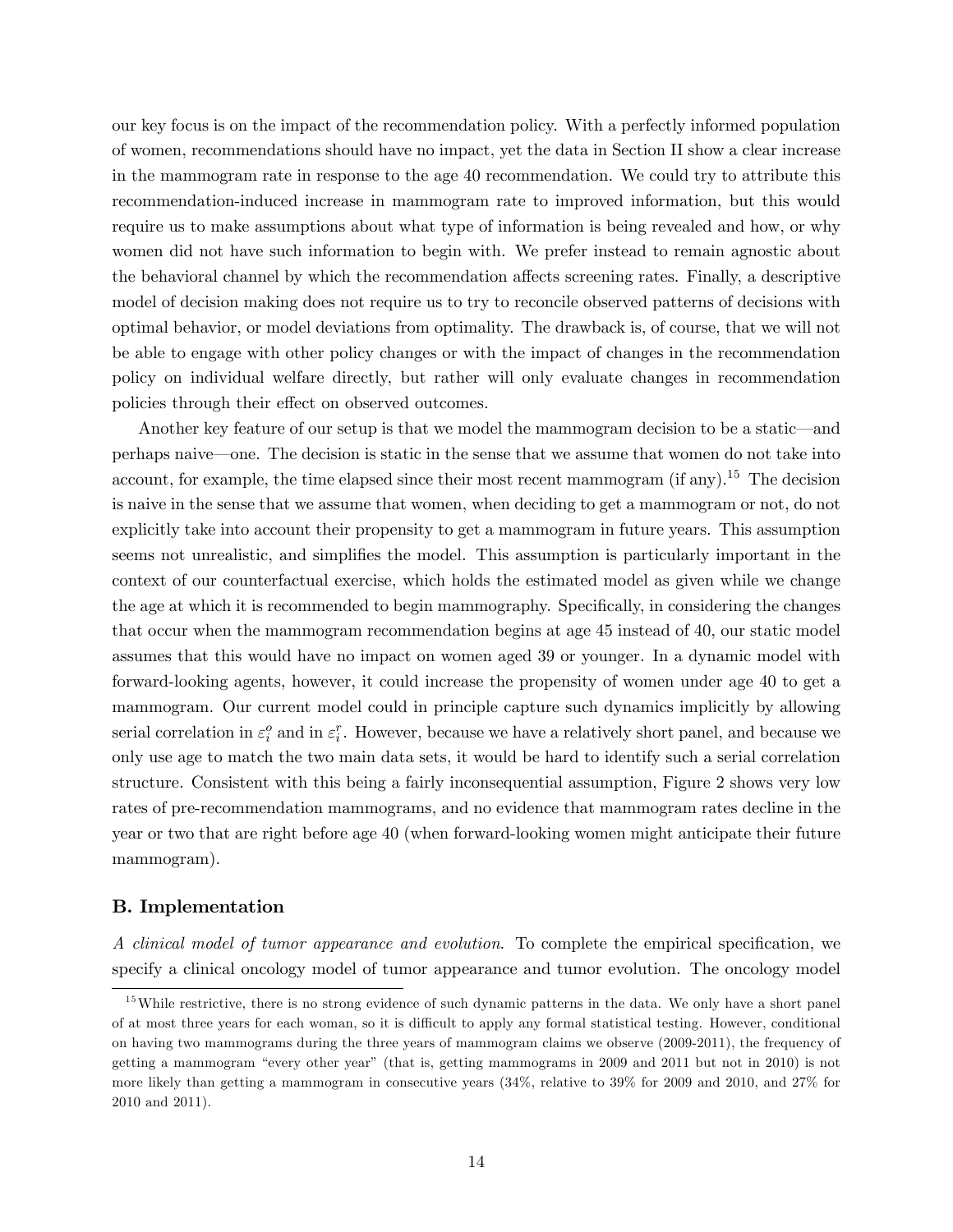has two important roles in our analysis, one for estimation and another for our counterfactual exercises. For estimation, the key role of the oncology model is that it allows us to "impute" cancer status for the "never-takers," i.e., the women who do not get screened even when it is recommended. This clinical model delivers two key elements. First, it produces the underlying incidence of cancer (and cancer type) by age. This cannot be directly observed in data since cancer incidence is only observed conditional on screening. Intuitively, since we observe the rate of cancer among those who get screened and the share of women who get screened, then, with the estimate of the overall rate of cancer from the clinical model, we can deduce the rate of cancer in the unscreened population. Second, the clinical model provides (counterfactual) predictions for the rate at which tumors would progress in the absence of detection and treatment (the so-called "natural history" of the tumor). Since breast cancer is usually treated once diagnosed, rather than being monitored without treatment, it is difficult (perhaps impossible) to directly estimate the natural history of tumors from existing data. This latter element is particularly important for our counterfactual exercises, in which the effect of different selection patterns depends on the share of cancer cases that get diagnosed, as well as how early tumors are found. In order to assess how clinically important early diagnosis is  $(e.g., in its effect on mortality)$ , a model of tumor evolution is needed.

For the clinical model, we draw on an active literature creating clinical/biological models of cancer arrival and growth. Specifically, we draw on the work of the Cancer Intervention and Surveillance Modeling Network (CISNET) project funded by the National Cancer Institute to analyze the role of mammography in contributing to breast cancer mortality reductions over the last quarter of the 20th century. As part of this effort, seven different groups<sup>16</sup> developed models of breast cancer incidence and progression (Clarke et al. 2006). For convenience, we focus on one of these models, the Erasmus model (Tan et al. 2006). As we discuss below, we also confirm that our main results are not sensitive to alternative specifications designed to produce markedly different estimates for the key objects (the underlying incidence of cancer and cancer types).

We briefly summarize the Erasmus model here; Appendix C describes the model in much more detail. Starting with a cancer-free population of 20-year-old women, the Erasmus model assumes that breast tumors appear at a given age-specific rate (that is increasing in age). When they appear, tumors are endowed with a given invasive potential and initial rate of growth, and then evolve accordingly over time with respect to those two characteristics. Tumors can either be invasive, leading to death of the women if not detected early enough, or be in-situ. In-situ tumors are not themselves harmful but may either transform into a harmful invasive tumor or remain benign. In some sense, a key issue in the debate over mammograms is the extent to which tumors that are detected early (e.g. in-situ tumors) would have become harmful if not detected or would have remained benign; Marmot et al. (2013) discusses how, depending on the method of analysis, a

<sup>&</sup>lt;sup>16</sup>The composition of the CISNET consortium has changed over time, but the seven groups who produced models for the original publication in 2006 were affiliated with the Dana-Farber Cancer Center, Erasmus University Rotterdam, Georgetown University Medical Center, University of Texas M.D. Anderson Cancer Center, Stanford University, University of Rochester, and University of Wisconsin-Madison.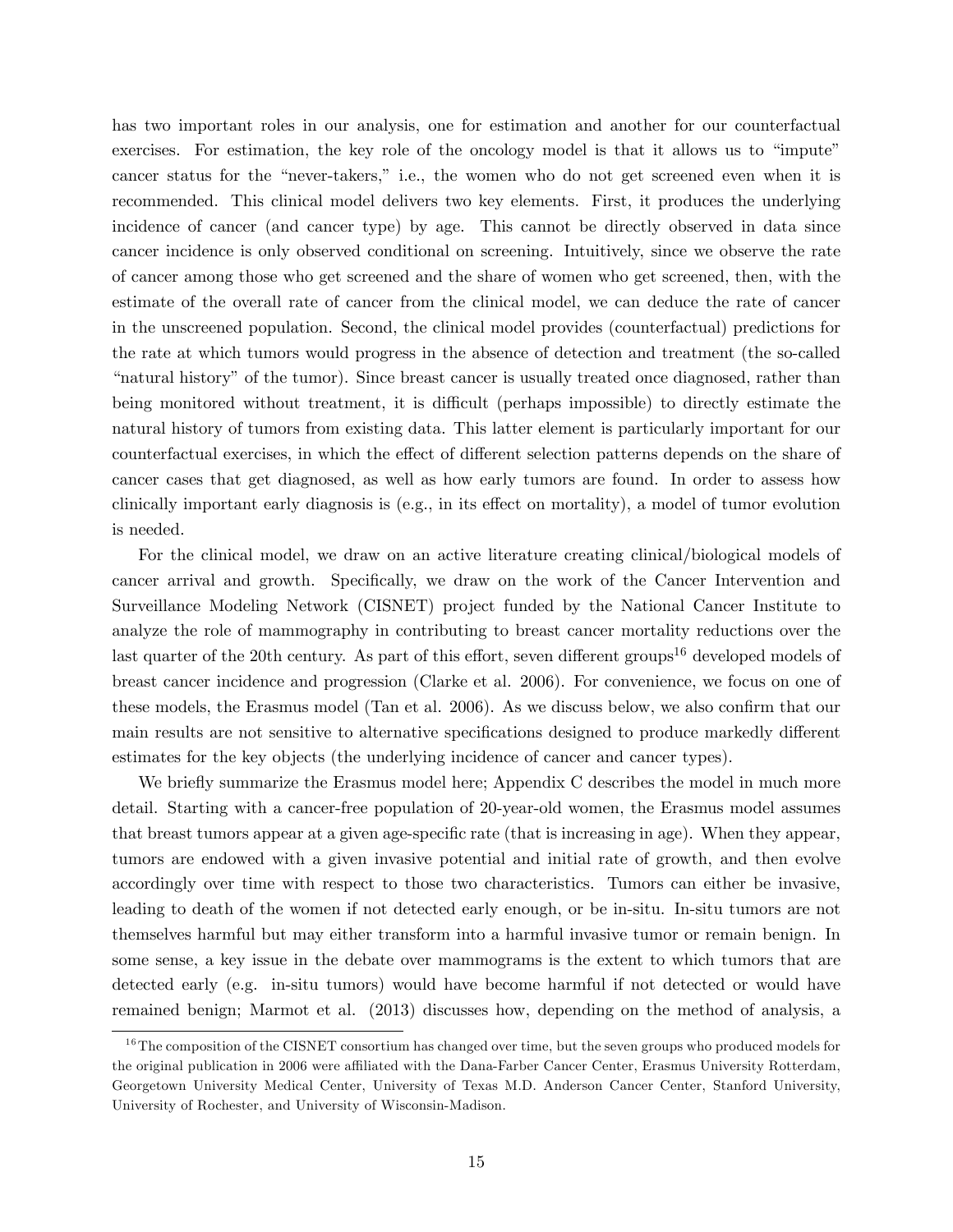wide variety of estimates can be obtained when trying to answer this question. The Erasmus model further classifies tumors by whether or not they are detectable by screening, which in the case of invasive tumors depends on their size and in the case of in-situ tumors depends on their sub-type. Finally, the model assumes that beyond a certain size, invasive tumors are fatal.

The original Erasmus model was calibrated using a combination of Swedish trial data and US (SEER) population data. To better match the cancer incidence rates in the SEER data (birth cohorts 1950-1975), we introduce a proportional shifter of overall cancer incidence and calibrate this parameter on the SEER data. Appendix Figure A.6 shows the calibrated model's predictions under the assumption of no screening—of the share of women with cancer at each age, and the share of existing cancers that are in-situ (rather than invasive) by age.

Estimation and identification. We estimate the model using method of moments. The observed moments we try to match are the mammogram screening rate at each age (Figure 1), the true positive rate at each age (Figure 2a), and the share of tumors at each age that are in-situ conditional on true positive (as in Figure 3a).<sup>17</sup> Because identification is primarily driven by the discontinuous change in screening rates at age 40, we weight more heavily moments that are closer to age 40 than moments that are associated with younger and older ages.<sup>18</sup>

To generate the corresponding model-generated moments, we simulate a panel of women starting at age 20, and use the clinical model described above to generate cancer incidence and tumor growth for each woman. We then apply our mammogram decision model, by age and recommendation status, to each simulated woman who is alive and has yet to be diagnosed with cancer. The simulated cohort allows us to see the fraction of women with a detectable (by mammogram) tumor at each age, and thus generate the mammogram rate, and the true positive rate (by cancer type) conditional on screening. As mentioned above, for cancer type, we distinguish only between in-situ and invasive tumors.

With this simulated population of women, an assumed value of parameters associated with the mammogram decisions with and without recommendation (equations (1) and (2)) and the observed policy recommendation (40 and above), the model generates an age-specific share of women who are screened, and the tumor characteristics (in-situ and invasive rates), conditional on getting screened. We then search for the parameters that minimize the (weighted) distance between these generated moments and the observed moments described above.

Although the model is static, it does have a dynamic element because we calculate the modelgenerated moments only for women who were not diagnosed with cancer in previous years, and for those who did not die (from breast cancer or other causes) prior to the given age. Specifically,

 $17$  Figure 3a shows the share of all diagnosed cancers (in the SEER data) that are in-situ, but the model produces a different metric: the share of screening mammogram-diagnosed cancers that are in-situ. Cancers that are clinically diagnosed are highly unlikely to be in-situ, so the SEER value likely underestimates the true value of share in-situ for screening mammogram-diagnosed cancers. Appendix D describes how we adjust the SEER moments to account for this.

<sup>&</sup>lt;sup>18</sup>Specifically, the weight on moments associated with ages 39 and 41 is  $10/11$  of the weight on the age 40 moment, the weight on moments associated with ages 38 and 42 is 9/11 of the weight on the age 40 moment, and so on.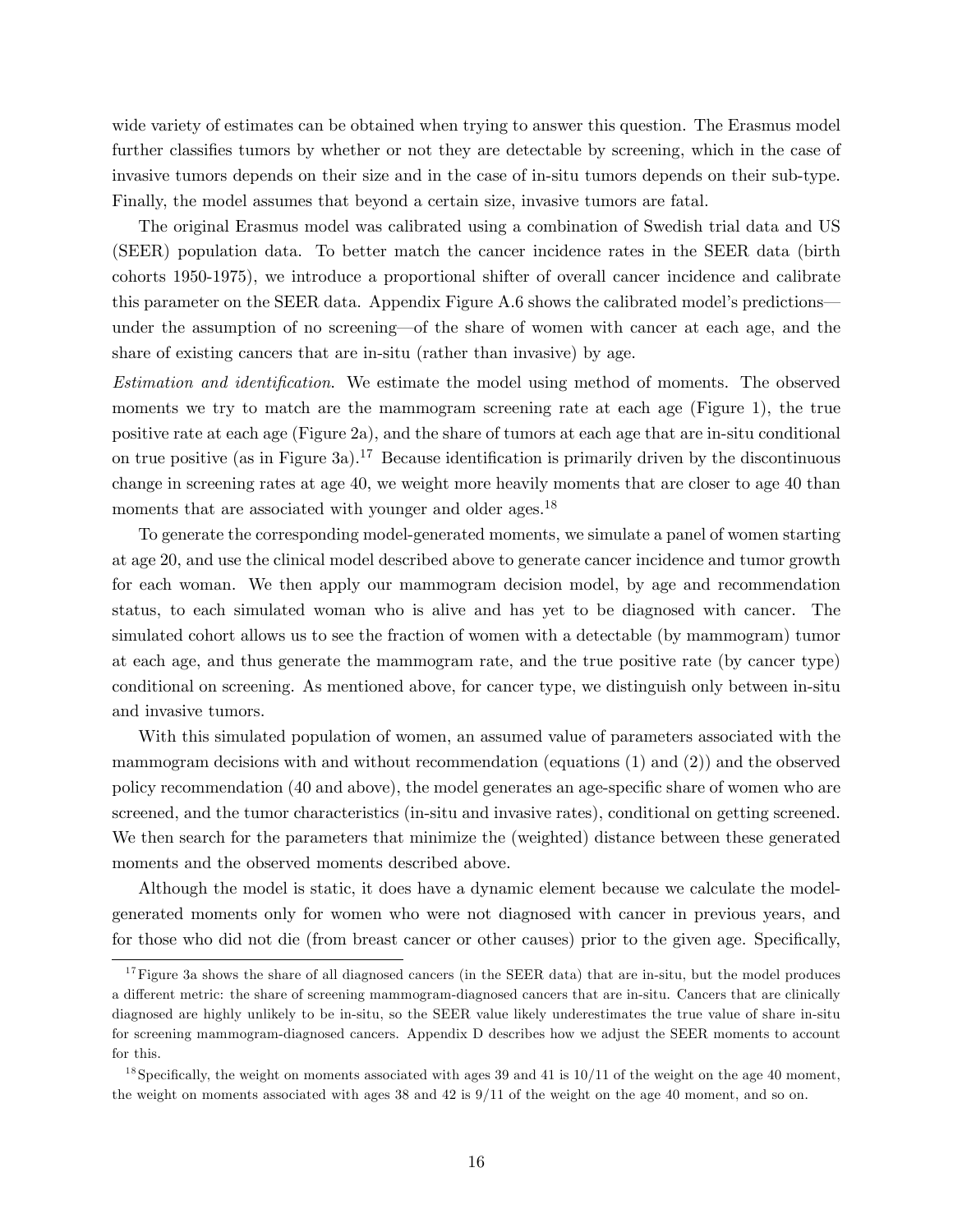because the mammogram decision applies to women who have yet to be diagnosed with cancer, fitting the model requires calculating the rate of cancer among the population who is eligible to be screened, which includes those who have currently undiagnosed cancer or no cancer, but does not include those who are dead or already diagnosed. Appendix D provides more detail on this and other aspects of the estimation.

For our counterfactual exercises, the estimates from the mammogram choice model—and the assumption that choices would be smooth in age through age 40 in the absence of the recommendationallow us to predict mammogram decisions and outcomes under counterfactual scenarios. Crucially, the model estimates allow us to forecast the cancer characteristics of women who (counterfactually) do not get screened and whose cancer may therefore progress in the absence of diagnosis. The key parameters are  $\delta^o$  and  $\delta^r$ , which capture the nature of selection into mammogram screening. Positive selection (i.e. positive  $\delta$ ) implies that women with cancer (or with invasive vs. in-situ cancer) are more likely to get a mammogram than are woman without cancer. A negative  $\delta$  implies the opposite. Both types of selection are plausible. Positive selection could arise, for example, if women with a greater risk of breast cancer (e.g. due to family history) are more likely to get a mammogram; negative selection could arise, for example, if women with certain underlying characteristics (e.g. risk aversion) are both more likely to get a mammogram and also more likely to avoid risk factors linked to breast cancer. Importantly, by allowing  $\delta^o$  and  $\delta^r$  to be different, the model allows for the nature of selection to be different for organic and recommendation-driven mammograms. Identification of these selection effects is driven by comparing the share of cancer in the population (which is "data" provided by the clinical oncology model) to the true positive mammogram rates. The extent to which this relationship changes discretely at age 40, when the recommendation kicks in, allows us to separately identify  $\delta^o$  and  $\delta^r$ .

# IV. The impact of alternative screening policies

### A. Model fit and parameter estimates

Figure 5 presents the model Öt to the key moments, which we view as quite reasonable. The parameter estimates are shown in Table 2. It may be easiest to see the implications of these parameters in the context of our counterfactual results, but one can already infer the general pattern by focusing on the four  $\delta$  parameters, which indicate the extent of selection into mammogram. The two  $\delta^o$  parameters are positive and relatively large, indicating strong positive selection into the "organic" decision to have a mammogram. For example, for the average woman-year in the sample (that is, using the distribution of ages in the sample), the estimated coefficients imply that the ìorganicî mammogram rates for women with either an in-situ or invasive tumor are much higher  $(0.30 \text{ and } 0.57, \text{ respectively})$  relative to the "organic" mammogram rates for cancer-free women  $(0.20)$ .

In contrast, the two  $\delta^r$  parameters tell a different story. The estimates suggest that there is no differential selection into the "recommended" decision for women with in-situ tumors (relative to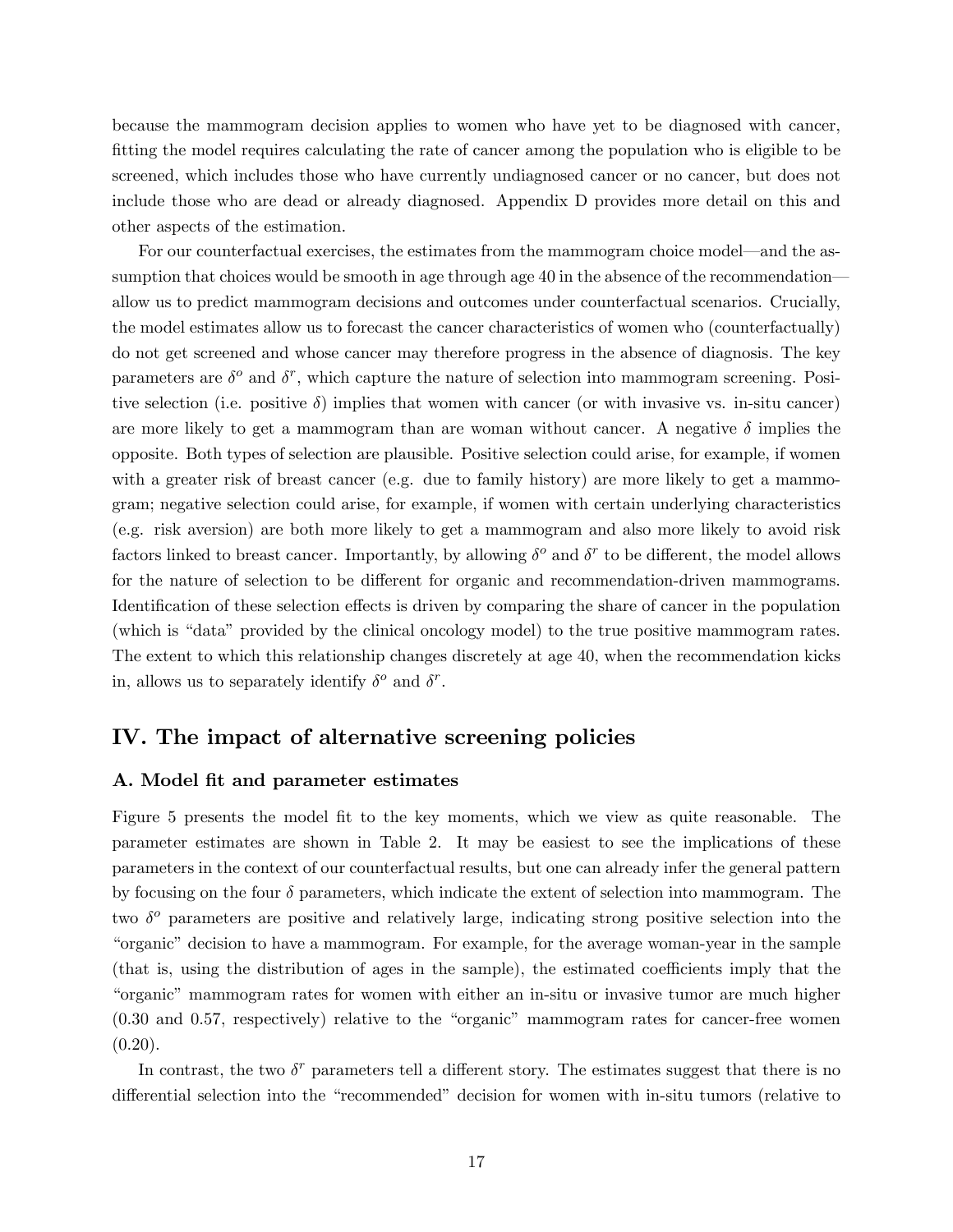cancer-free women), and that essentially no woman with an invasive tumor selects into mammogram due to the recommendation. This result is driven by precisely the patterns in the data that identify these parameters, and which were presented in Figure 3a. Namely, conditional on diagnosis, the share of in-situ tumors rises sharply at age 40, so that virtually all the increase in detected cancers reflects in-situ tumors. As we show below, this pattern has a critical effect on our results, because women without cancer or with in-situ tumors—who constitute the primary incremental positive mammogram results—may not face drastic health implications if those tumors would instead be discovered several years later.

We note that the large confidence intervals on  $\delta_{invasive}^o$  and  $\delta_{invasive}^r$  reflect the fact that the estimates imply that virtually all women with invasive tumors who get screened do so organically, with essentially no women with invasive tumors getting screened in response to the recommendation; as a result, the likelihood function is fairly flat for high values of  $\delta_{invasive}^o$  and low values of  $\delta_{invasive}^r$ . But for exactly the same reason, these imprecise estimates of the parameter have little impact on the counterfactual results, as reflected by the much tighter standard errors associated with the counterfactuals of interest reported in the next section.

### B. Implications

We apply the estimated parameters from Table 2 to analyze outcomes under various counterfactual recommendations. For concreteness, we focus on outcomes under the current recommendation to begin mammograms at age 40 as well as under a counterfactual recommendation to begin at age 45. Our model is well suited for such a counterfactual exercise: we simply assume that mammogram decisions are based on the "organic" decision until age 45, and only at age 45 is there a second, recommendation-induced decision. Given the static nature of the model, mammogram rates will remain the same until age 40, and would be the same (conditional on cancer status) from age 45 and on, but will decrease for women aged 40-44 without a recommendation. We choose a counterfactual recommendation that begins at age 45 because this is not too far out of sample, and also in the range of realistic policy alternatives; Canada, for instance, recommends routine screening beginning at age 50 (Kadiyala and Strumpf 2011). Of course, such counterfactuals do require us to rely on our assumption of a linear age profile in order to predict outcomes for always-takers beyond age 40 in a counterfactual world in which the recommendation does not occur until age 45; while this strikes us as not unreasonable, given that the linear specification in age seems to fit the data well, it is of course an important (and untestable) assumption.

For both the age 40 and age 45 recommendations, we also examine how alternative, counterfactual selection into mammograms in response to the recommendation would change the recommendation's impact. The main outcomes we generate under the various counterfactuals are age-specific mammogram rates, mammogram outcomes (specifically, negative, false positive, and true positive, as well as tumor type), total health care spending, and mortality. We do not attempt to quantify other potential consequences of a change in recommendation (such as the opportunity to use less invasive treatments for early-stage diagnoses, or increased anxiety from false positive results, which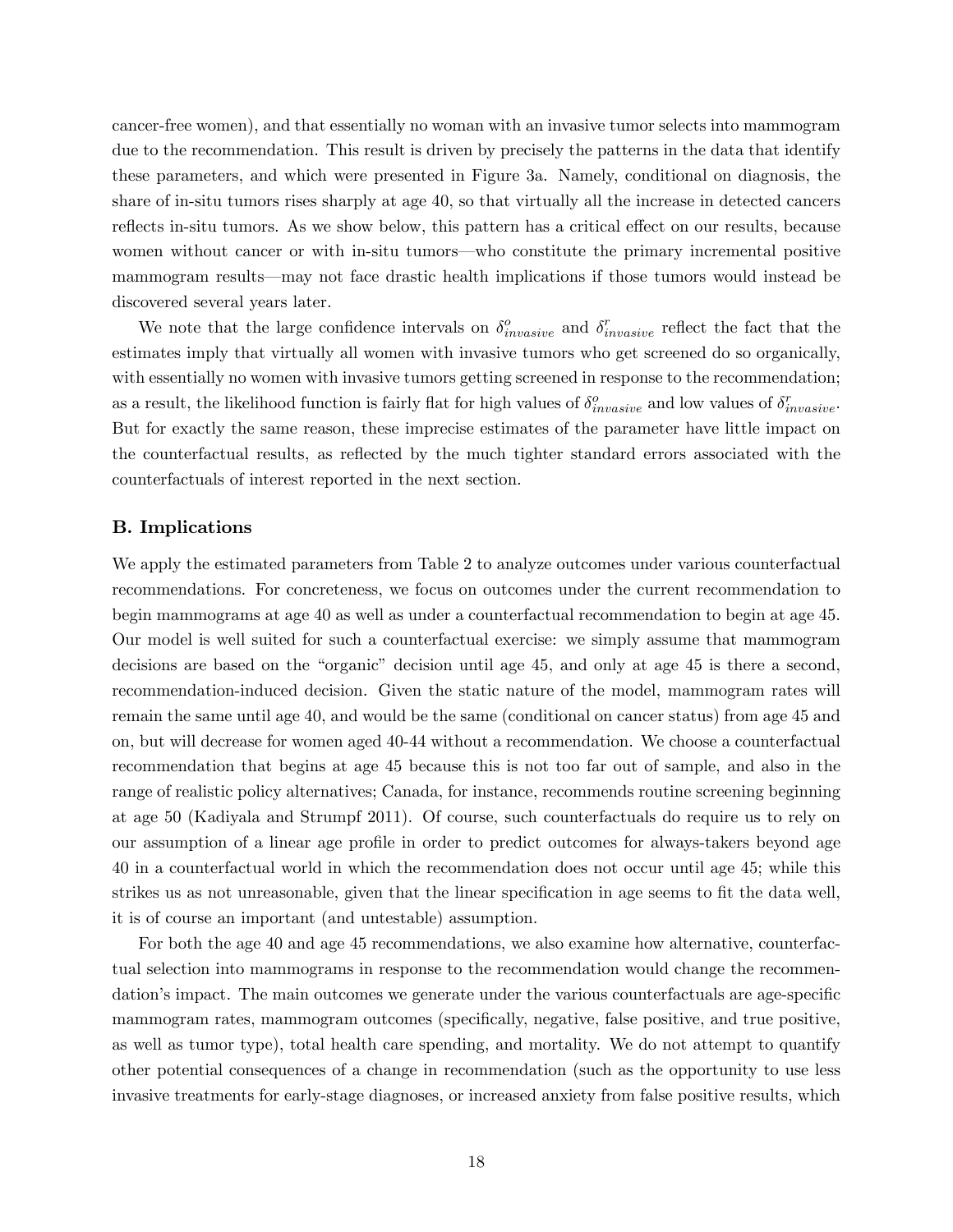are more uncertain (Welch and Passow 2014)).

Throughout the counterfactual exercises, mammogram rates are generated directly from the parameter estimates in Table 2, and mammogram outcomes are generated based on the parameter estimates in Table 2 and the underlying incidence and natural history of breast cancer tumors from the Erasmus model. We also use the Erasmus model's parameters in order to map detection of tumors to subsequent mortality, allowing us to translate the estimated changes in detection into implied changes in mortality. Finally, we use the auxiliary data from Figure A.2b on how health care spending varies with age and mammogram outcomes to translate the estimated change in mammogram rates and mammogram outcomes into implied spending changes. Appendix E provides more details behind these counterfactual calculations.

Shifting the age of recommendation from 40 to 45. Table 3 shows the implications of shifting the recommendation from age 40 to age 45, given the estimated response to recommendations from Table 2. We focus on the implications for women ages 35-50.

Panel A summarizes the implications for screening and spending; Figure 6 shows how the age proÖle of screening and screening outcomes change with this counterfactual. Changing the recommended age from 40 to 45 reduces the average number of mammograms a woman receives between ages 35 and 50 from 4.7 to 3.8, an almost 20 percent decline. By design, all of the "lost" mammograms occur between ages 40 and 44. Naturally, the vast majority of these "lost" mammograms would have been negative  $(89.5\%)$  or false positive  $(10.4\%)$ . Moving the recommendation to age 45 decreases the average number of false positives a woman experiences over ages 30-45 by 0.09. The fraction of true positive mammograms that are "lost" due to the later recommendation, while small in absolute number (0.0004 per woman), is not negligible, and it constitutes an approximately 6% reduction in the cancer detection rate. Of the "lost" true positives, however, all are in-situ since our estimates imply that the recommendation effectively induces no additional women with invasive cancer to get screened. Thus, any changes in mortality are due to in-situ tumors that go unscreened and later become invasive.

The last row of Panel A shows that changing the recommendation age to 45 reduces total health care spending over ages 35-50 per woman by about \$320, or about half a percent. This reduction in spending arises from a combination of a level and composition effect. The dominant factor is naturally the decline in the overall number of mammograms. We estimate that women who have a mammogram in a given year are expected to spend approximately \$570 more (on average, averaging over ages 40-44) over the subsequent 12 months relative to women with no mammograms, and that moving the recommendation age to 45 results in 0.9 fewer mammograms per woman. This would mechanically result in approximately \$510 lower spending. The estimated spending reduction is lower (\$320) because of selection. The "lost" mammograms are disproportionately negative or false positive, and the true positive mammogram results are associated with, by far, the highest expected subsequent spending (see Figure A.2b). True-positive mammograms account for a larger share of mammograms in the counterfactual scenario  $(0.53\%$ , relative to  $0.44\%$  under the age-40 recommendation).

Panel B documents the implications of this counterfactual for health outcomes. The lower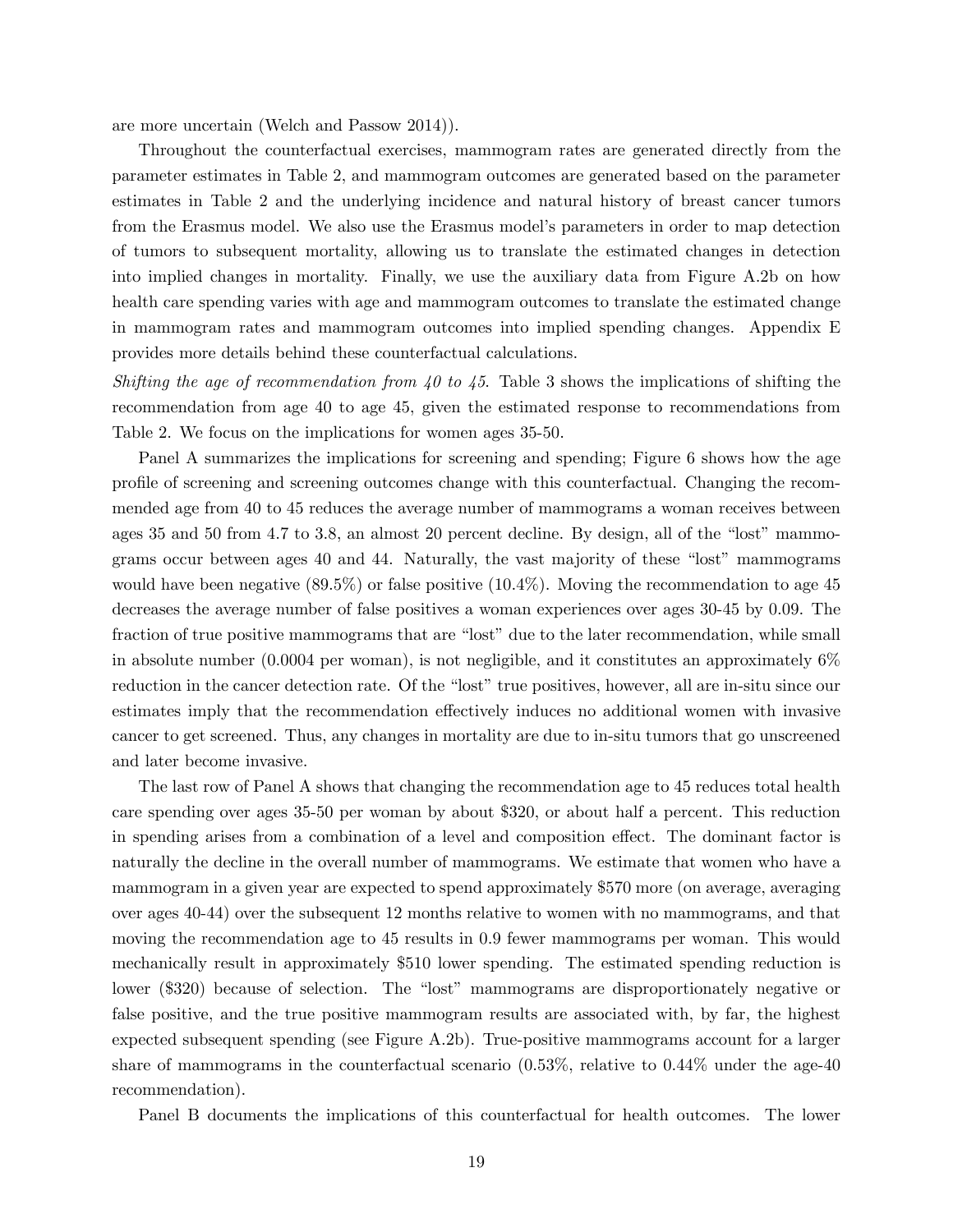detection rate of cancers is associated with 5 more women per 100,000 who are dead by the age of 50; all of this increase in deaths comes from increased breast cancer mortality. The results thus suggest that, relative to an age-45 recommendation, an age-40 recommendation increases spending by about \$32 million per 100,000 women (during the ages of 35-50), and prevents about 5 additional deaths by age 50 per 100,000 women; the cost per life saved is thus about \$6 million.

Naturally, these mortality implications are driven by the assumptions in the clinical oncology model, about which there is a range of views (Clarke et al. 2006; Welch and Passow 2014). In addition, our analysis considers only the costs in terms of health care spending, and does not consider the disutility of stress and anxiety created by false positives or additional medical care. For both reasons, our goal here is not to emphasize a specific estimate of the cost per life saved per se, but rather to examine whether and how this type of counterfactual policy exercise can be affected by the nature of selection into mammograms in response to the recommendation, a question we turn to in the next section.

Consequences of selection patterns in response to mammogram. Table 4 illustrates the importance of selection in response to the recommendation. To do so, Panel A replicates the results from Table 3, while Panels B and C contrast them with what the results would be under alternative selection responses to the recommendation. Under both alternative selection models, we maintain our estimated selection associated with the "organic" mammogram decision, but vary the nature of selection into mammograms in response to the recommendation. One case (Panel B) assumes no selection, which is conceptually consistent with the idea of using estimated mammogram treatment effects from randomized experiments to inform the recommendation policy (as in, for example, Welch and Passow 2014); in practice we do this by assuming that  $\delta^r = 0.19$  The other case (Panel C) assumes that selection in response to the recommendation is positive, and is the same as in the "organic" decision; we implement this counterfactual by assuming that  $\delta^r$  is equal to our estimated  $\delta^o$ .

In both counterfactual selection cases we consider, we adjust the model to maintain the same age-specific mammogram rates under a given recommendation regardless of the assumed selection, so that only the nature of selection changes; Appendix E provides more detail. By design, therefore, the mammogram rates (Örst row of each panel) remain almost the same across all three selection models, $20$  and therefore the spending effect associated with each of these cases also remains almost identical (second row of each panel). In contrast, the importance of selection is shown in the third row of each panel: different patterns of selection affect the reduction in deaths from moving the recommendation to age 40 compared to age 45. For example, while our estimates that are based

 $19$ Note that here we have in mind a conceptual randomized experiment with full compliance. Of course, in practice, full compliance is rare, and the complier population to the experiment is itself not random, although it may be differentially selected from the complier population to the recommendation. In a recent paper, Kowalski (2019) argues that in practice the women most likely to receive mammograms when encouraged to do so in a randomized clinical trial are healthier, and hence benefit less from mammograms.

 $20$ Although not seen in the table due to rounding, the mammogram rates are not exactly the same across the panels because the nature of selection leads to differential mortality (discussed below), which in turn (slightly) affects the set of women "eligible" for a screening mammogram.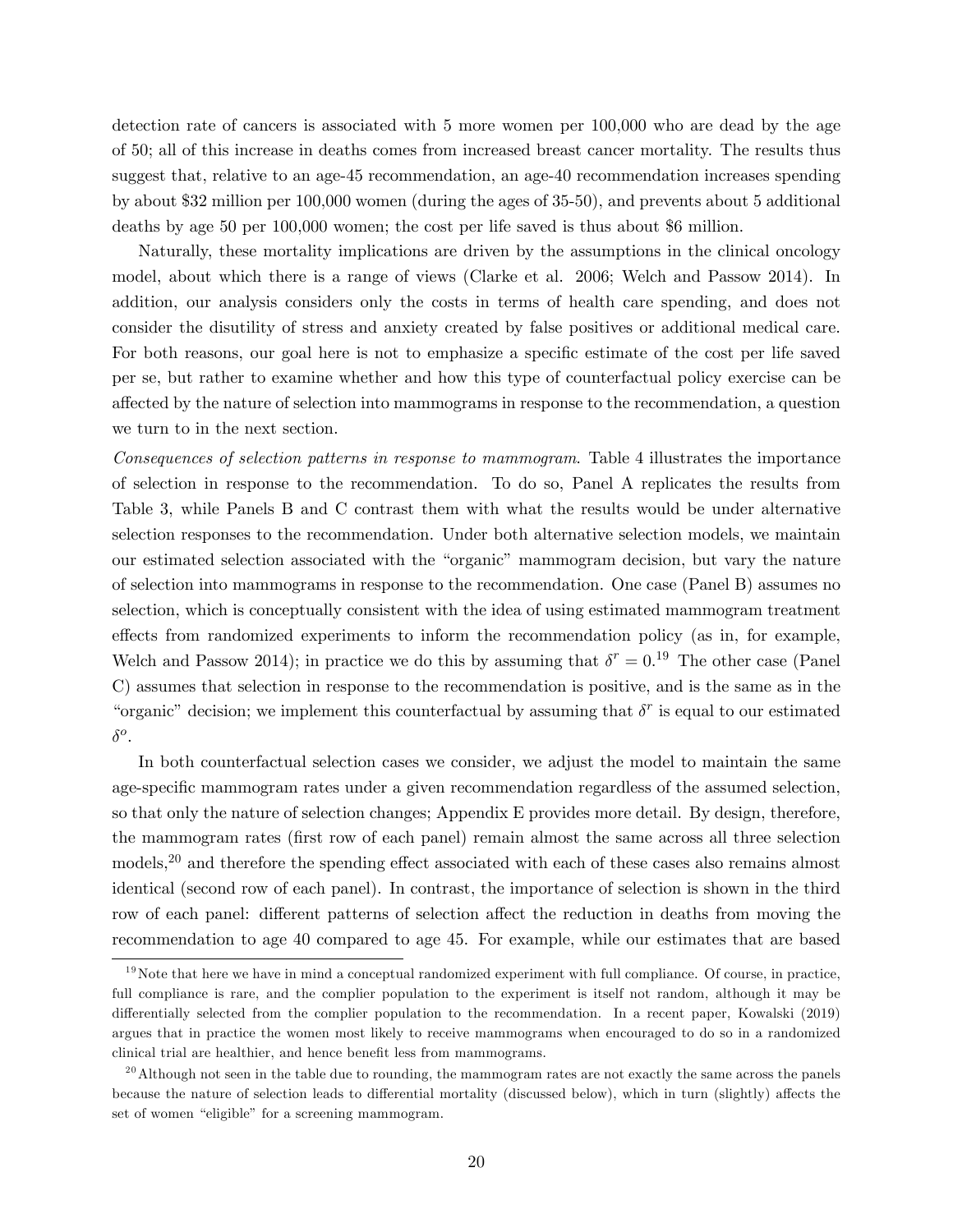on observed selection imply that moving the recommendation from 45 to 40 saves 5 additional lives (by age 50) per 100,000 women, which corresponds to a cost of about \$6.3 million per life saved, random selection would imply over three times as many lives saved (18 per 100,000), corresponding to a cost of about \$1.9 million per life saved. At a more extreme case of selection, assuming that the strong positive selection associated with "organic" selection would also apply to the selection in response to the recommendation, would imply almost nine times as many lives saved (45 per 100,000 women), corresponding to a cost per life saved of about \$0.86 million.

The qualitative results are intuitive. As selection associated with the recommendation is more negative (i.e. women who respond are less likely to have cancer), the recommendation for earlier mammograms is less effective in finding tumors that would have not been found otherwise or tumors that would otherwise be found only later. However, if the selection associated with the recommendation were very positive (i.e. women who respond are more likely to have cancer), an earlier recommendation would be more effective. Thus, out of the three selection scenarios considered, earlier recommendation is most beneficial if the selection response to the recommendation is the same as under "organic" selection, which was highly positive (Panel C). While it is not immediately clear how in practice to achieve such strong positive selection in response to the recommendation, this result suggests that better targeting of the recommended mammogram to women with higher a-priori risk of cancer could—if feasible—have dramatic effects on the mortality benefits from the recommendation.<sup>21</sup> The comparison between our estimated selection (panel A) and the "no selection" case (panel B) is an intermediate case. Because we estimate negative selection for invasive tumors, an earlier recommendation is more effective (i.e. more women with cancer would be screened) under random selection, and the cost per life saved is therefore lower.

Sensitivity. The data allow us to estimate characteristics of always-takers and compliers, and to see that compliers have a lower incidence of cancer than always-takers (see Figures 2a and 3a). However, our counterfactuals require us to also estimate the cancer status of never-takers, as well as how cancer would evolve if (counterfactually) screening occurred at a later age. For both of these endeavors, we relied heavily on the underlying natural history ("clinical") model of breast cancer. We therefore examine the sensitivity of our conclusions to changing key features of this model, such as the underlying incidence rate of cancer, the share of in-situ tumors that will become invasive if not treated, and the share of tumors that are non-malignant, i.e. have no potential to be invasive and therefore would never result in a breast cancer mortality.

This sensitivity analysis serves to highlight a point we have tried to emphasize throughout: the reader should not place much (or any) weight on our particular, quantitative estimates of the cost per life saved of recommending that mammography begin at 40 instead of at 45; these are quite

 $21$ The potential benefits of personalizing breast cancer screening recommendations have highlighted in the medical literature (e.g. Schousboe et al. 2011), and current breast cancer screening recommendations often differ across average-risk and high-risk women (where the latter is, e.g., women with a family history of breast cancer). But to the best of our knowledge our point about selection responses to recommendations has not been made previously. Our consistent selection model is one way of illustrating the potential gains from recommendation designs that affect take-up of mammograms based on unobservables.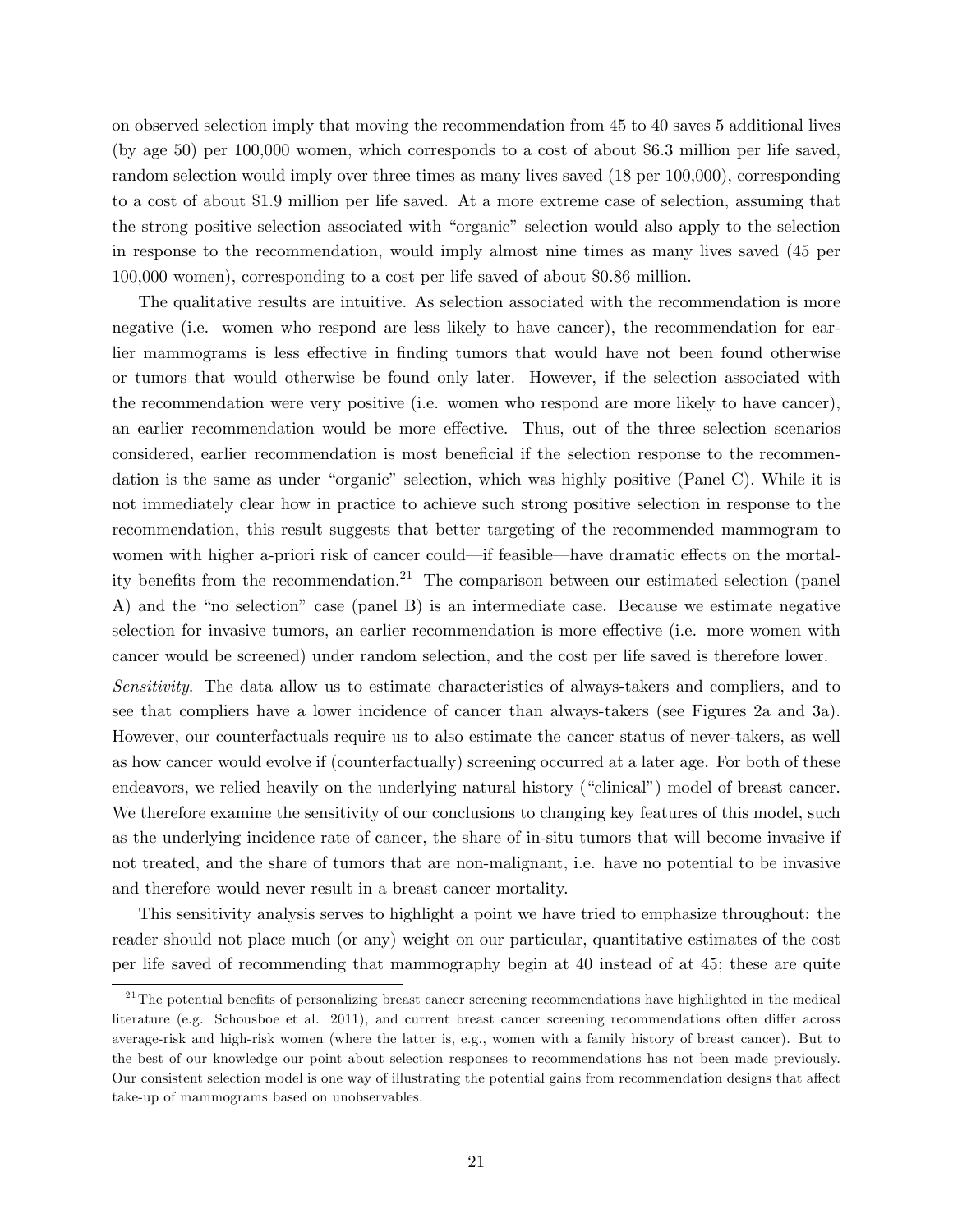sensitive to the assumptions underlying the clinical model. By contrast, the qualitative result we focus on—how the nature of the selection response to the recommendation affects any estimate of the impact of an earlier recommendation—is quite robust to alternative assumptions in the underlying clinical model. Appendix  $F$  discusses the specifics of how we implement the sensitivity analysis and presents the results in detail.

# V. Summary and possible policy implications

The debate over whether and when to recommend screening for a particular disease involves a host of empirical and conceptual challenges with which the existing literature has grappled, including how to estimate the "health" return to early screening, how to measure non-health benefits or costs, and how to monetize all of these factors (Humphrey et al. 2002; Nelson et al. 2009; Marmot et al.  $2013$ ; Welch and Passow  $2014$ ; Ong and Mandl  $2015$ ). We make no pretense of "resolving" these issues. Instead, we suggest an additional important and largely overlooked factor that can—and should—be considered: the nature of selection in response to the recommendation.

We illustrate this point in the specific context of the (controversial) recommendation that women should begin regular mammogram screenings at age 40. We document that this recommendation is associated with a sharp (25 percentage point) increase in mammogram rates, and that those who respond to the recommendation have substantially lower rates of cancer incidence than those who choose to get mammograms in the absence of the recommendation (i.e. before age 40). Conditional on having cancer, women who respond to the recommendation also have lower rates of the more lethal invasive cancer, relative to the less lethal in-situ cancer. These data speak directly to the relative cancer risks of women who select mammograms in the absence and presence of a recommendation. To further assess how the cancer risk of those who select mammograms when recommended compares to those who do not select mammograms even when recommended, we draw on a clinical oncology model to estimate the underlying cancer incidence in the non-screened population (since this is not directly observed). These results suggest that those who choose mammograms in the absence of a recommendation have substantially higher rates of both invasive and in-situ cancer than women who do not get screened; women who choose mammograms in response to the recommendation have similar rates of in-situ cancer to unscreened women but much lower rates of invasive cancer than unscreened women.

To illustrate the potential consequences of these selection responses to recommendations, we write down a stylized model of the mammogram decision, which depends on age, cancer status, and recommendation. We estimate this model using the observed empirical patterns combined with the clinical oncology model, the latter of which provides both the underlying incidence of cancer and the (counterfactual) tumor evolution in the absence of detection. We then apply the model to assess the implications for spending and mortality of changing the recommended age for beginning mammograms from 40 to 45. The specific numbers that we estimate will naturally be sensitive to the modeling assumptions; moreover, our estimates do not attempt to measure all of the the potential impacts of mammograms, such as stress.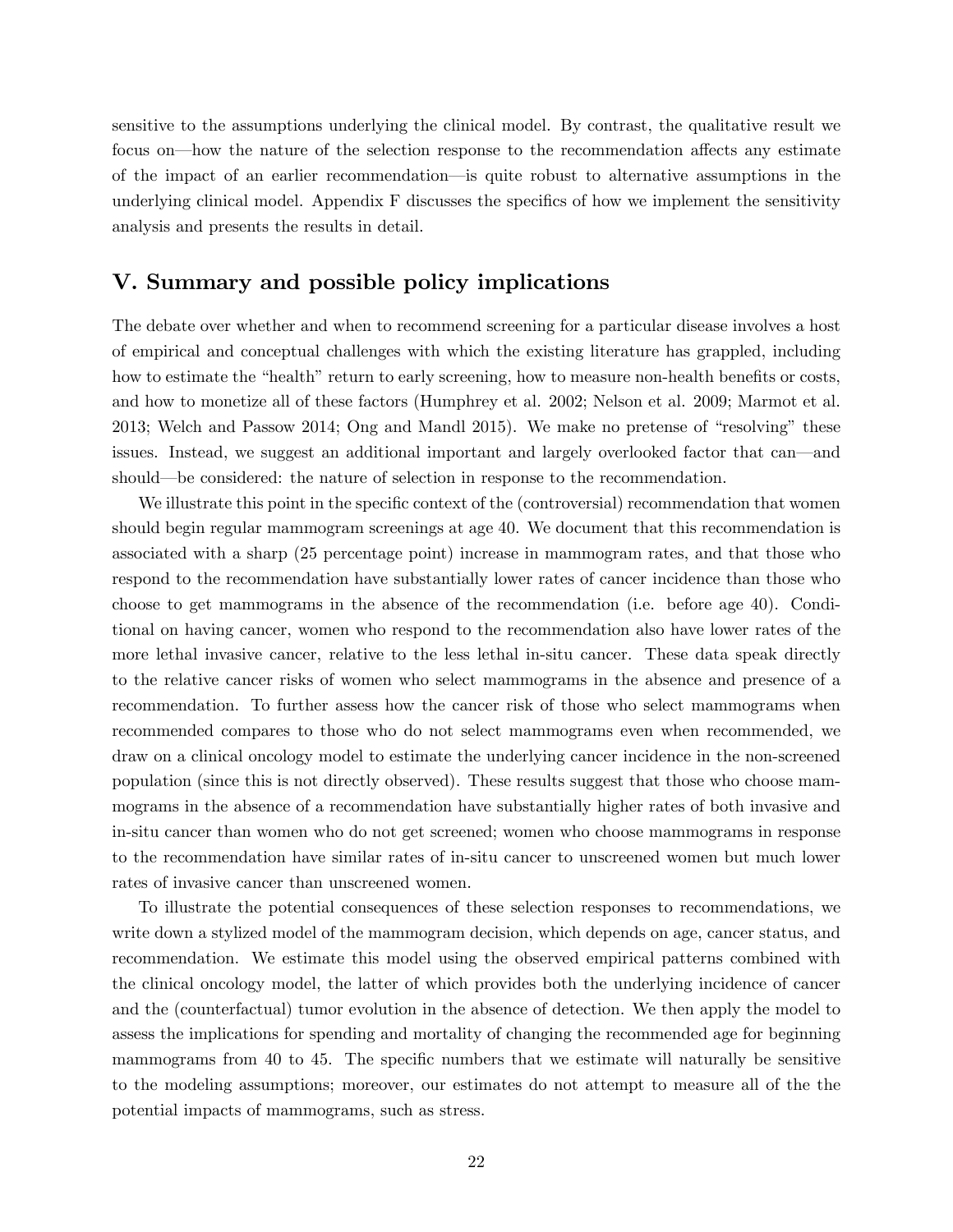Our focus instead is on the consequences of the selection response to the recommendation, which our estimates suggest are non-trivial. Specifically, we consider the impact of moving the recommended age of beginning mammography from 45 to 40, and how this varies under alternative selection responses to the recommendation. We hold the change in mammogram rates (and consequently the cost increase) from changing the recommended age constant, and show that the mortality implications from earlier recommended mammograms vary markedly with selection patterns. For example, under the observed selection pattern, the number of lives saved by moving the recommendation from age 45 to 40 is less than a third of what it would be if those who responded to the recommendation were instead drawn at random from the population. This difference arises because we estimate that those who respond to the recommendation have much lower rates of invasive cancer. Conversely, our results also suggest that if it were feasible to target the recommendations to those with higher rates of cancer, shifting the recommendation from age 45 to 40 would save substantially more lives than either the observed selection patterns or random selection.

These findings suggest that the ongoing debates over whether and when to recommend screening for a disease should consider not only average costs and benefits from screening, but also the nature of selection associated with those who respond to the recommendation. They also suggest that future work exploring the impact of existing policy instruments or the design of potential new ones should consider not just aggregate impacts on mammography rates, but also the cancer incidence for compliers.

While our empirical focus has been on recommendations, these are of course only one part of a broader set of policy efforts that have been deployed or discussed for increasing disease screening. In the case of mammograms, another widely-used instrument has been lowering the financial costs of screenings. For example, in 1991 the federal government launched the National Breast and Cervical Cancer Early Detection Program to provide free screenings to women below 250 percent of the federal poverty line (Lee et al. 2014). In the same year, Medicare expanded its coverage to include bi-annual screening mammograms; subsequently, in 1998, Medicare expanded coverage further to include annual screening mammograms and to waive the deductible (O'Sullivan et al. 1997; Kelaher and Stellman 2000; Habermann et al. 2007). On the private insurance side, a number of states have mandated that insurance plans must cover mammography (Bitler and Carpenter 2016). Beyond these financial levers, there are also policy efforts to reduce non-financial barriers to mammograms. These include, for example, increasing ease of access to mammograms through programs such as mobile mammography clinics (Vang, Margolies, and Jandorf 2018), and outreach efforts designed to educate women about the benefits of mammograms and informing them of the services available to them (Levano et al. 2014).

Related to these efforts, an existing literature has studied the impact of various policy instruments on mammography rates. It has found, for example, that lowering out-of-pocket financial costs increases mammogram rates (Kelaher and Stellman 2000; Habermann et al. 2007; Finkelstein et al. 2012; Fedewa et al. 2015; Mehta et al. 2015; Bitler and Carpenter 2016; Cooper et al. 2017; Kim and Lee 2017), while increasing the distance a woman must travel to get a mammogram decreases mammogram rates (Lu and Slusky 2016). Only a few of these studies have examined differential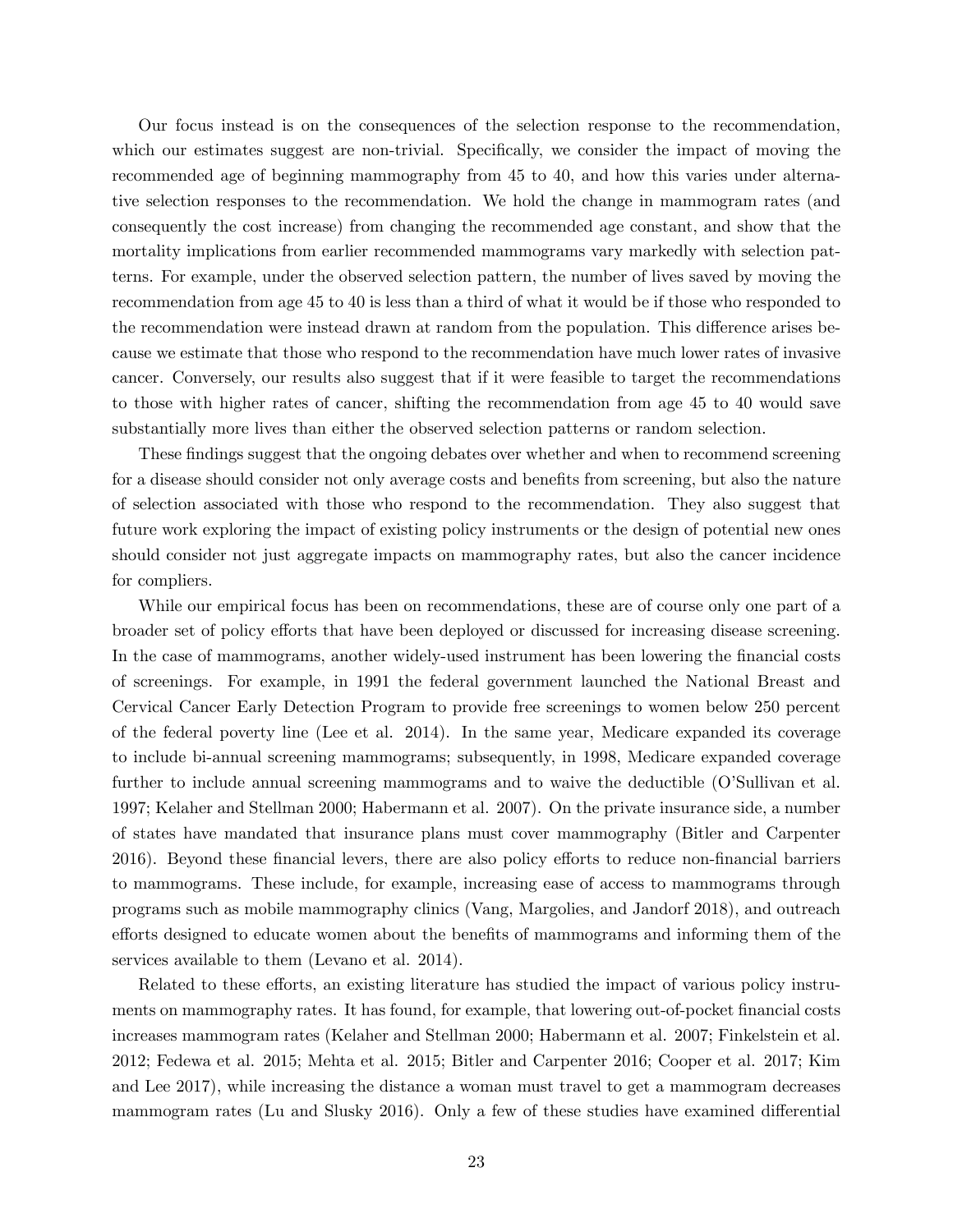responses to the policy by underlying health characteristics. This existing work suggests that, like our Öndings on the response to guidelines, those who get mammograms in response to a lower price and those who comply with assignment to mammogram treatment in a clinical trial tend to be healthier than never-takers and always-takers (Bitler and Carpenter 2016; Kim and Lee 2017; Kowalski 2019). While one of course must be careful in generalizing too much from a few studies, our read of this existing literature is that these alternative interventions are not obviously better targeted than recommendations in terms of the compliers, at least in the context of mammograms.

The combined evidence therefore highlights the importance of trying to better target the existing instruments. This is challenging since underlying cancer incidence, tumor stage, and tumor size are not observable without screening. However, our descriptive analyses in Section II—comparing compliers to never-takers on a host of observable characteristics—suggest that never-takers are also less likely than compliers to engage in other recommended health behaviors, such as flu shots and Pap tests. This finding is consistent with the idea that those who comply with recommendations tend to exhibit other positive health behaviors (Oster 2020). It also suggests that coordinated efforts, which attempt to draw in women who otherwise would not engage in any preventive health behaviors, could be high-value. If we are willing to extrapolate our qualitative results from breast cancer to these related contexts, our findings suggest that trying to get such women to undertake a slew of recommended health behaviors might be well-targeted at reaching women at higher risk of not only breast cancer, but perhaps also cervical cancer and the flu.

Recent analyses by clinical researchers also suggest other observables that might be useful in targeting mammograms to higher-risk groups, instead of (or in conjunction with) age-based screening recommendations. For example, Evans et al. (2019) describe the results of a randomized trial that begins regular mammograms at age 34 for women with a mother or sister who has been diagnosed with breast cancer, and an ongoing trial is investigating the impact of risk-based screening relative to standard annual screening (Esserman et al. 2017). Motivated by such work, researchers have proposed that the recommended age of beginning mammography should be based on individual risk factors such as age of first birth, number of children, and breast density (Evans, Howell, and Howell 2020; Mukama et al. 2020). Our findings underscore the potential value of such targeting, given that compliance with the existing recommendation is only about one-third, and compliers appear to be disproportionately low-risk for cancer. They also suggest the importance of analyzing the impact of targeted instruments, not only for recommendations but also for price subsidies and other policy instruments.

More broadly, our findings suggest that considering and improving selection into screening is a first-order factor in an effective design and analysis of interventions to increase screenings. However, the extent to which we can generalize our findings in this paper, in the context of mammograms, to other types of screening and preventive medicine remains an open question. The controversy surrounding the recommendation that mammography start at age 40 may generate stronger selection than in other, less controversial settings (e.g., áu shots). Whether this is true or not is an important question that we leave for future work.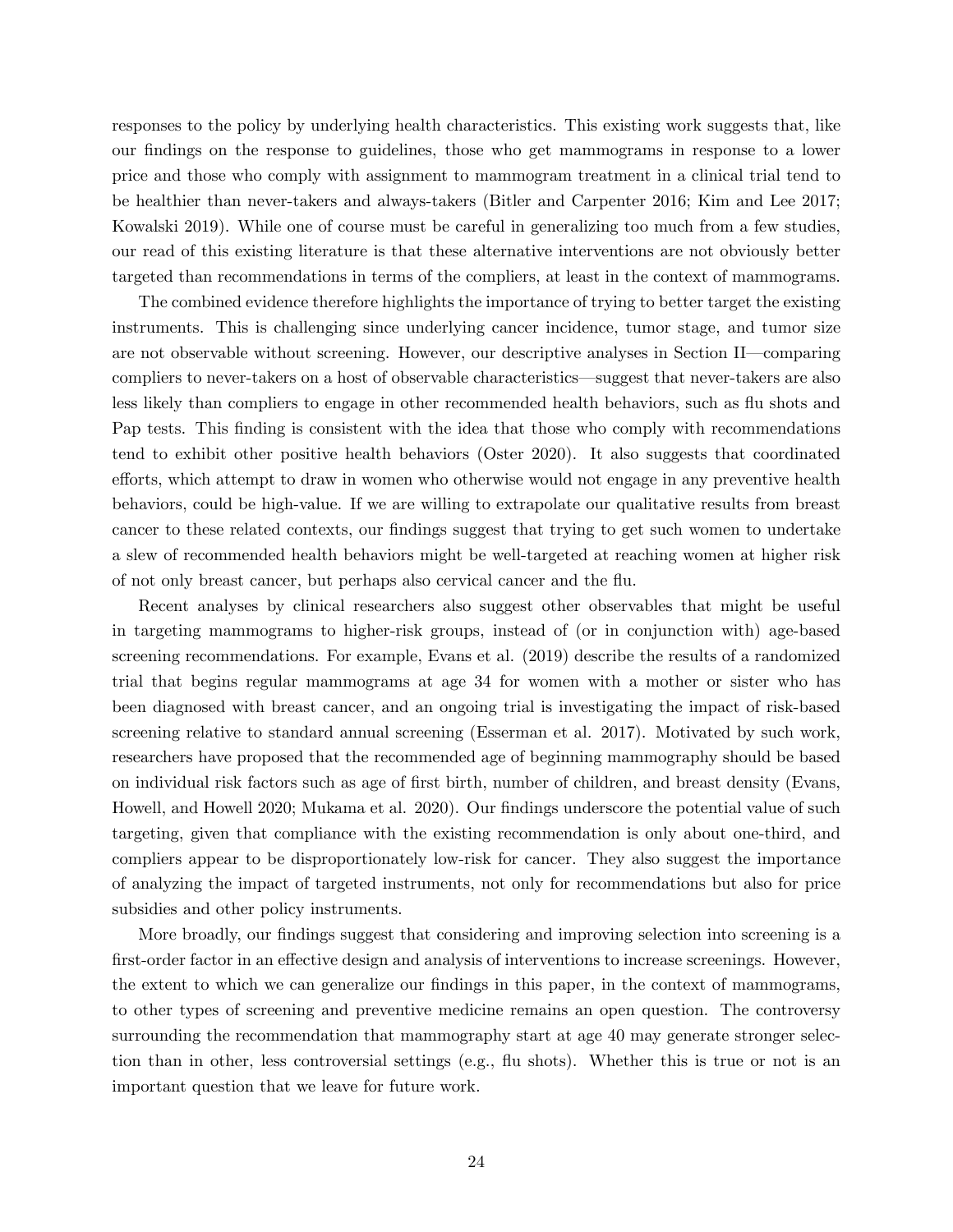# References

Abadie, Alberto. 2002. "Bootstrap Tests for Distributional Treatment Effects in Instrumental Variable Models." Journal of the American Statistical Association 97 (457): 284–92.

Abadie, Alberto. 2003. "Semiparametric Instrumental Variable Estimation of Treatment Response Models." Journal of Econometrics 113 (2): 231–63.

Abaluck, Jason, Leila Agha, Chris Kabrhel, Ali Raja, and Arjun Venkatesh. 2016. <u>i</u>The Determinants of Productivity in Medical Testing: Intensity and Allocation of Care.<sup>n</sup> American Economic Review  $106(12)$ : 3730–64.

Alexander, F.E., T.J. Anderson, H.K. Brown, A.P.M. Forrest, W. Hepburn, A.E. Kirkpatrick, B.B. Muir, R.J. Prescott, and A. Smith. 1999. "14 Years of Follow-Up from the Edinburgh Randomised Trial of Breastcancer Screening." Lancet 353 (9168): 1903–08.

American Cancer Society. 2017a. "Breast Cancer Facts & Figures 2017-2018." American Cancer Society, Inc. https://www.cancer.org/content/dam/cancer-org/research/cancer-facts-andstatistics/breast-cancer-facts-and-Ögures/breast-cancer-facts-and-Ögures-2017-2018.pdf.

American Cancer Society. 2017b. "Limitations of Mammograms." https://www.cancer.org/cancer/ breast-cancer/screening-tests-and-early-detection/mammograms/limitations-of-mammograms.html.

American Cancer Society. 2018. "History of ACS Recommendations for the Early Detection of Cancer in People Without Symptoms. https://www.cancer.org/health-care-professionals/americancancer-society-prevention-early-detection-guidelines/overview/chronological-history-of-acs- recommendations.html.

Angrist, Joshua D., Guido W. Imbens, and Donald B. Rubin. 1996. "Identification of Causal Effects Using Instrumental Variables." Journal of the American Statistical Association 91  $(434): 444–65.$ 

Anwar, Shamena, and Hanming Fang. 2006. "An Alternative Test of Racial Prejudice in Motor Vehicle Searches: Theory and Evidence." American Economic Review 96 (1): 127–51.

Berry, Donald A. 2013. "Breast Cancer Screening: Controversy of Impact." Breast 22: S73– 76.

Bitler, Marianne P., and Christian S. Carpenter. 2016. "Health Insurance Mandates, Mammography, and Breast Cancer Diagnoses." American Economic Journal: Economic Policy 8  $(3): 39-68.$ 

Bjurstam, Nils, Lena Björneld, Jane Warwick, Evis Sala, Stephen W Duffy, Lennarth Nyström, Neil Walker, Erling Cahlin, Olof Eriksson, Lars-Olof Hafström, Halvard Lingaas, Jan Mattsson, Stellan Persson, Carl-Magnus Rudenstam, HÂkan Salander, Johan Säve-Söderbergh, and Torkel Wahlin. 2003. "The Gothenburg Breast Screening Trial." Cancer, 97 (10): 2387-96.

Bleyer, Archie, and H. Gilbert Welch. 2012. "Effect of Three Decades of Screening Mammography on Breast-Cancer Incidence." New England Journal of Medicine 367 (21): 1998 2005.

Block, Lauren D., Marian P. Jarlenski, Albert W. Wu, and Wendy L. Bennett.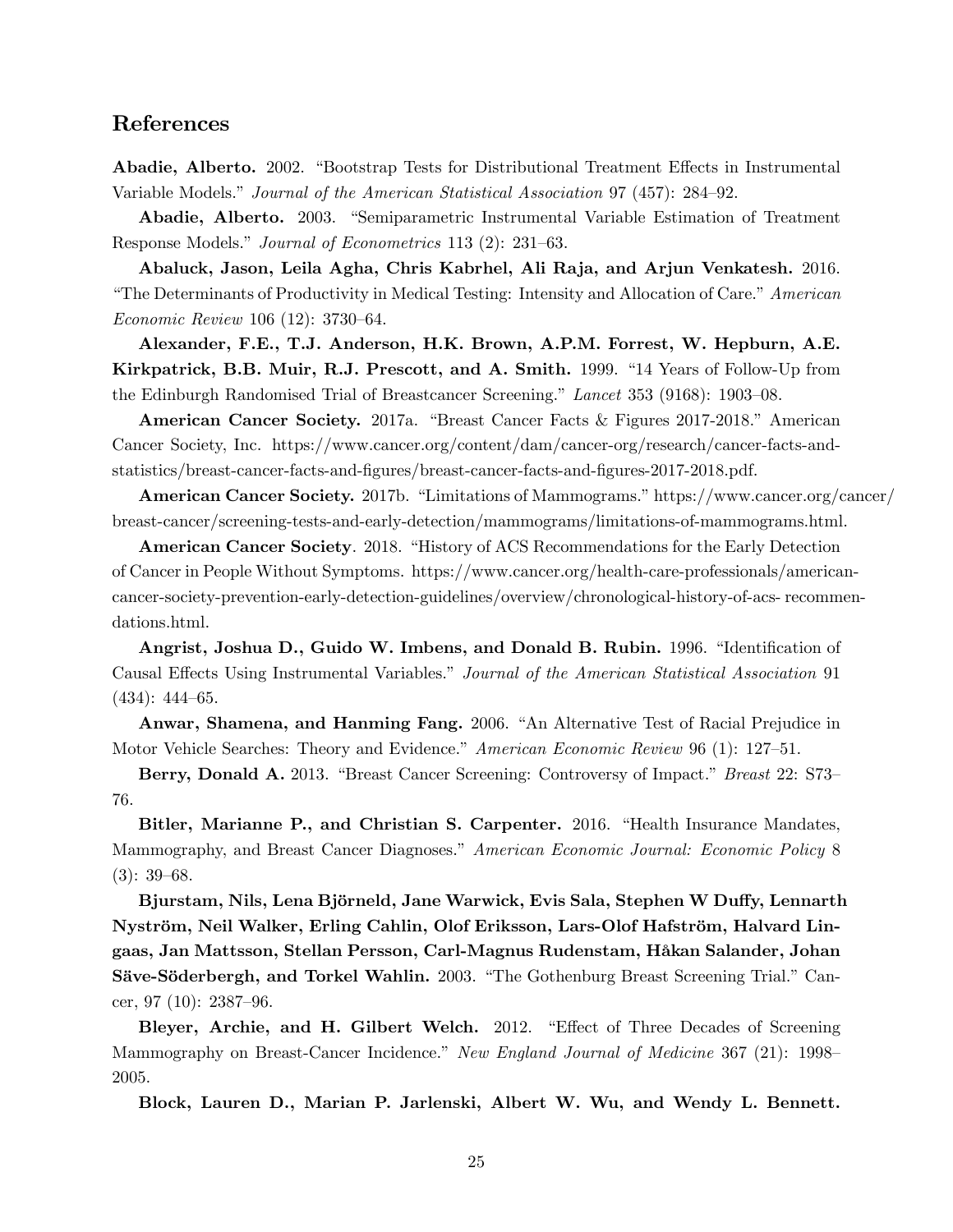2013. "Mammography Use Among Women Ages 40–49 After the 2009 U.S. Preventive Services Task Force Recommendation." Journal of General Internal Medicine 28 (11): 1447–53.

**Blustein, Jan.** 1995. "Medicare Coverage, Supplemental Insurance, and the Use of Mammography by Older Women." New England Journal of Medicine  $332$  (17): 1138–43.

Brett, J., C. Bankhead, B. Henderson, E. Watson, and J. Austoker. 2005. The Psychological Impact of Mammographic Screening. A Systematic Review.<sup>n</sup> Psycho-Oncology 14  $(11): 917-38.$ 

Clarke, Lauren D., Sylvia K. Plevritis, Rob Boer, Kathleen A. Cronin , and Eric **J. Feuer.** 2006. "A Comparative Review of CISNET Breast Models Used To Analyze U.S. Breast Cancer Incidence and Mortality Trends." Journal of the National Cancer Institute, Monographs  $(36): 96-105.$ 

Cooper, Gregory S., Tzuyung Doug Kou, Avi Dor, Siran M. Koroukian, and Mark D. Schluchter. 2017. "Cancer Preventive Services, Socioeconomic Status, and the Affordable Care Act." Cancer 123 (9): 1585–89.

Cronin, Kathleen A., Diana L. Miglioretti, Martin Krapcho, Binbing Yu, Berta M. Geller, Patricia A. Carney, Tracy Onega, Eric J. Feuer, Nancy Breen, and Rachel Ballard-Barbash. 2009. "CEBP Focus on Cancer Surveillance: Bias Associated with Self-Report of Prior Screening Mammography." Cancer Epidemiology, Biomarkers, and Prevention 18 (6): 1699-1705.

Cutler, David M. 2008. "Are We Finally Winning theWar on Cancer?" Journal of Economic *Perspectives* 22 (4):  $3-26$ .

Einav, Liran, Amy Finkelstein, Stephen Ryan, Paul Schrimpf, and Mark R. Cullen. 2013. "Selection on Moral Hazard in Health Insurance." American Economic Review 103 (1): 178 219.

**Elmore, Joann G.** 2016. "Solving the Problem of Overdiagnosis." New England Journal of *Medicine* 375 (15):  $1483-86$ .

**Esserman, Laura J., Yiwey Shieh, and Ian Thompson.** 2009. "Rethinking Screening for Breast Cancer and Prostate Cancer." Journal of the American Medical Association 302 (15): 1685–92.

Esserman, Laura J., and the WISDOM Study and Athena Investigators. 2017. "The WISDOM Study: Breaking the Deadlock in the Breast Cancer Screening Debate." Breast Cancer  $3(1): 1-7.$ 

Evans, D. Gareth, Sacha J. Howell, and Anthony Howell. 2020. "New Evidence Confirms that Reproductive Risk Factors Can be Used to Stratify Breast Cancer Risks: Implications for a New Population Screening Paradigm." European Journal of Cancer 124: 204-06.

Evans, D. Gareth, S. Thomas, J. Caunt, A. Burch, A.R. Brentnall, L. Roberts, A. Howell, M. Wilson, R. Fox, S. Hillier, D.M. Sibbering, S. Moss, M.G. Wallis, D.M. Eccles, FH02 study group, and S. Duffy. 2019. "Final Results of the Prospective FH02 Mammographic Surveillance Study of Women Aged 35-39 at Increased Familial Risk of Breast Cancer." EClinicalMedicine 7, 39-46.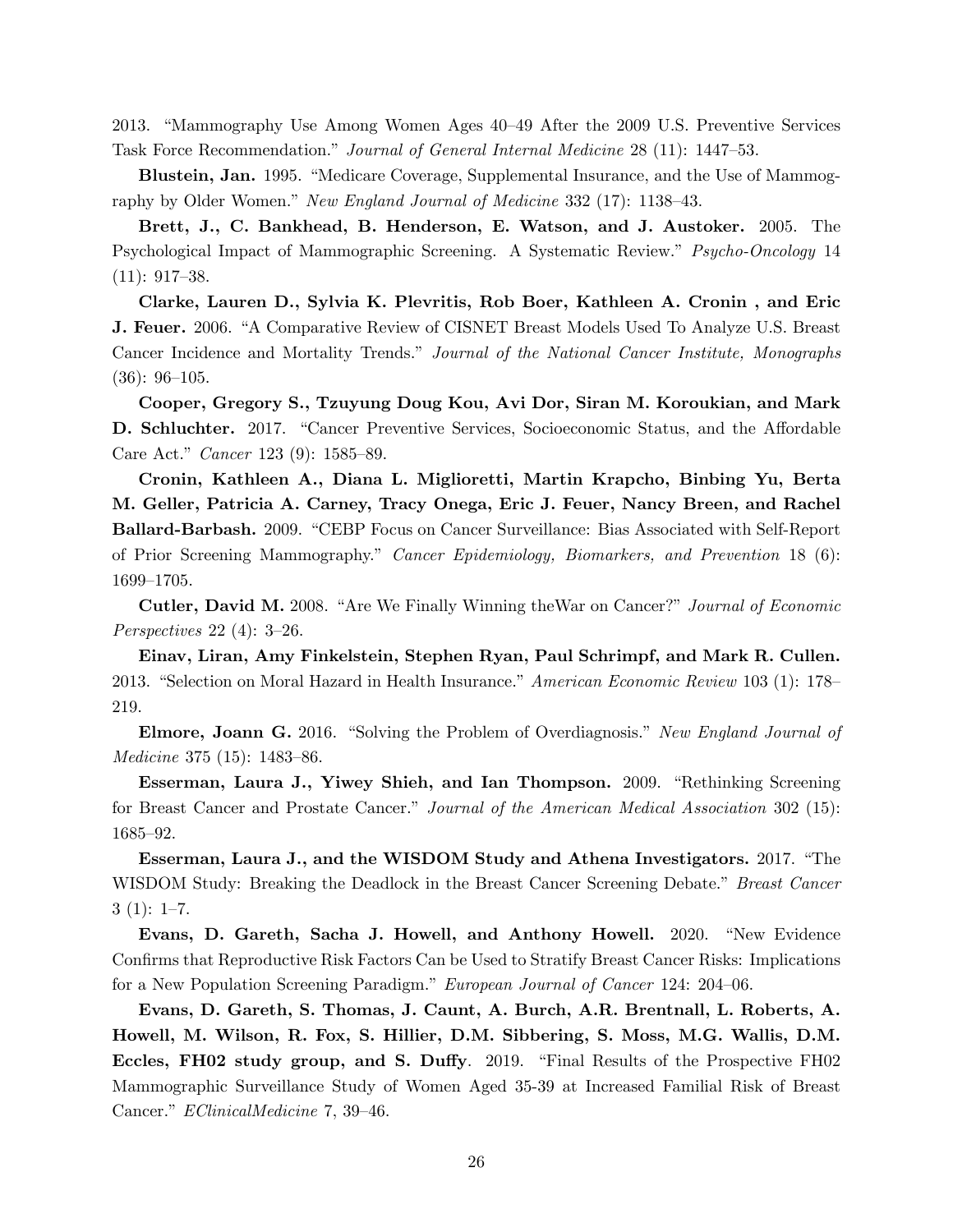Fedewa, Stacey A., Michael Goodman, W. Dana Flanders, Xuesong Han, Robert A. Smith, Elizabeth M. Ward, Chyke A. Doubeni, Ann Goding Sauer, Ahmedin Jemal 2015. "Elimination of Cost-Sharing and Receipt of Screening for Colorectal and Breast Cancer." Cancer 121 (18):  $3272-80$ .

Finkelstein, Amy, Sarah Taubman, Bill Wright, Mira Bernstein, Jonathan Gruber, Joseph P. Newhouse, Heidi Allen, Katherine Baicker, and the Oregon Health **Study Group.** 2012. "The Oregon Health Insurance Experiment: Evidence from the First Year." Quarterly Journal of Economics 127  $(3)$ : 1057–1106.

Habbema, J.D., G.J. van Oortmarssen, D.J. van Putten, J.T. Lubbe, and P. J. van der Maas. 1986. "Age-Specific Reduction in Breast Cancer Mortality by Screening: An Analysis of the Results of the Health Insurance Plan of Greater New York Study." Journal of the National *Cancer Institute* 77  $(2)$ : 317–20.

Habermann, Elizabeth B., Beth A. Virnig, Gerald F. Riley, and Nancy N. Baxter. 2007. "The Impact of a Change in Medicare Reimbursement Policy and HEDIS Measures on Stage at Diagnosis among Medicare HMO and Fee-For-Service Female Breast Cancer Patients.î Medical *Care* 45 (8): 761–66.

Harding, Charles, Francesco Pompei, Dmitriy Burmistrov, H. Gilbert Welch, Rediet Abebe, and Richard Wilson. 2015. "Breast Cancer Screening, Incidence, and Mortality Across US Counties."  $JAMA$  Internal Medicine 175 (9): 1483–89.

HCCI (Health Care Cost Institute). 2012. "Health Care Cost and Utilization Report: 2011." https://healthcostinstitute.org/annual-reports/2011-health-care-cost-and-utilizationreport.

Hubbard, Rebecca A., Karla Kerlikowske, Chris I. Flowers, Bonnie C. Yankaskas, Weiwei Zhu, and Diana L. Miglioretti. 2011. "Cumulative Probability of False-Positive Recall or Biopsy Recommendation After 10 Years of Screening Mammography: A Cohort Study.<sup>n</sup> Annals of Internal Medicine 155  $(8)$ : 481–92.

Humphrey, Linda L., Mark Helfand, Benjamin K.S. Chan, and Steven H. Woolf. 2002. "Breast Cancer Screening: a Summary of the Evidence for the U.S. Preventive Services Task Force." Annals of Internal Medicine 137 (5 Part 1): 347–60.

Jacobson, Mireille, and Srikanth Kadiyala. 2017. "When Guidelines Conflict: A Case Study of Mammography Screening Initiation in the 1990s." Women's Health Issues 27 (6): 692–99.

Jørgensen, Karsten Juhl, and Peter C. Gøtzsche. 2009. "Overdiagnosis in Publicly Organised Mammography Screening Programmes: Systematic Review of Incidence Trends.î BMJ 339: b2587.

Jørgensen, Karsten Juhl, Peter C. Gøtzsche, Mette Kalager, and Per-Henrik Zahl. 2017. "Breast Cancer Screening in Denmark." Annals of Internal Medicine 167 (7): 524.

Kadiyala, Srikanth, and Erin C Strumpf. 2011. "Are United States and Canadian Cancer Screening Rates Consistent with Guideline Information Regarding the Age of Screening Initiation?î International Journal for Quality in Health Care  $23(6)$ : 611-20.

Kadiyala, Srikanth, and Erin C Strumpf. 2016. "How Effective is Population-Based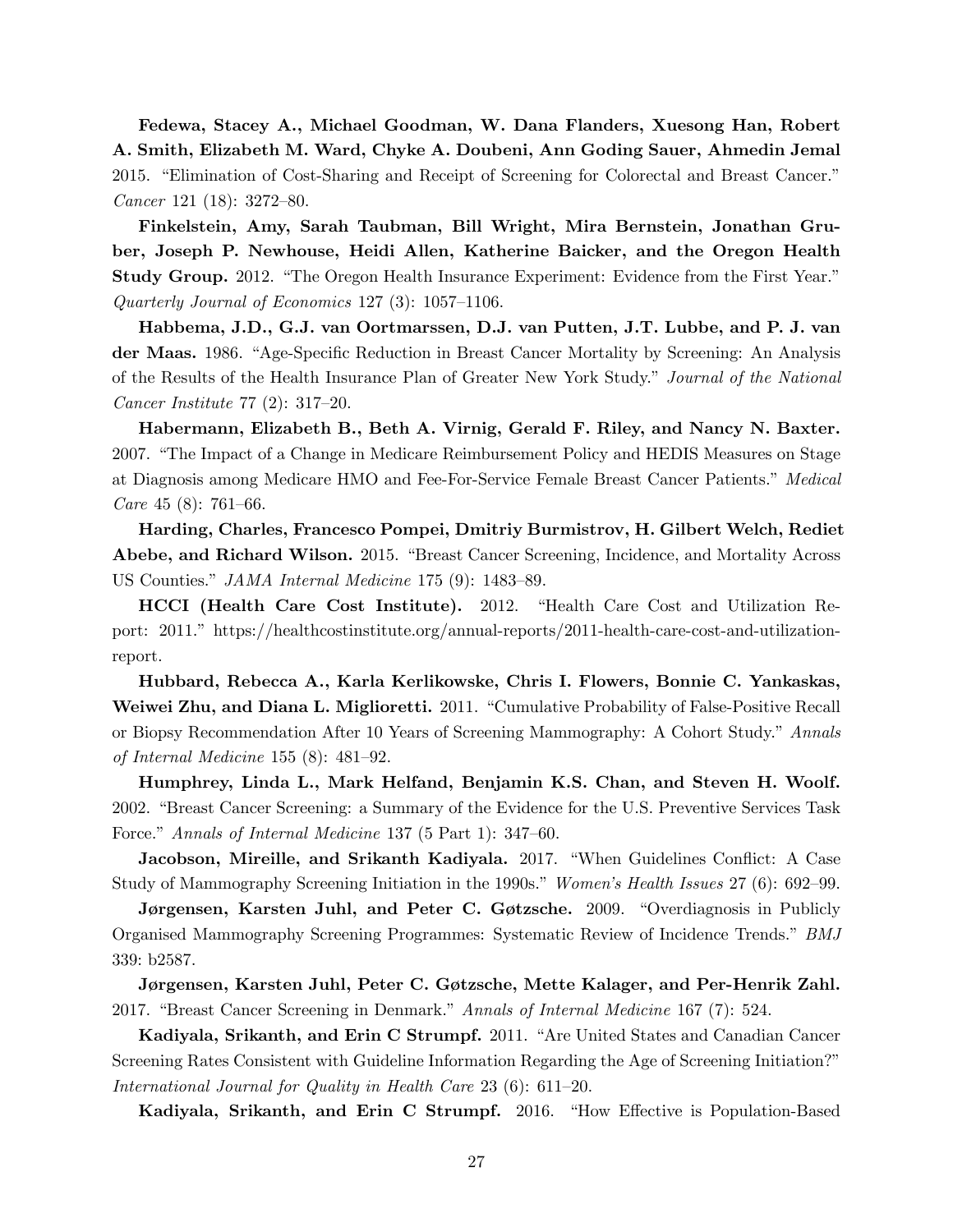Cancer Screening? Regression Discontinuity Estimates from the US Guideline Screening Initiation Ages." Forum for Health Economics & Policy 19 (1): 87–139.

Kelaher, M., and J.M. Stellman. 2000. "The Impact of Medicare Funding on the Use of Mammography among Older Women: Implications for Improving Access to Screening." Preventive *Medicine* 31 $(6)$ : 658–64.

Kim, Hyuncheol Bryant, and Sun-Mi Lee. 2017. "When Public Health Intervention is not Successful: Cost Sharing, Crowd-Out, and Selection in Koreaís National Cancer Screening Program." Journal of Health Economics 53: 100–16.

Kolata, Gina. 2009. "Get a Mammogram. No Don't. Repeat." New York Times. https://www. nytimes.com/2009/11/22/weekinreview/22kolata.html

Kowalski, Amanda E. 2019: Behavior within a Clinical Trial and Implications for Mammography Guidelines. Working Paper No. 25049, National Bureau of Economic Research.

Lee, Nancy C., Faye L. Wong, Patricia M. Jamison, Sandra F. Jones, Louise Galaska, Kevin T. Brady, Barbara Wethers, and George-Ann Stokes-Townsend. 2014. ìImplementation of the National Breast and Cervical Cancer Early Detection Program: The beginning."  $Cancer 120 (S16): 2540-48.$ 

Levano, Whitney, Jacqueline W. Miller, Banning Leonard, Linda Bellick, Barbara E. Crane, Stephenie K. Kennedy, Natalie M. Haslage, Whitney Hammond, and Felicia **S. Tharpe.** 2014. "Public Education and Targeted Outreach to Underserved Women Through the National Breast and Cervical Cancer Early Detection Program." Cancer 120 (S16): 2591-96.

Lu, Yao, and David J.G. Slusky. 2016. "The Impact of Women's Health Clinic Closures on Preventive Care." American Economic Journal: Applied Economics 8 (3):  $100-24$ .

Maciosek, Michael V., Ashley B. Coffield, Thomas J. Flottemesch, Nichol M. Edwards, and Leif I. Solberg. 2010. "Greater Use of Preventive Services in U.S. Health Care Could Save Lives at Little or No Cost." Health Affairs 29 (9):  $1656-60$ .

Marmot, M.G., D.G. Altman, D.A. Cameron, J.A. Dewar, S.G. Thompson, M. Wilcox, and The Independent UK Panel on Breast Cancer Screening. 2013. "The Benefits and Harms of Breast Cancer Screening: An Independent Review." British Journal of Cancer 108 (11):  $2205-40$ .

Mehta, Shivan J., Daniel Polsky, Jingsan Zhu, James D. Lewis, Jonathan T. Kolstad, George Loewenstein, and Kevin G. Volpp. 2015. "ACA Mandated Elimination of Cost Sharing for Preventive Screening Has Had Limited Early Impact." American Journal of Managed *Care* 21 (7):  $511-17$ .

Miller, Anthony B., Teresa To, Cornelia J. Baines, Claus Wall. 2000. "The Canadian National Breast Screening Study-2: 13-Year Results of a Randomized Trial in Women Aged 50–59 Years." Journal of the National Cancer Institute 92 (18): 1490–99.

Miller, Anthony B., Teresa To, Cornelia J. Baines, Claus Wall. 2002. "The Canadian National Breast Screening Study-1: Breast Cancer Mortality after 11 to 16 Years of Follow-up: A Randomized Screening Trial of Mammography in Women Age 40 to 49 Years." Annals of Internal Medicine 137 (5 Part 1): 305.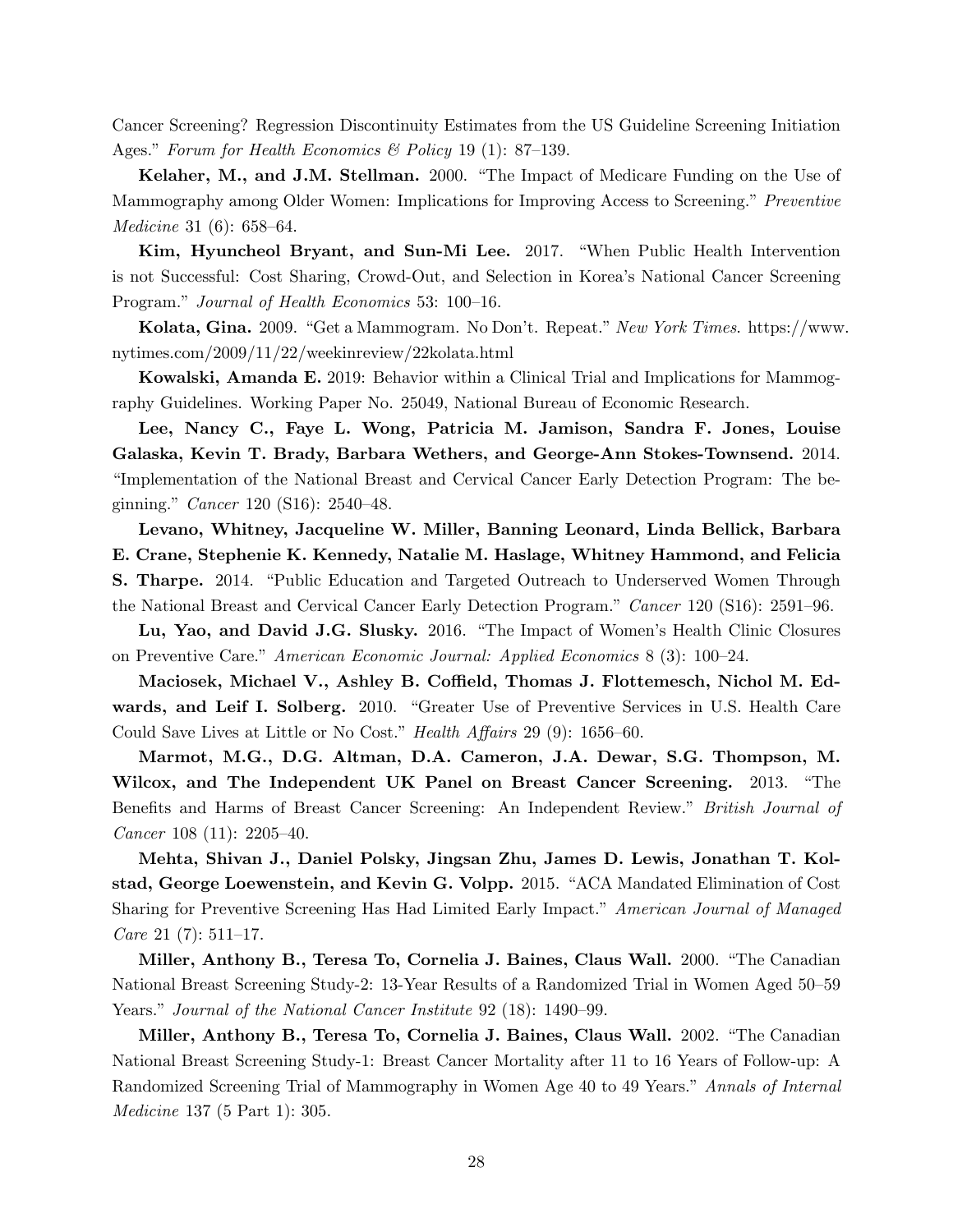Moss, Sue M., Howard Cuckle, Andy Evans, Louise Johns, Michael Waller, Lynda Bobrow, and Trial Management Group. 2006. "Effect of Mammographic Screening from Age 40 Years on Breast Cancer Mortality at 10 Years' Follow-Up: A Randomised Controlled Trial."  $Lancet$  368 (9552): 2053–60.

Mukama, Trasias, Mahdi Fallahad, Yu Tian, Kristina Sundquist, Jan Sundquist, Hermann Brenner, and Elham Kharazmi. 2020. "Risk-Tailored Starting Age of Breast Cancer Screening Based on Women's Reproductive Profile: A Nationwide Cohort Study." European Journal of Cancer 124:  $207-13$ .

Nelson, Heidi D., Kari Tyne, Arpana Naik, Christina Bougatsos, Benjamin Chan, Peggy Nygren, and Linda Humphrey. 2009. "Screening for Breast Cancer: Systematic Evidence Review Update for the U.S. Preventive Services Task Force." Annals of Internal Medicine  $151$  (10): 727–W242.

Nyström, Lennarth, Ingvar Andersson, Nils Bjurstam, Jan Frisell, Bo Nordenskjöld, and Lars Erik Rutqvist. 2002. "Long-Term Effects of Mammography Screening: Updated Overview of the Swedish Randomised Trials." Lancet 359 (9310): 909–19.

Oeffinger, Kevin C., Elizabeth T. H. Fontham, Ruth Etzioni, Abbe Herzig, James S. Michaelson, Ya-Chen Tina Shih, Louise C. Walter, Timothy R. Church, Christopher R. Flowers, Samuel J. LaMonte, Andrew M. D. Wolf, Carol DeSantis, Joannie Lortet-Tieulent, Kimberly Andrews, Deana Manassaram-Baptiste, Debbie Saslow, Robert A. Smith, Otis W. Brawley, and Richard Wender. 2015. "Breast Cancer Screening for Women at Average Risk: 2015 Guideline Update from the American Cancer Society." Journal of the American Medical Association 314 (15): 1599–1614.

Ong, Mei-Sing, and Kenneth D. Mandl. 2015. "National Expenditure for False-Positive Mammograms and Breast Cancer Overdiagnoses Estimated at \$4 Billion a Year." *Health Affairs*  $34(4): 576-83.$ 

**Oster, Emily.** 2020. "Health Recommendations and Selection in Health Behaviors." American Economic Review: Insights 2 (2): 143-60.

O'Sullivan, Jennifer, Celinda Franco, Beth C. Fuchs, Bob Lyke, Richard Price, and Kathleen S. Swendiman. 1997. "Medicare Provisions in the Balanced Budget Act of 1997." CRS Report for Congress 97-802. https://www.everycrsreport.com/files/19970818 97-802 0347a1fe 70af1b6bbce038af2c217186942cd7cc.pdf.

Persico, Nicola. 2009: "Racial Profiling? Detecting Bias Using Statistical Evidence." Annual Review of Economics 1 (1):  $229-54$ .

Saad, Lydia. 2009. "Women Disagree with New Mammogram Advice." Gallup. http://news. gallup.com/poll/124463/women-disagree-new-mammogram-advice.aspx.

Schousboe, John T., Karla Kerlikowske, Andrew Loh, and Steven R. Cummings. 2011. "Personalizing Mammography by Breast Density and Other Risk Factors for Breast Cancer: Analysis of Health Benefits and Cost-Effectiveness." Annals of Internal Medicine 155 (1): 10-20.

SEER (Surveillance, Epidemiology, and End Results Program). 2019. "SEER Incidence Data, 1973-2015." https://seer.cancer.gov/data/index.html.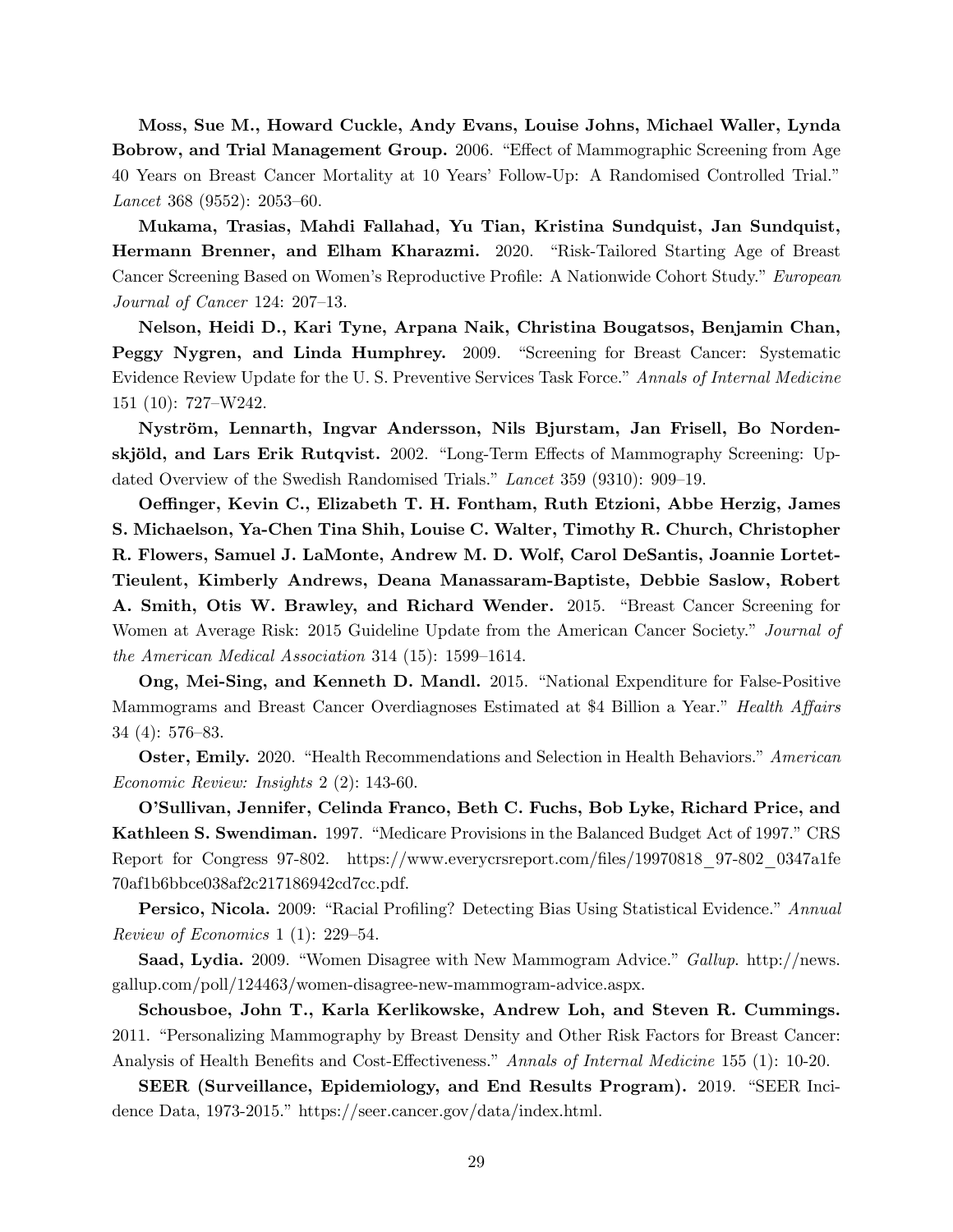Segel, Joel E., Rajesh Balkrishnan, and Richard A. Hirth. 2017. "The Effect of False-Positive Mammograms on Antidepressant and Anxiolytic Initiation." *Medical Care* 55 (8): 752-58.

**Susan G. Komen Foundation.** 2018: "Accuracy of Mammograms." https://ww5.komen.org/ BreastCancer/AccuracyofMammograms.html.

Tan, Sita Y.G.L., Gerrit J. van Oortmarssen, Harry J. de Koning, Rob Boer, J. Dik F. Habbema. 2006. "The MISCAN-Fadia Continuous Tumor Growth Model for Breast Cancer.". Journal of the National Cancer Institute, Monographs 36: 56–65.

Taubes, Gary..1997. "The Breast-Screening Brawl."  $Science$  275 (5303): 1056–59.

Vang, Suzanne, Laurie R. Margolies, and Lina Jandorf. 2018. "Mobile Mammography Participation Among Medically Underserved Women: A Systematic Review." Preventing Chronic Disease 15: E140.

Welch, H. Gilbert. 2015. Less Medicine, More Health:  $\gamma$  Assumptions That Drive Too Much Medical Care. Beacon Press.

Welch, H. Gilbert, and William C. Black. 2010. "Overdiagnosis in Cancer." Journal of the National Cancer Institute  $102$  (9): 605–13.

Welch, H. Gilbert, and Honor J. Passow. 2014. "Quantifying the Benefits and Harms of Screening Mammography." JAMA Internal Medicine 174 (3): 448-54.

Welch, H. Gilbert, Philip C. Prorok, A. James O'Malley, and Barnett S. Kramer. 2016. "Breast-Cancer Tumor Size, Overdiagnosis, and Mammography Screening Effectiveness.". New England Journal of Medicine  $375$  (15): 1438-47.

Welch, H. Gilbert, Lisa M. Schwartz, and Steven Woloshin. 2011. Overdiagnosed: Making People Sick in the Pursuit of Health. Beacon Press.

Zackrisson, Sophia, Ingvar Andersson, Lars Janzon, Jonas Manjer, and Jens Peter Garne. 2006. "Rate of Over-Diagnosis of Breast Cancer 15 Years After End of Malmö Mammographic Screening Trial: Follow-Up Study."  $BMJ$  332 (7543): 689–92.

Zahl, Per-Henrik, Jan Maehlen, and H. Gilbert Welch. 2008. "The Natural History of Invasive Breast Cancers Detected by Screening Mammography.<sup>n</sup> Archives of Internal Medicine 168  $(21), 2311-16.$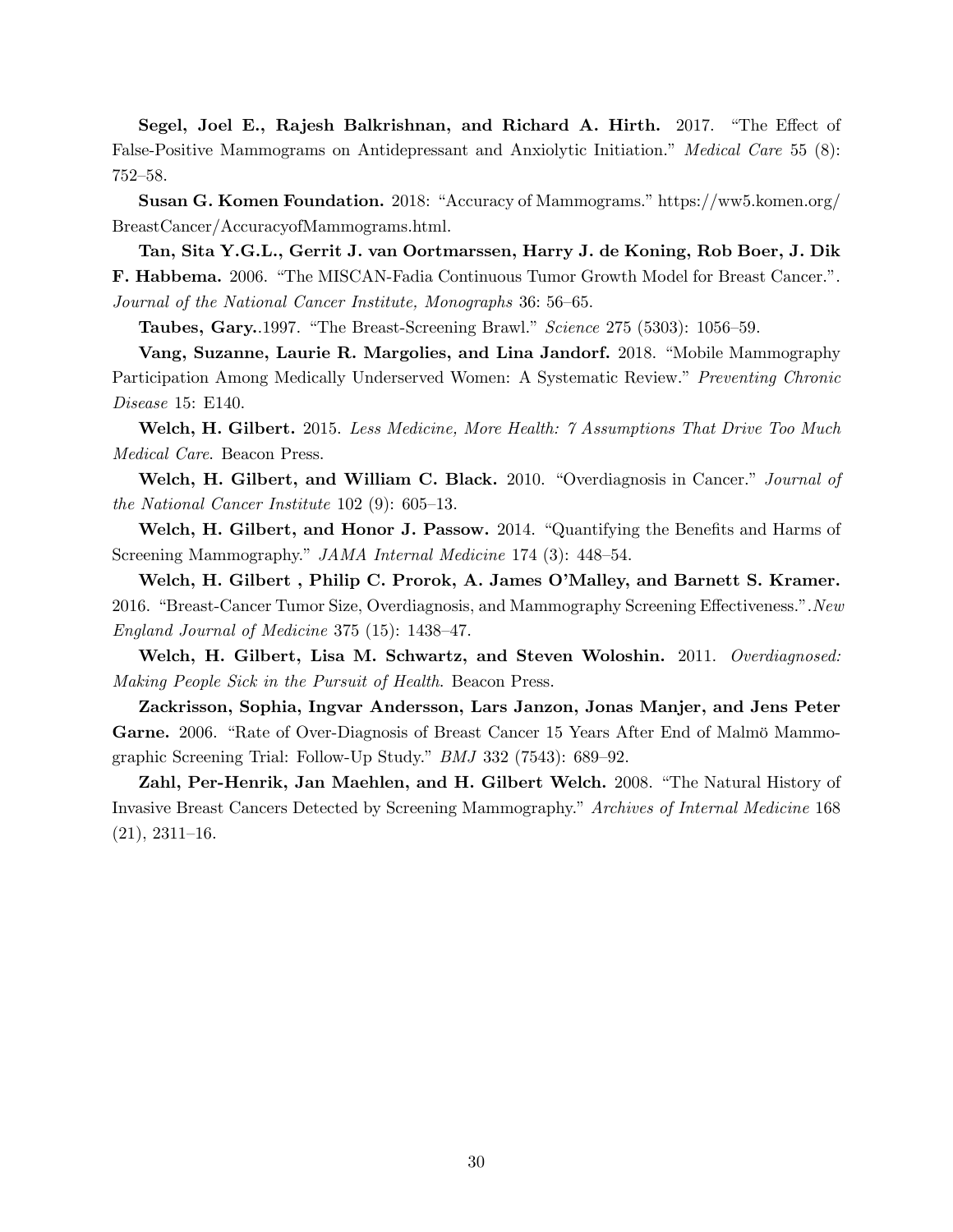

Figure 1: Mammogram rates by age

Figure shows share of women who had a mammogram by age, from insurance claims data on a set of privately insured woman-years from 2008-2012, for mammograms between 2009-2011. Because we observe birth year, age is measured as of the start of the calendar year. Thus the mammogram rate at age 40 is the share of women who got a mammogram in the year they turned 40. Error bars (small, and therefore not visible in the figure) reflect 95% confidence intervals.  $N = 7,373,302$  woman-years.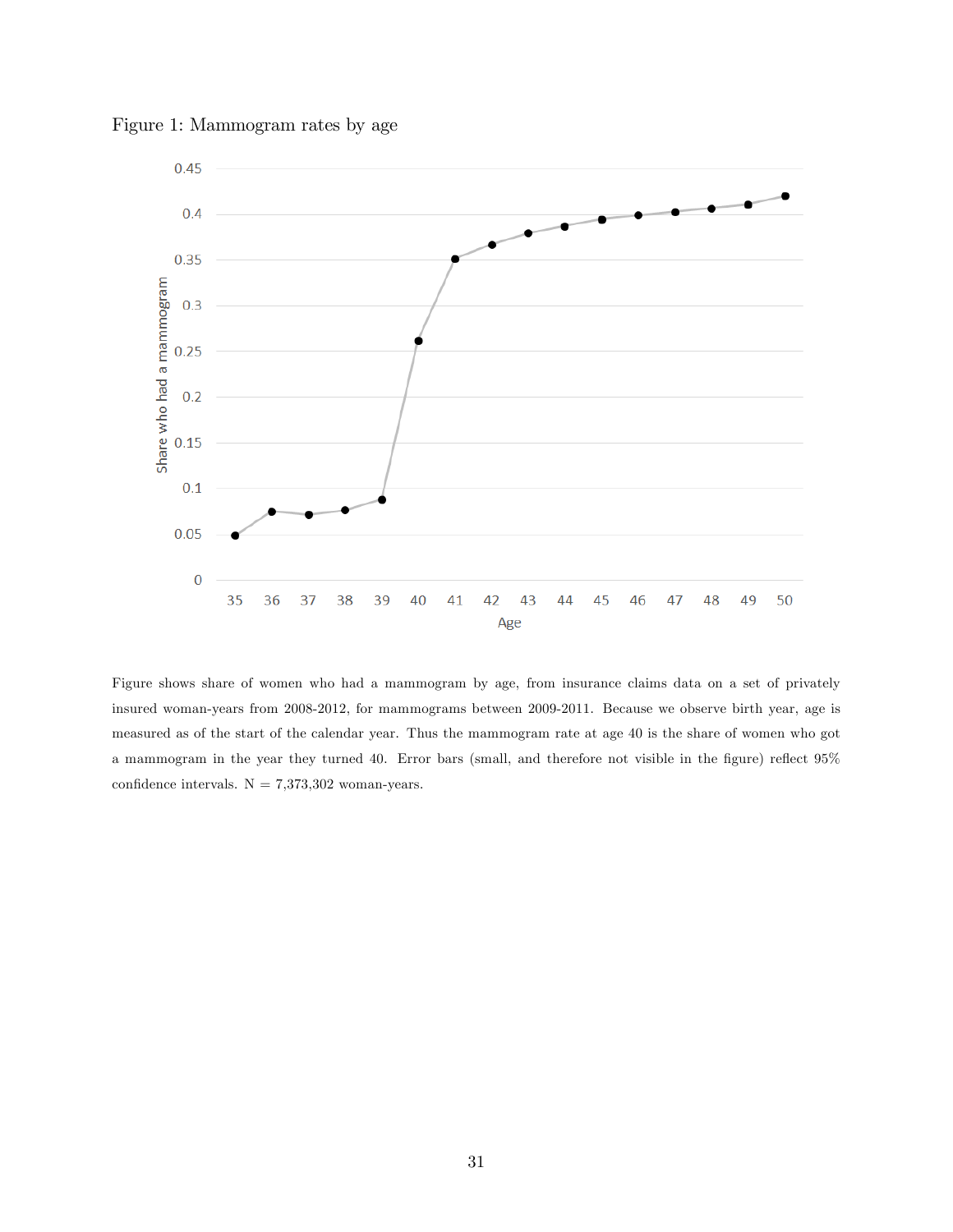### Figure 2: Mammogram outcomes by age



Sample is limited to the set of privately insured woman-years from the private insurance claims data who had a mammogram. N = 7,373,302 woman-years. For each age (measured by the age at the beginning of the calendar year), panel (a) shows the share of mammograms that are true positive (left hand axis) and false positive (right hand axis); the omitted category is mammograms that are negative. Panel (b) presents the share of women with a false positive by age; this reflects both mammogram rates by age from Figure 1, and the share of mammograms with a false positive by age from panel (a). Error bars reflect  $95\%$  confidence intervals.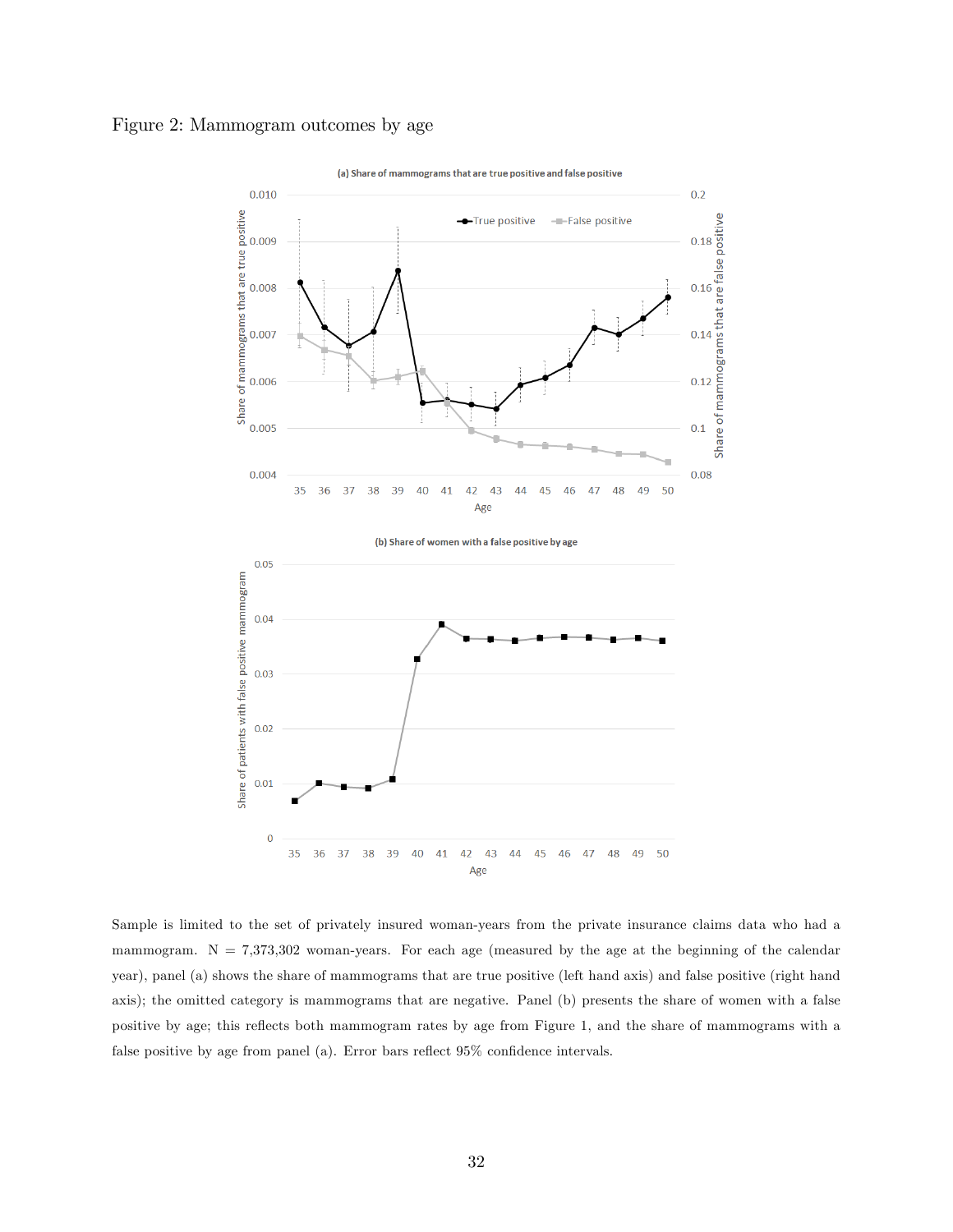

Figure 3: Tumor characteristics and mortality by age

Panel (a) shows diagnosed breast cancer tumors by age in the SEER data from 2000-2015; N =197,956 breast cancer diagnoses. Primary y-axis shows share of breast cancer tumors that are in-situ; secondary y-axis shows average size of diagnosed tumors. Panel (b) shows 5-year mortality for diagnosed breast cancer tumors separately by age of diagnoses and by tumor stage (in-situ and invasive) in the SEER data from 2000-2010 to account for five-year mortality outcomes by 2015;  $N = 147,243$  diagnoses with non-missing 5-year mortality. Error bars reflect 95% confidence intervals.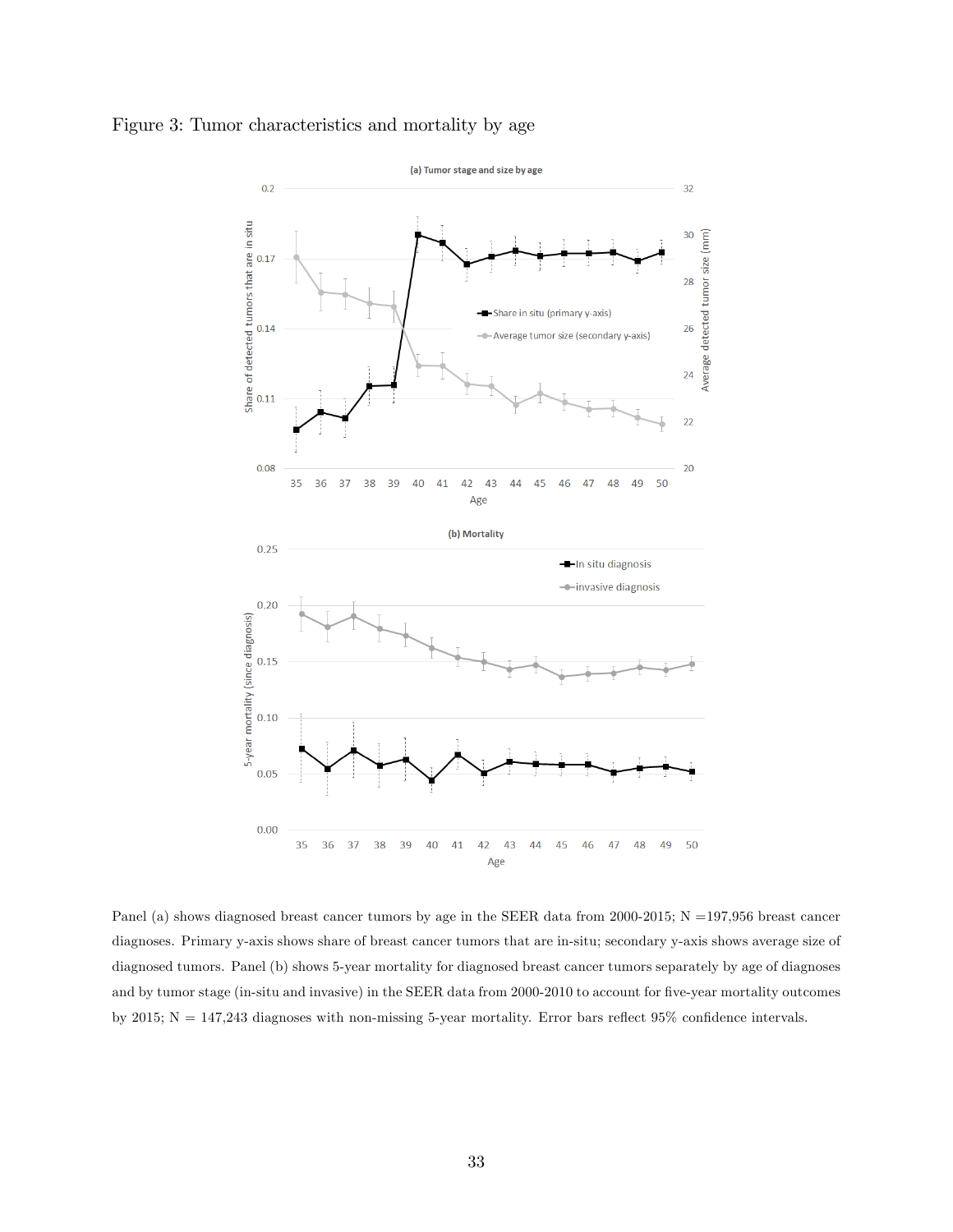### Figure 4: Characteristics of who selects into mammograms



Figure reports the ratio of health care use, behavior, and demographics for compliers relative to always-takers (left panel) and compliers relative to never-takers (right panel). The mean characteristics for these groups were calculated using regression coefficients from the estimation of equation  $(A.1)$  as described in Appendix B. Error bars represent 95% confidence intervals. Standard errors are constructed using a bootstrap with 100 repetitions clustered at the age level. The error bars for "Use Oral Contraceptive Pill" and "# Drinks in Prior Month" in the right panel are truncated at zero and two for scaling; the actual bootstrap confidence intervals are larger. The sample in the first section is a set of privately insured woman-years from HCCI from 2008-2012, for mammograms between 2009-2011. The sample in the second and third sections is from BRFSS for even years 2000-2012, restricted to women with any health insurance (the data do not distinguish between public or private insurance status). Details for each outcome are listed in Appendix Figures A.3, A.4, and A.5.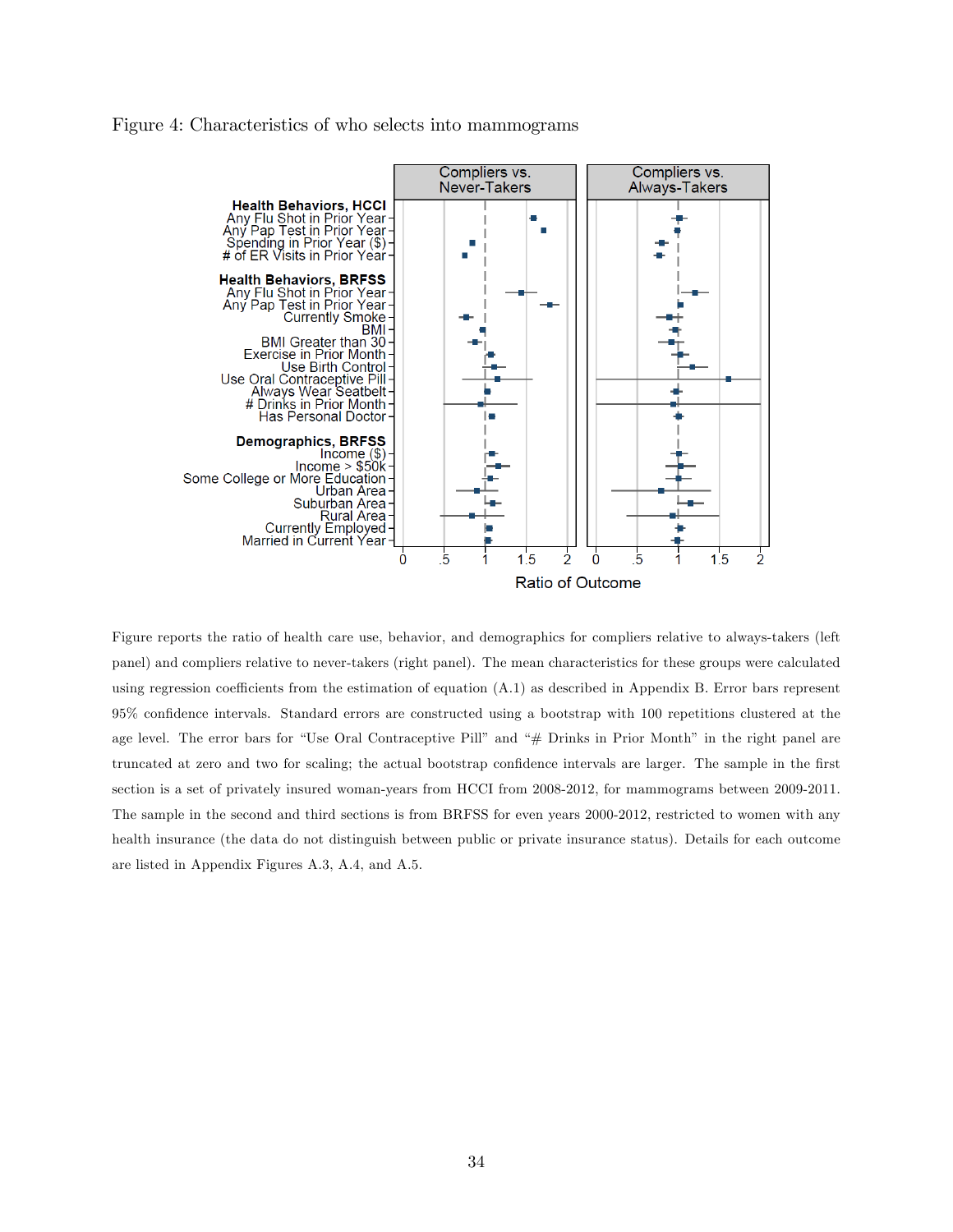## Figure 5: Model fit



Figure shows model Öt by comparing the observed patterns of mammogram rates, outcomes, and types of diagnoses by age to the Ötted values from the model based on the parameter estimates from Table 2. The observed data on mammograms (Panel (a)) was previously shown in Figure 1; the observed data on share of mammograms that are true positives was previously shown in Figure 2a; the observed data on the share of diagnoses that are in-situ is a modified version of the data shown in Figure 3a. While Figure 3a presented the share of all diagnosed cancers that are in-situ, we match the share of mammogram-diagnosed cancers that are in-situ, as shown in Panel (c). Appendix D provides more detail.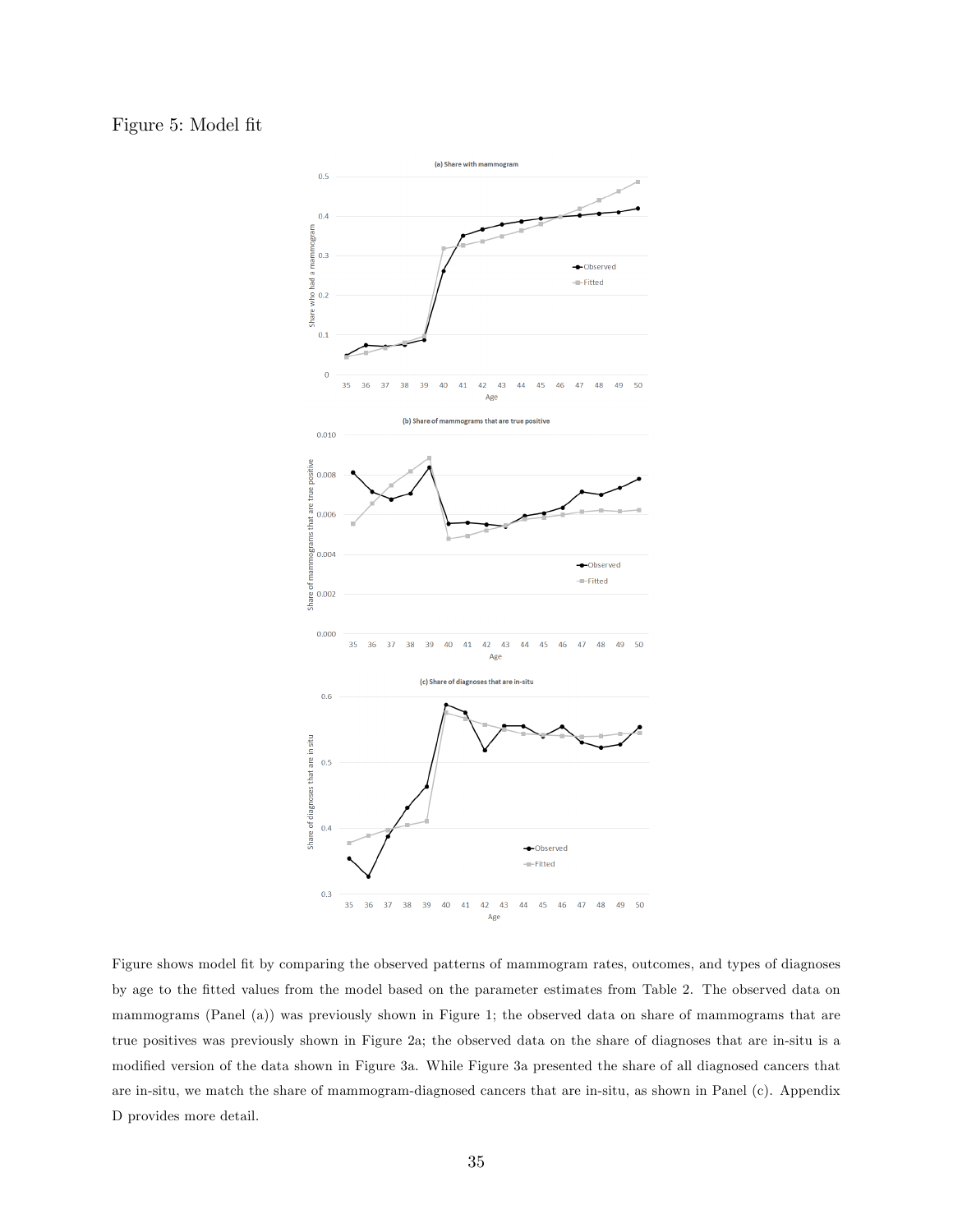

Figure 6: Impact of changing the mammogram recommendation age from 40 to 45, by age

Figure reports the model predictions - by age - for mammogram rates, mammogram outcomes, and the share of diagnoses that are in-situ, based on the parameter estimates from Table 2. As in Table 3, we report the model predictions both under the status quo recommendation that mammograms begin at age 40 and the counterfactual recommendation that mammograms begin at age 45.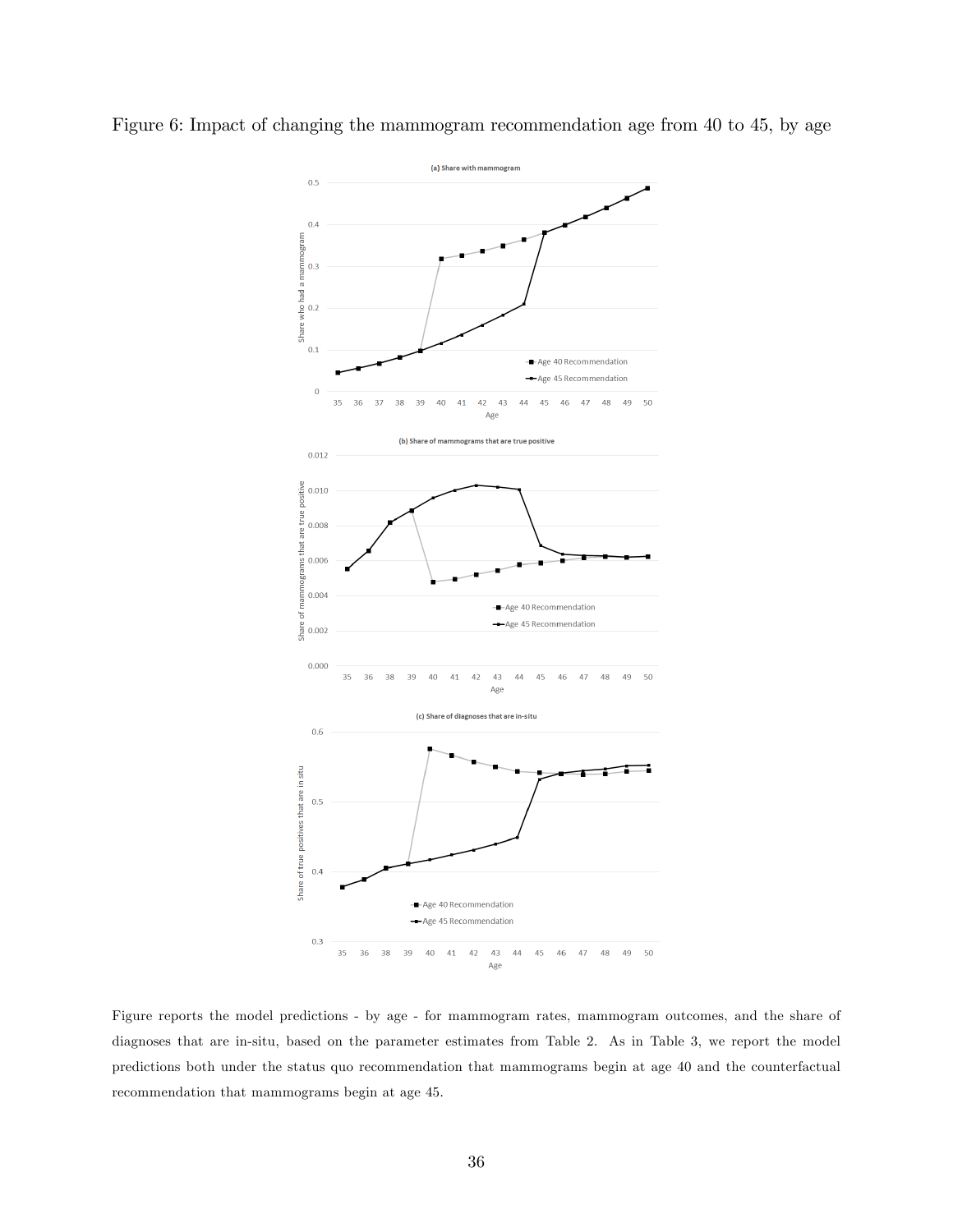## Table 1: Summary statistics

|                           | No. of Observations<br>N(000s) | <b>Share</b> | Total  | Health Care Spending (\$US)<br>Out-of-pocket |
|---------------------------|--------------------------------|--------------|--------|----------------------------------------------|
| No mammogram              | 5,166.2                        | 0.701        | 4,300  | 625                                          |
| Mammogram                 | 2,206.9                        | 0.299        | 4,985  | 751                                          |
| Conditional on mammogram: |                                |              |        |                                              |
| Negative                  | 1,977.8                        | 0.896        | 4,552  | 715                                          |
| False positive            | 214.6                          | 0.097        | 6,106  | 952                                          |
| <b>True Positive</b>      | 14.4                           | 0.007        | 47,639 | 2,821                                        |

Table shows summary statistics from insurance claims data on a set of 35-50 year old privately insured women from 2008-2012, for mammograms between 2009-2011. Each observation is a woman-year. 12-month spending measures health care spending in the 12 months after the mammogram (including the mammogram itself) for those with a mammogram. For those without a mammogram, we draw a reference date from the distribution of actual mammograms in that year. All reference dates are set to be the first of the given month. Spending is measured in the 12 months after this reference date.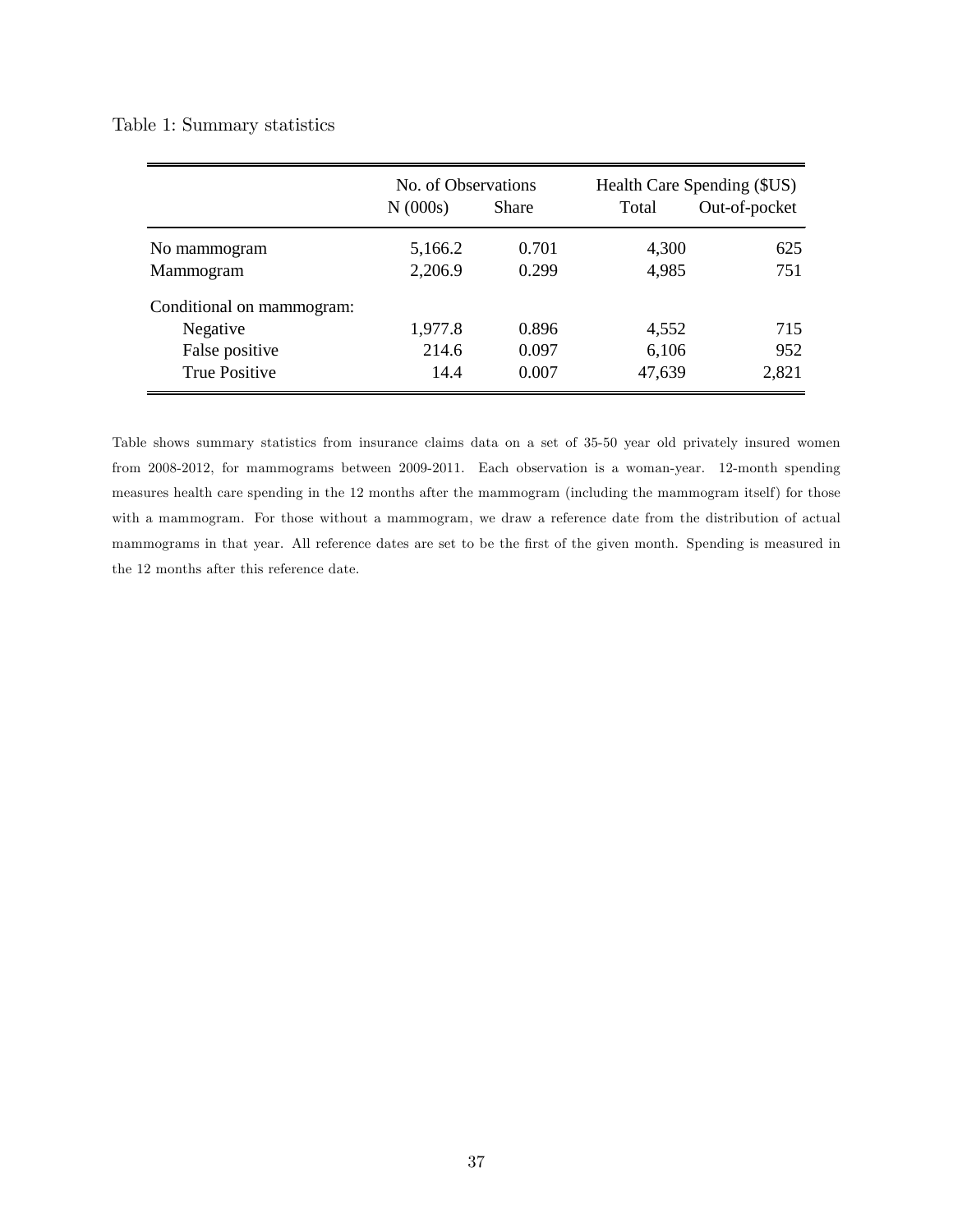| Parameter                           | Estimate | 95% Confidence Interval |
|-------------------------------------|----------|-------------------------|
| $\alpha^{\rm o}$                    | $-5.21$  | $[-5.63, -4.48]$        |
| $\gamma^{\rm o}$                    | 0.10     | [0.08, 0.11]            |
| $\delta^o_{\hbox{\tiny in-situ}}$   | 0.36     | [0.29, 0.97]            |
| $\delta^o_{\hbox{\tiny{invasive}}}$ | 1.13     | [0.98, 56.73]           |
| $\alpha^r$                          | 0.29     | $[-0.63, 1.18]$         |
| $\gamma^{\text{r}}$                 | $-0.03$  | $[-0.05, 0.00]$         |
| $\delta^r_{\textrm{in-situ}}$       | $-0.01$  | $[-0.20, 0.77]$         |
| $\delta^{\rm r}$<br>invasive        | $-4.67$  | $[-143, -0.01]$         |

Table 2: Parameter estimates

Table shows the parameter estimates from the mammogram decision model. Confidence intervals are calculated using 100 repetitions of the bootstrap.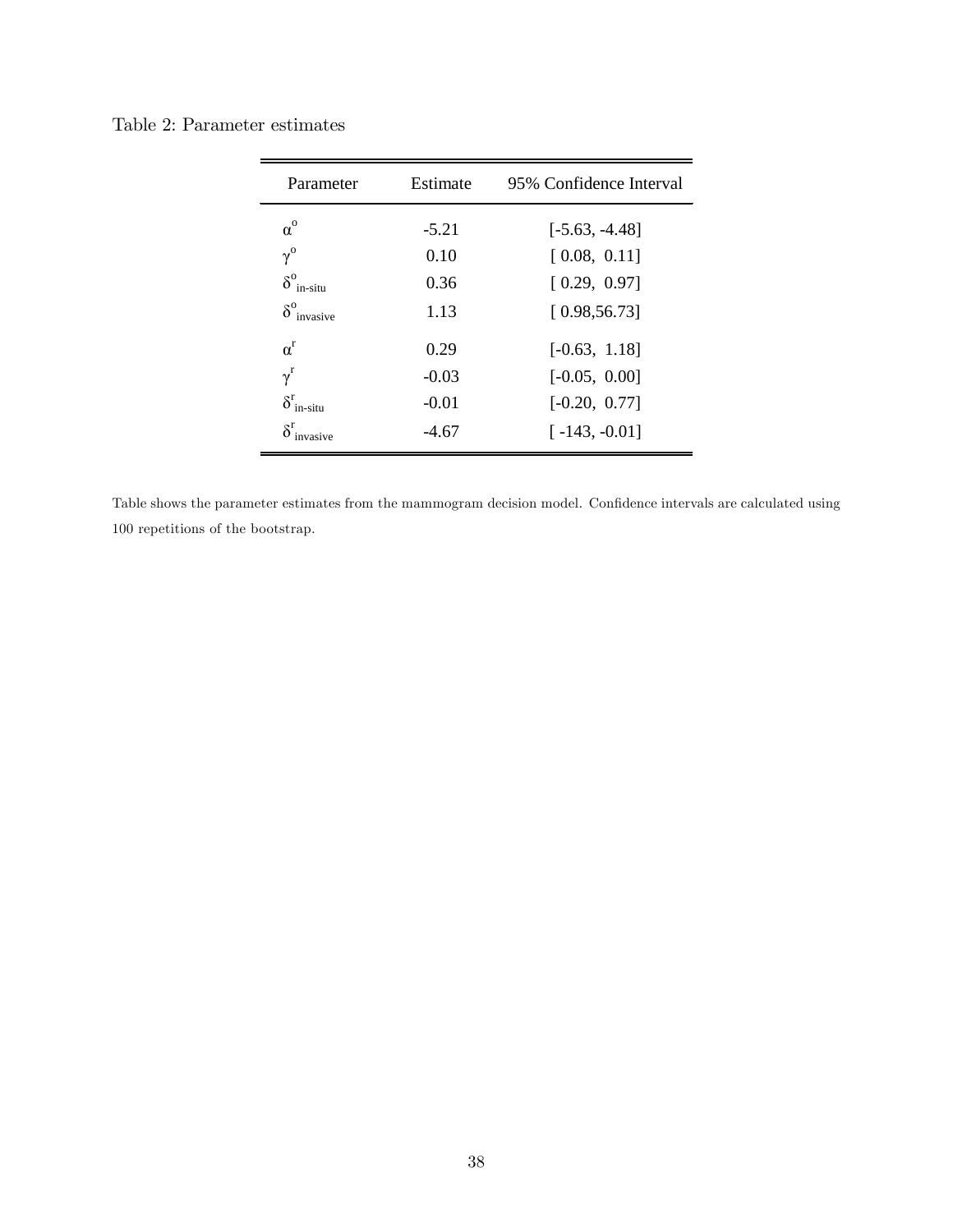|                                          | Rec at Age 40 | Rec at Age 45 | Change    |  |  |
|------------------------------------------|---------------|---------------|-----------|--|--|
| A. Screening and spending (per woman)    |               |               |           |  |  |
| Mammograms                               | 4.70          | 3.80          | $-0.90$   |  |  |
|                                          | (0.06)        | (0.14)        | (0.08)    |  |  |
| Negative                                 | 4.22          | 3.42          | $-0.81$   |  |  |
|                                          | (0.05)        | (0.12)        | (0.07)    |  |  |
| False positives                          | 0.46          | 0.36          | $-0.09$   |  |  |
|                                          | (0.01)        | (0.02)        | (0.01)    |  |  |
| True positives                           | 0.0208        | 0.0204        | $-0.0004$ |  |  |
|                                          | (0.0024)      | (0.0024)      | (0.0001)  |  |  |
| In-situ diagnoses                        | 0.0063        | 0.0060        | $-0.0004$ |  |  |
|                                          | (0.0005)      | (0.0005)      | (0.0001)  |  |  |
| Invasive diagnoses                       | 0.0145        | 0.0145        | 0.0000    |  |  |
|                                          | (0.0019)      | (0.0019)      | (0.0001)  |  |  |
| Total health care spending (\$)          | 71,326        | 71,007        | $-319$    |  |  |
|                                          | (128)         | (155)         | (29)      |  |  |
| B. Mortality (per 1,000 women by age 50) |               |               |           |  |  |
| Dead                                     | 15.98         | 16.03         | 0.05      |  |  |
|                                          | (0.53)        | (0.53)        | (0.03)    |  |  |
| Dead from breast cancer                  | 8.23          | 8.28          | 0.05      |  |  |
|                                          | (0.53)        | (0.53)        | (0.03)    |  |  |
| Dead from other reason                   | 7.75          | 7.75          | 0.00      |  |  |
|                                          | (0.00)        | (0.00)        | (0.00)    |  |  |
| Years alive, per woman                   | 15.87         | 15.87         | $-0.0002$ |  |  |
|                                          | (0.00)        | (0.00)        | (0.0001)  |  |  |

Table 3: Impact of changing the mammogram recommendation age from 40 to 45

Table reports model predictions for various outcomes under the status quo recommendation that mammograms begin at age 40 (column 1) and the counterfactual recommendation that mammograms begin at age 45 (column 2). The predictions are generated using the parameter estimates from Table 2, and simulated womenís life histories under a non-screening regime based on the clinical oncology model. Panel A reports the average number of mammograms and different mammogram outcomes per woman over ages 35-50. Panel B shows the share of women dead (and from different causes) by age 50, as well as the number of years alive on average between 35 and 50. Standard errors are calculated using 100 repetitions of the bootstrap.